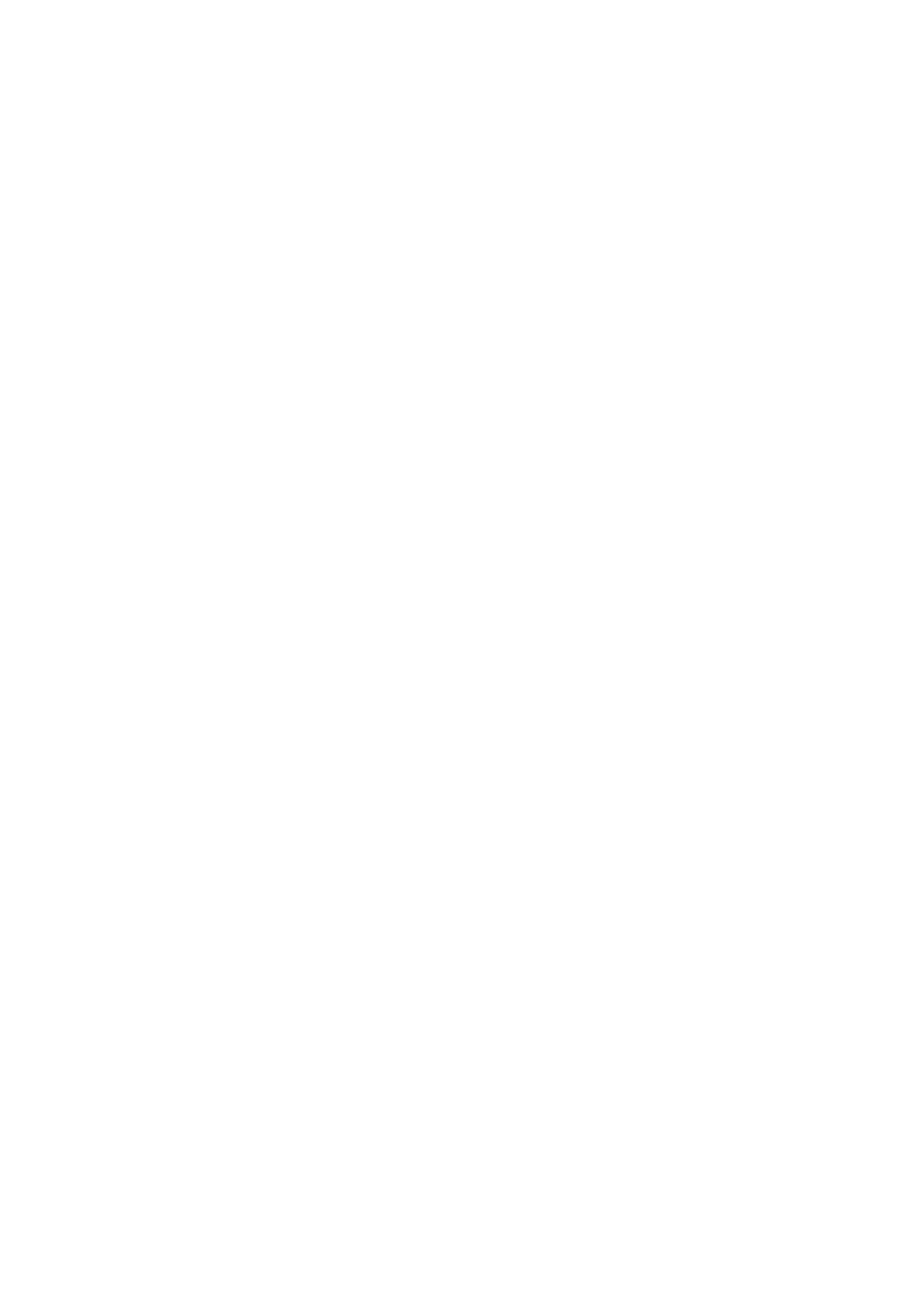### **CONTENTS**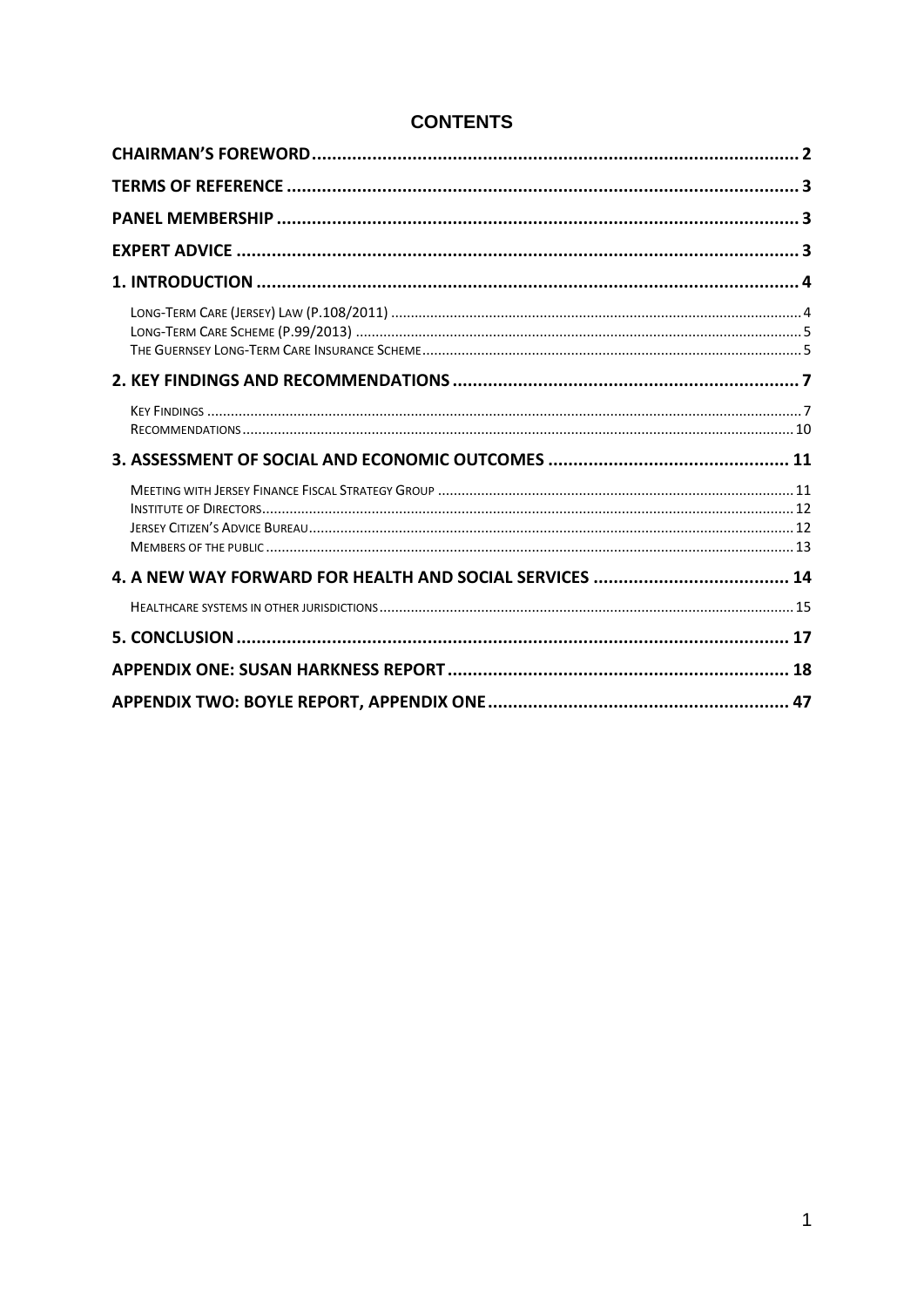### <span id="page-3-0"></span>**CHAIRMAN'S FOREWORD**

As they prepare for the potential implications of the demographic time bomb, most western nations are trying to ensure that those who need long-term care can access it without facing an open-ended financial burden.

Jersey entered into this discussion five years ago, when the previous Health, Social Security and Housing Scrutiny Panel published its report on the subject in December 2008 and since then, considerable progress has been made. Most notably, the States agreed unanimously to the concept of collecting money through the Social Security system to assist in providing long-term care (P108/2011) in July 2011. Then Health and Social Services received approval of their White Paper and "A New Way Forward for Health and Social Services" (P82/2012) in October 2012. The current Minister for Social Security has added his own thinking and brought forward this version of a long-term care system for Jersey in publishing P.99/2013.

The combination of the health reforms alongside the long-term care proposals provide a much needed structure to make community based care available, together they will help to reduce the high rate of institutionalised care we see in Jersey, in effect bringing down some of the cost and also improving the quality of life of those who wish to remain in their own homes whilst receiving care.

Many of the nations who are looking at this issue have not yet been able to reach a conclusion, particularly when the question of funding arises. Those who have brought the debate to this point should be applauded for their foresight and perseverance.

I would also like to extent my thanks to my Panel colleagues, Deputy Jackie Hilton and Deputy James Reed. They have both contributed to our review with their habitual diligent and careful work and also our Scrutiny Officers who always respond to our demanding schedule with a calm smile and positive attitude.

Lishe Moore

Deputy Kristina Moore Chairman, Health, Social Security and Housing Scrutiny Panel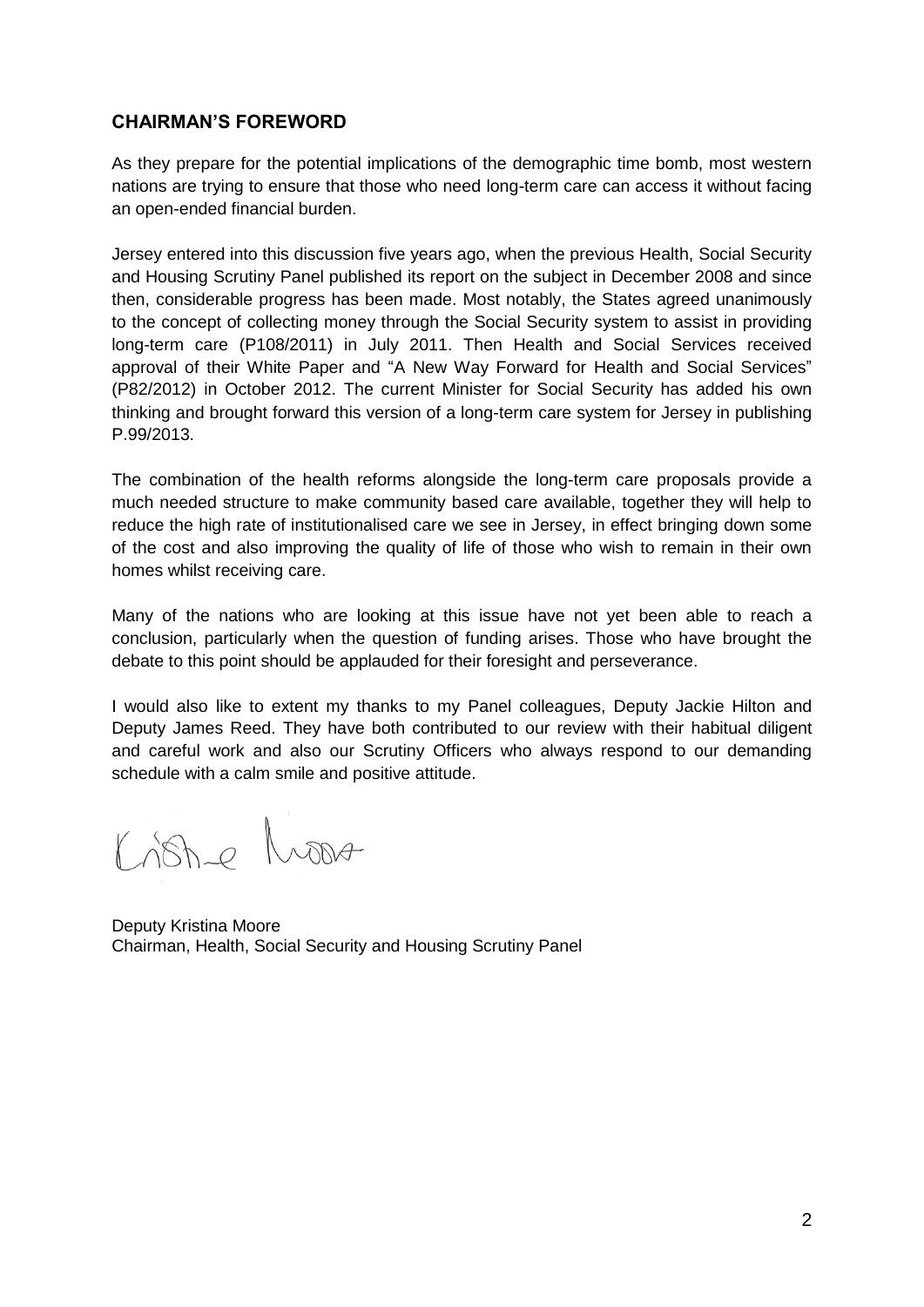### <span id="page-4-0"></span>**Terms of Reference**

The Panel will examine the proposition proposing a new charge for long-term care. In particular:

- 1. A comparison of what is being proposed in P.99/2013 "Long-Term Care Scheme" compared to what was approved in P.108/2011 "Draft Long-Term Care (Jersey) Law";
- 2. To determine how the figures within the proposals have been justified;
- 3. To consider the financial implications as a result of the proposed changes;
- 4. To assess the social and economic outcomes of the proposals.

### <span id="page-4-1"></span>**Panel Membership**

The Health, Social Security and Housing Panel comprised the following Members:

- $\bullet$ Deputy Kristina Moore, Chairman
- Deputy Jacqueline Hilton, Vice-Chairman
- Deputy James Reed

### <span id="page-4-2"></span>**Expert Advice**

The Panel appointed the following expert advisor:

### **Dr Susan Harkness**

Dr Susan Harkness is a senior academic in social policy at the University of Bath. Her qualifications include a PhD in Economics, University College London, MA in Development Economics, University of Sussex and BA in Economics, Queen's College, Cambridge. Dr Harkness produced a report for the Panel to consider which can be found in appendix one.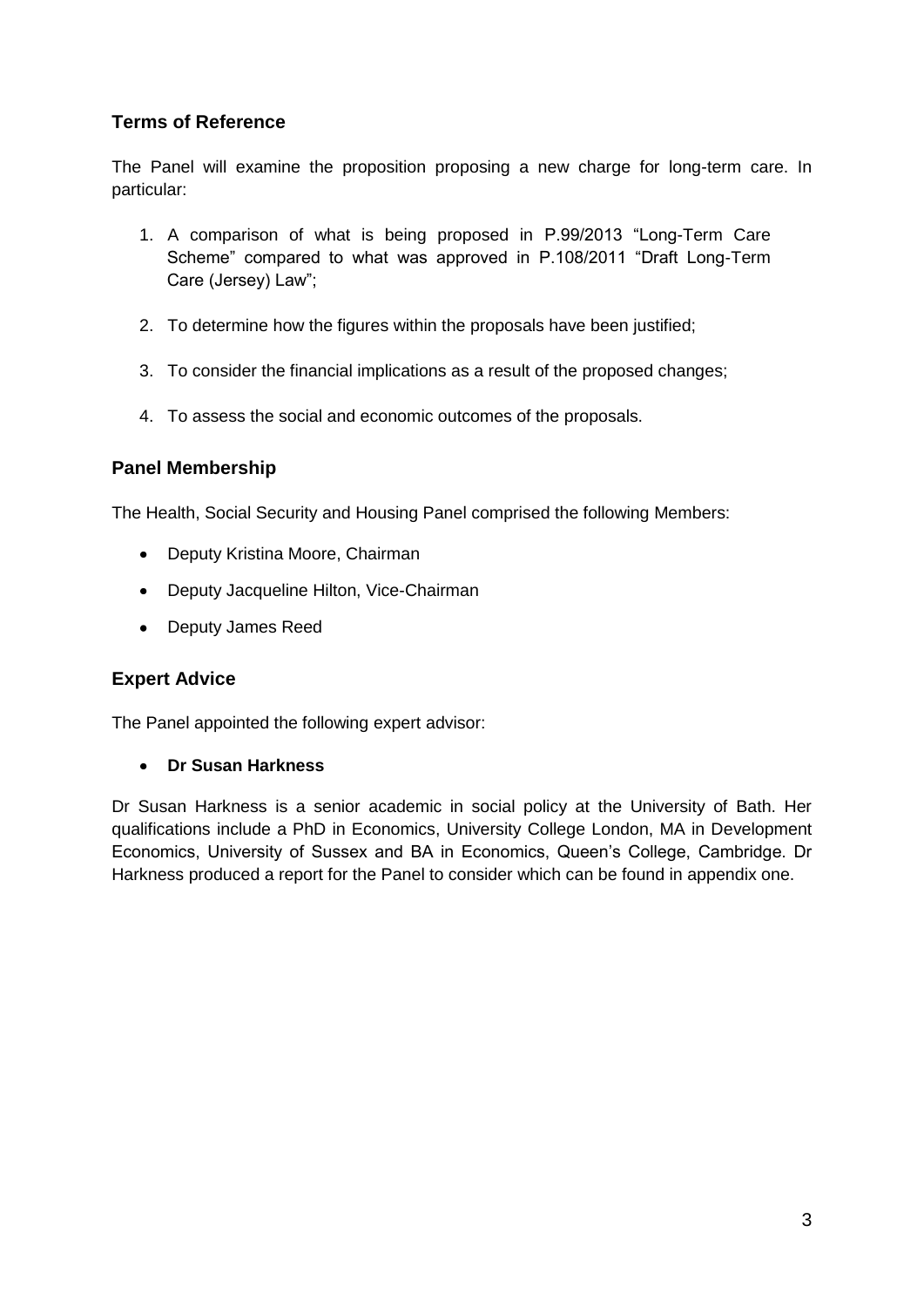### <span id="page-5-0"></span>**1. Introduction**

The Panel agreed to undertake a review of the long-term care scheme, and appointed Dr Susan Harkness from the University of Bath as its expert advisor. As the work surrounding the development of the long-term care scheme was of a highly technical nature, the Panel requested its advisor to undertake a desktop study to cover its Terms of Reference. The advisor's study includes: a comparison of the 2011 and 2013 proposals; how the figures within the proposals have been justified; the financial implications of the scheme and the scheme's social and economic outcomes. The full report can be found in appendix one.

The Panel's preliminary background research has included consideration of the Dilnot report "Fairer Care Funding" published in 2011 and the King's Fund study into integrated health and social care in Canterbury, New Zealand. The Panel also considered the King's Fund report "Paying for Social Care: Beyond Dilnot" and in addition, the previous Scrutiny Panel's report "Long-Term Care of the Elderly" (S.R.12/2008) and various media articles on the subject.

Although the long-term care scheme falls under the remit of Social Security, it interrelates with the work currently being undertaken by the Health Department. In that regard, the Panel's work has also included reviewing its past research into the Health White Paper: "Caring for each other, Caring for ourselves" and the redesign of health and social services.

The Panel has held meetings with the Minister for Social Security, Minister for Treasury and Resources and the Jersey Finance Fiscal Strategy Group to discuss the scheme in detail. In addition, the Panel received written submissions from the Institute of Directors, Jersey Citizen's Advice Bureau and some members of the public.

### <span id="page-5-1"></span>*Long-Term Care (Jersey) Law (P.108/2011)*

In July 2011 a new long-term care law (P.108/2011) was debated by the States Assembly. The majority of Members were in support of the proposition, and this was reflected in the result of the vote, which was approved unanimously by all 48 Members who were present at the time.

The law was a culmination of a consultation programme which included the publication of Green and White Papers and a report from the Health, Social Security, and Housing Scrutiny Panel of the day (S.R.12/2008). The Green Paper explained long-term care funding in other countries including Guernsey's "Long-Term Care Insurance Scheme". The Guernsey scheme is explained further on in the report.

The principles of the law were to collect money from social security contributors to be paid into a new ring-fenced fund and to use that money to help adults aged 18 and over to pay for long-term care. To encourage the growth of care services in the community, it was proposed that the new benefit would be available to people receiving care in their own homes, as well as those living in a care home.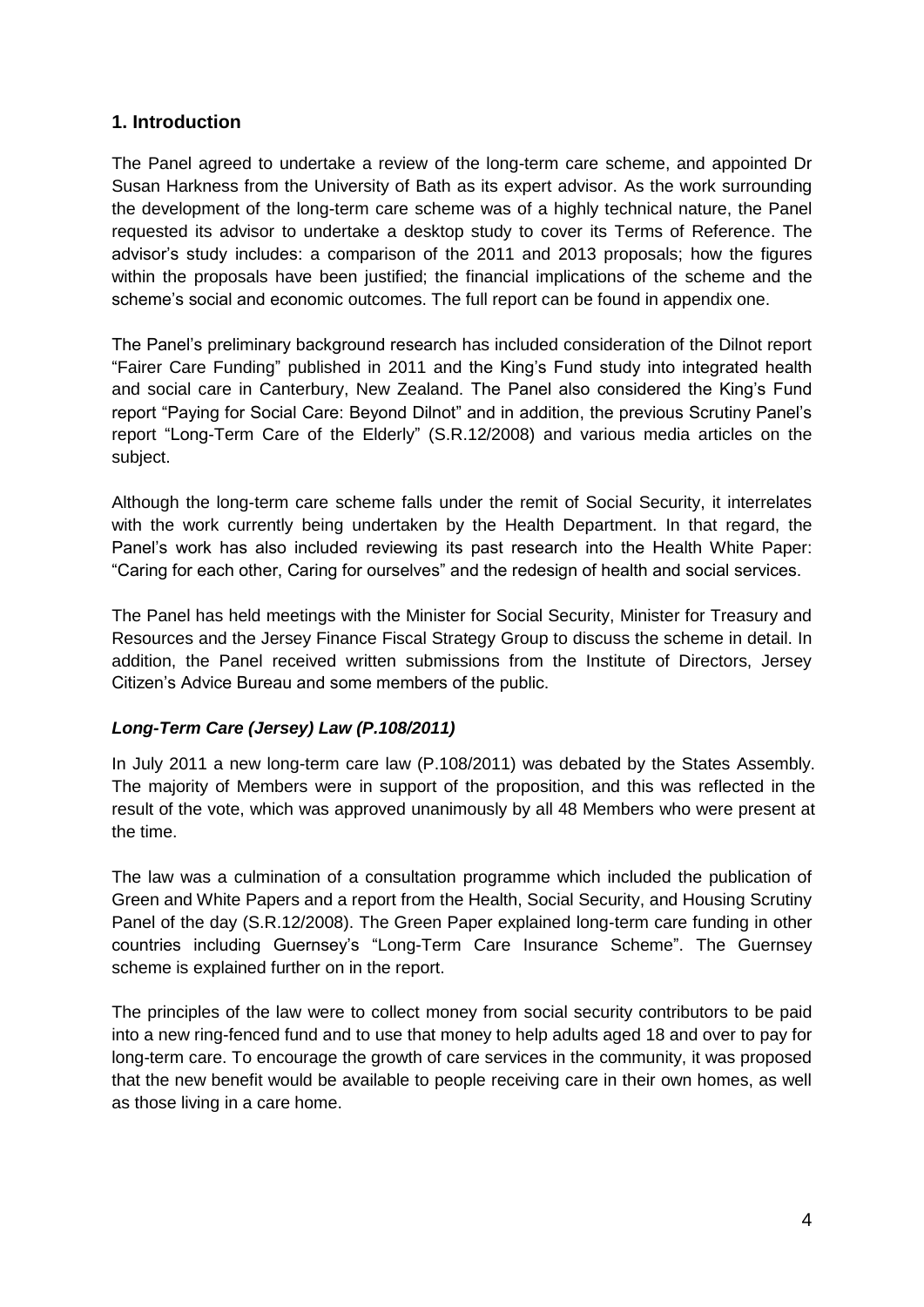In his opening speech during the debate, the then Minister for Social Security stressed that the proposition was an enabling legislation which required further work but would be the first step to a new scheme.

He explained what consultation had been carried out, and briefly outlined the main messages from the Green and White Papers. There had been a clear desire for change and a clear consensus on the preferred future direction, namely that of creating a long-term care benefit funded by dedicated Social Security contributions into a ring-fenced fund.

The Minister concluded his opening speech by highlighting the fact that he was proposing the changes at a time of economic challenge, which he said showed how important an overhaul of long-term care was.

### <span id="page-6-0"></span>*Long-Term Care Scheme (P.99/2013)*

In May 2012, the current Social Security Minister issued a statement to advise that the Department had undertaken a review on all aspects of the law. He explained that the impact of the new law, once implemented, must be fair both across generations, and between richer and poorer Islanders. Therefore he advised that the scheme would be implemented during 2014, rather than 2013, as originally anticipated.

One year later, in May 2013, the Social Security Minister issued a second statement announcing that he would soon be lodging a proposition which would set out the full details of the scheme. It was confirmed that the income tax department would act as the agent for Social Security and use existing methods to collect the contributions. Therefore, anyone who pays income tax would also make a contribution to the ring-fenced long-term care fund.

Accordingly, the proposition detailing the proposals for the long-term care scheme was lodged on the 22nd August 2013 (P.99/2013).

### <span id="page-6-1"></span>*The Guernsey Long-Term Care Insurance Scheme*

Following the publication of a policy report in 1999 recommending the introduction of an insurance scheme for long-term care, Guernsey introduced its "Long-term Care Insurance Scheme" in January 2003<sup>1</sup>. The Panel has considered the key principles of the Guernsey scheme and makes the following comparison with Jersey's proposals.

Anyone who has been resident in Jersey continuously for 10 years with 1 year immediately prior to the year of claiming is eligible for the long term care benefit. In Guernsey, the recipient must have been resident in Guernsey or Alderney for a period of 5 years with 1 year immediately prior to the year of claiming. The proposed contribution costs for the Jersey scheme are 0.5% in 2015 with a proposed rise to 1% in 2016. This contribution will be paid by all tax payers, will have an upper earning limit of approximately £152,000 and be collected by the tax department. The Guernsey contribution rate is 1.4% as a social security contribution and is payable by everyone over 18 - whether employed or not.

1

<sup>&</sup>lt;sup>1</sup> International Social Security Association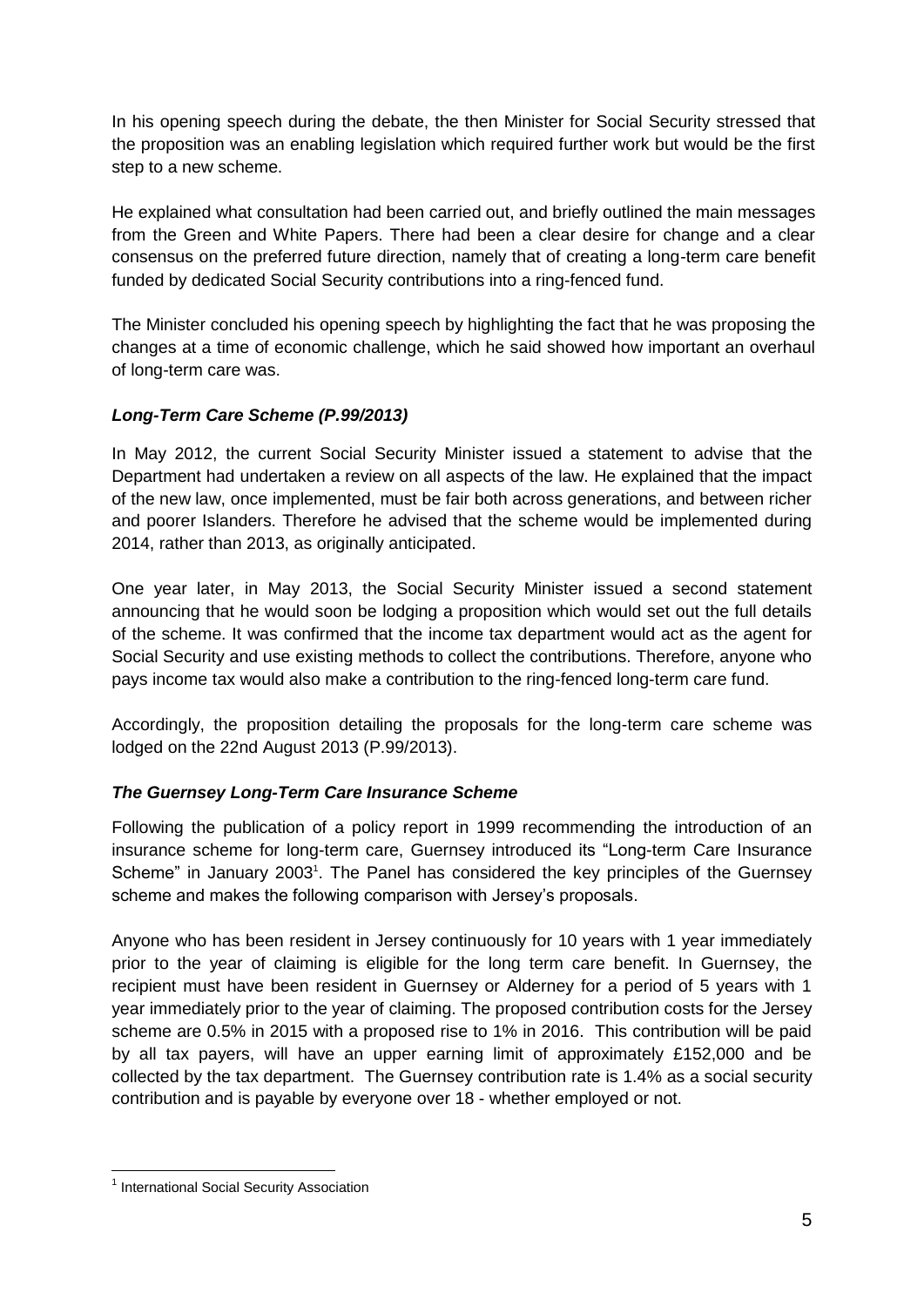The Jersey scheme requires individuals to make a **minimum** co-payment of £300 per week towards the cost of care in a care home. This could rise depending on the choice of home and any extra services or facilities received. Individuals who opt for care in their own home will continue to meet their own living costs and will not need to make this co-payment.

The Guernsey scheme does not cover care in the home and requires individuals to make a co-payment of £182.98 per week towards the cost of care which is currently at £405.44 per week residential care and £756.98 per week nursing care<sup>2</sup>.

A total asset disregard of £419,000 will be applied to household assets as part of the Jersey scheme. This value is based on the average value of a 2 bedroom house over the last 3 year period at £394,000 and an additional lump sum of £25,000. Claimants in Jersey who have total household assets of less than £419,000 will be able to request help with their care costs through means tested support and in Guernsey, individuals who cannot afford the copayment of £182.98 per week will receive help through means tested supplementary benefit.

1

 $2$  Leaflet 50 – Long Term Care – Social Security Department, Guernsey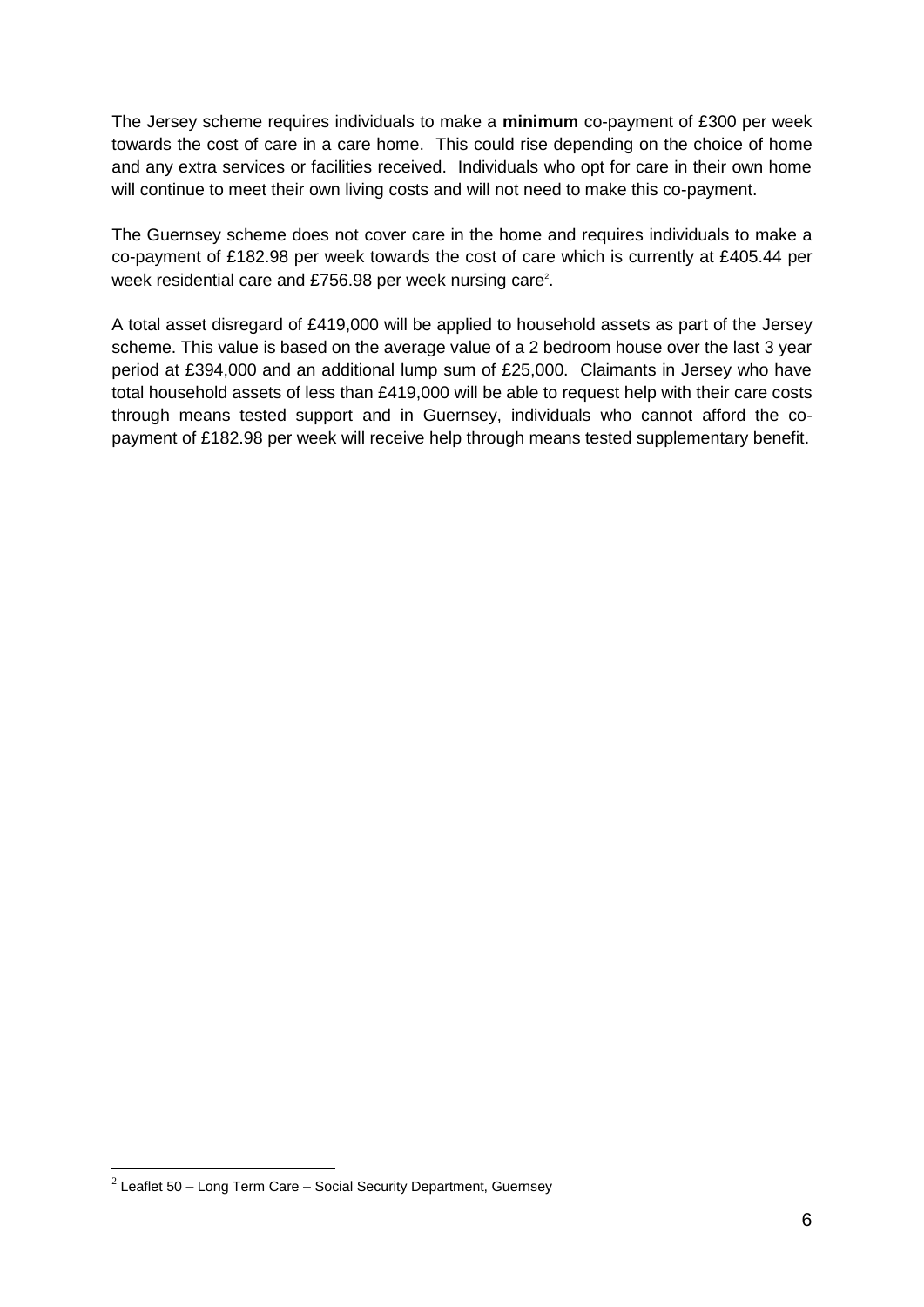### <span id="page-8-0"></span>**2. Key Findings and Recommendations**

### <span id="page-8-1"></span>*Key Findings*

Based on its advisor's report and discussions with various stakeholders, the Panel make the following key findings:

- 1. The demand for long-term care, and the cost of its provision, is expected to rise substantially in coming decades. There are compelling reasons for additional State intervention in the market for long-term care, and as the demand rises, the need to address this issue is becoming increasingly pressing.
- 2. Reforms to the provision of long-term care must be seen in the wider context of competing demands for government spending. The ageing population is predicted to lead to increased pressure on healthcare services and spending on pensions. The Health Insurance Fund is similarly facing pressures from an ageing population. These predictions suggest that tax payer contributions will rise significantly to fund these areas in the future.
- 3. Funding of long-term care by compulsory contributions is supported by 70% of the population. However, opinions on taxation are at odds with this support as there is little support for increased levels of taxation.
- 4. The OXERA report notes that there is evidence that the average length of stay in care, in Jersey, is greater than in the UK. However, Jersey plans to invest in a range of community based services in order to reduce demand and enable people to remain in their own homes.
- 5. Estimates in the 2011 proposal showed that if the government were to do nothing to reform long-term care provision, the cost of long-term care to the States would double reaching £60 million in real terms by 2026. Individual contribution would similarly double over the period.
- 6. The 2013 proposals will lead to a rise in the cost of care compared to the current provision, first because the new capped cost offer provides an immediate subsidy to those not eligible for means tested support with the highest long-term care costs, and second because the asset disregard for means tested support will rise substantially.
- 7. The key differences between the 2011 and 2013 proposals relate to how costs are shared between government and individuals, and the mechanism by which individuals' assets are protected against very high costs of care.
- 8. The 2011 proposals suggested that homes worth up to £750,000 together with assets to £25,000 would be disregarded from means testing. For non home-owners a much lower disregard of £100,000 was proposed. The new scheme proposes a much lower asset disregard value of £419,000 (which has been based on the value of a two bed property (£394,000) plus £25,000) and is not limited to homeowners.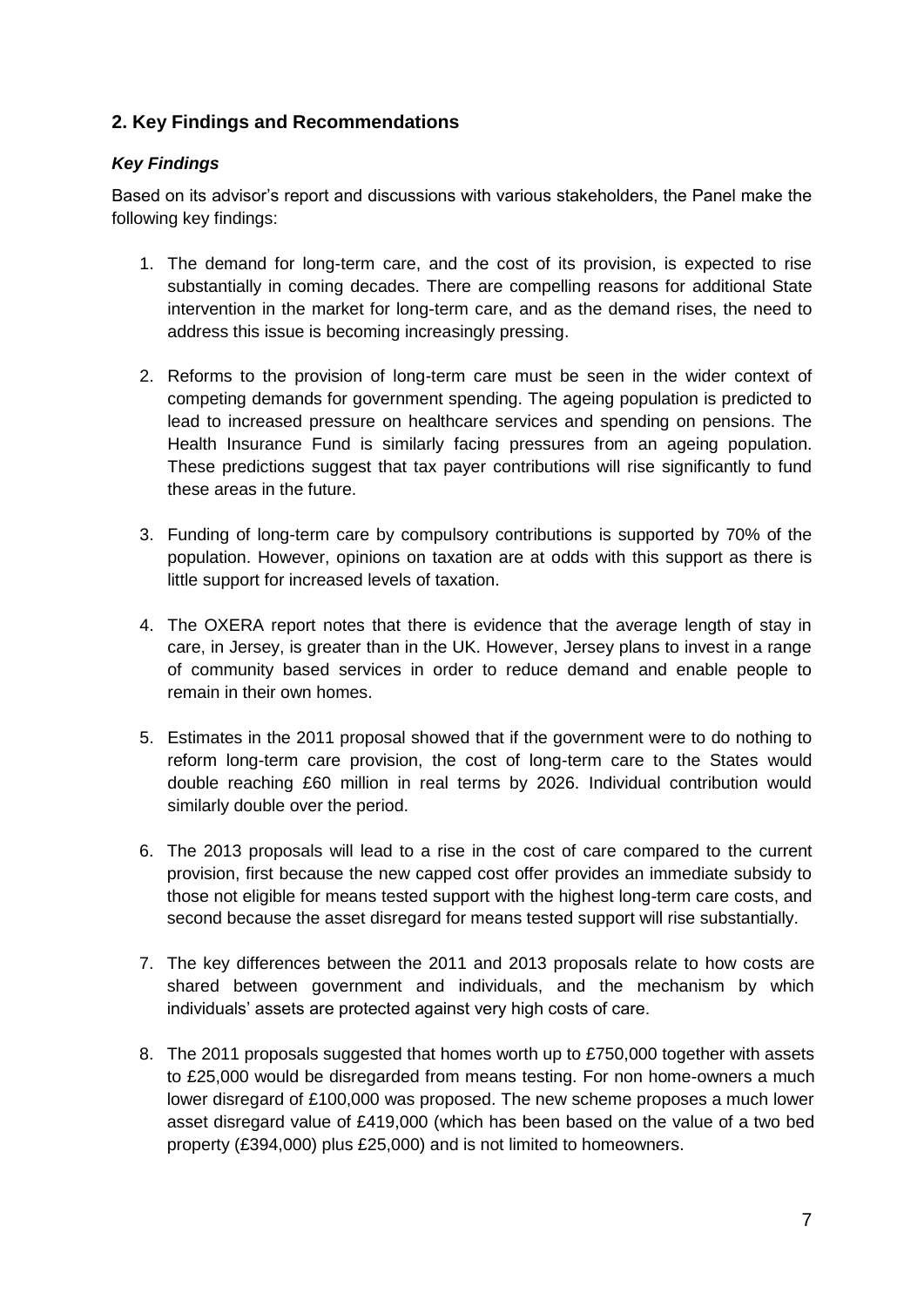- 9. Both homeowners and non-homeowners are on the same level of asset disregard. The introduction of property bonds in 2009 has already meant that the elderly no longer need to sell their homes in order to pay for long-term care. Currently no interest is charged by Social Security, but under the 2013 proposals interest will be charged at the Bank of England base rate plus 0.5%.
- 10. All individuals in receipt of residential long-term care will pay accommodation costs in the form of a "co-payment". The proposed value of the co-payment is currently £300. This value is just under the median income of a single pensioner after housing costs, but is significantly higher than the current States pension for a single pensioner of £193.48 (based on 2009/2010 figures).
- 11. Regulations will prevent individuals from divesting their assets to avoid long-term care costs by including any assets divested in the previous 10 years in the assessment.
- 12. A cap of £50k provides protection for individuals against the very high levels of costs that affect 1 in 10 over 65s. However, the scheme does not just benefit those incurring these costs, but rather acts as insurance against such costs for the wider community, removing financial uncertainty as individuals move into care.
- 13. The estimated growth in the cost of long-term provision is based on the tripling of the elderly population over the next 30 years.
- 14. The level of migration plays an important role in determining population trends in Jersey, and estimated population numbers are highly dependent on assumptions about migration patterns. This has potentially important implications for both the demand for long-term care and for its finance.
- 15. Investment in cost saving measures such as more suitable housing and technologies to enable people to stay at home for longer, may reduce costs of long-term care provision. This was recognised in P.82/2013 "A New Way Forward for Health and Social Services" and is currently being implemented by the Health and Social Services Department.
- 16. There is no co-payment payable by those receiving care in their own home which results in a saving of £300 per week, although these savings are arguably not real because costs of living still have to be paid.
- 17. One omission from the OXERA report is discussion of pensioners' income, the median value of which was £326 per week in the 2009/10 Jersey Income Distribution Survey, and how assumptions about variations in pensioners' income may impact on the value of state spending on means tested support.
- 18. The proposed long-term care rate of 1% will be in addition to taxes levied on the individual. The long-term care liability for all taxpayers (marginal and full-rate) will rise to 1/20 of their income tax liability in 2016 or £5 for every £100 of tax paid. An Upper Earnings Limit (UEL) is to be applied with contributions due only on income up to UEL £152,232.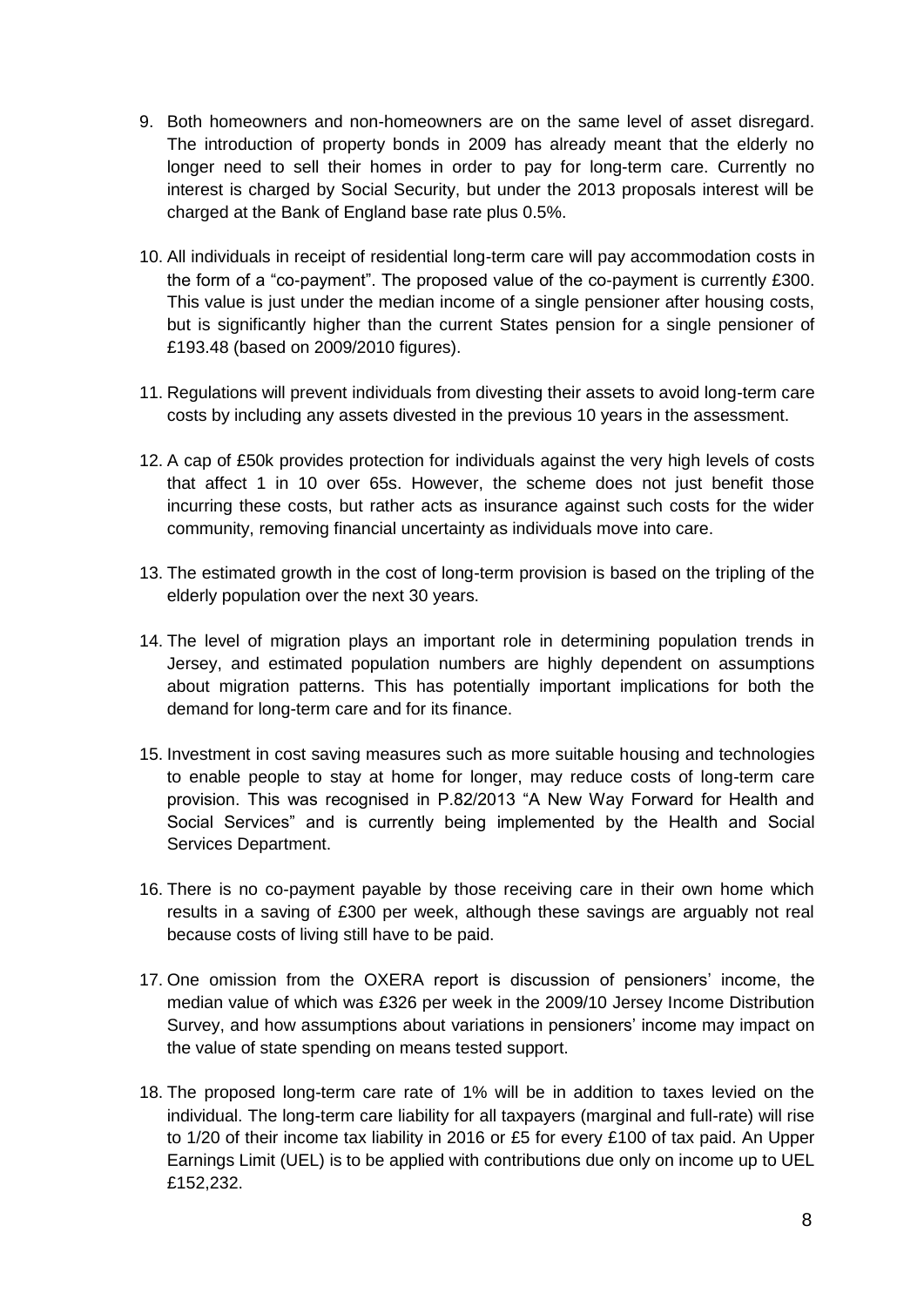- 19. The fund is to be financed from a combination of funding from central government and new funding to be raised from contributions paid through the income tax system. It is proposed that the States will transfer current annual spending on long-term care into the fund, which at present stands at £31 million a year. Although this amount is going to be increased by RPI on an annual basis, there will be no growth in the real value of this contribution over time.
- 20. It was recognised during the development of the long-term care scheme that the benefit it would provide for older people needed to be balanced against the costs it would impose on younger people. Therefore, pensioners will also be liable for the long-term care contribution, with payments liable on all earnings and other income. Between one-third and a half of all pensioners are expected to be liable for the contribution.
- 21. The average duration of long-term stay data has been taken from UK evidence. Improved data that is specific to Jersey would enable better assessment of the cost implication of setting a cap on the cost of care.
- 22. Couples who both require long-term care will have a care cost cap set at £75,000. The 2013 proposals assume that income will be assessed on the basis of an individual and their partner's incomes. How much income a partner will be allowed to retain when their partner enters long-term care is unclear.
- 23. The long-term care scheme covers everyone over the age of 18. Younger people (those under 65) in receipt of long-term care are treated in the same way as pensioners in the proposals.
- 24. Discussions between Social Security, Treasury and Resources and Health and Social Services are taking place to determine what services currently provided by the Health Department will be passed onto the long-term care fund. The Panel is concerned that this work has not yet been completed.
- 25. Although the Minister is determined the long-term care fund will be ring-fenced, the Panel is concerned that the criteria for care could be expanded to include other healthcare services, broadening the original intention and cost of the fund.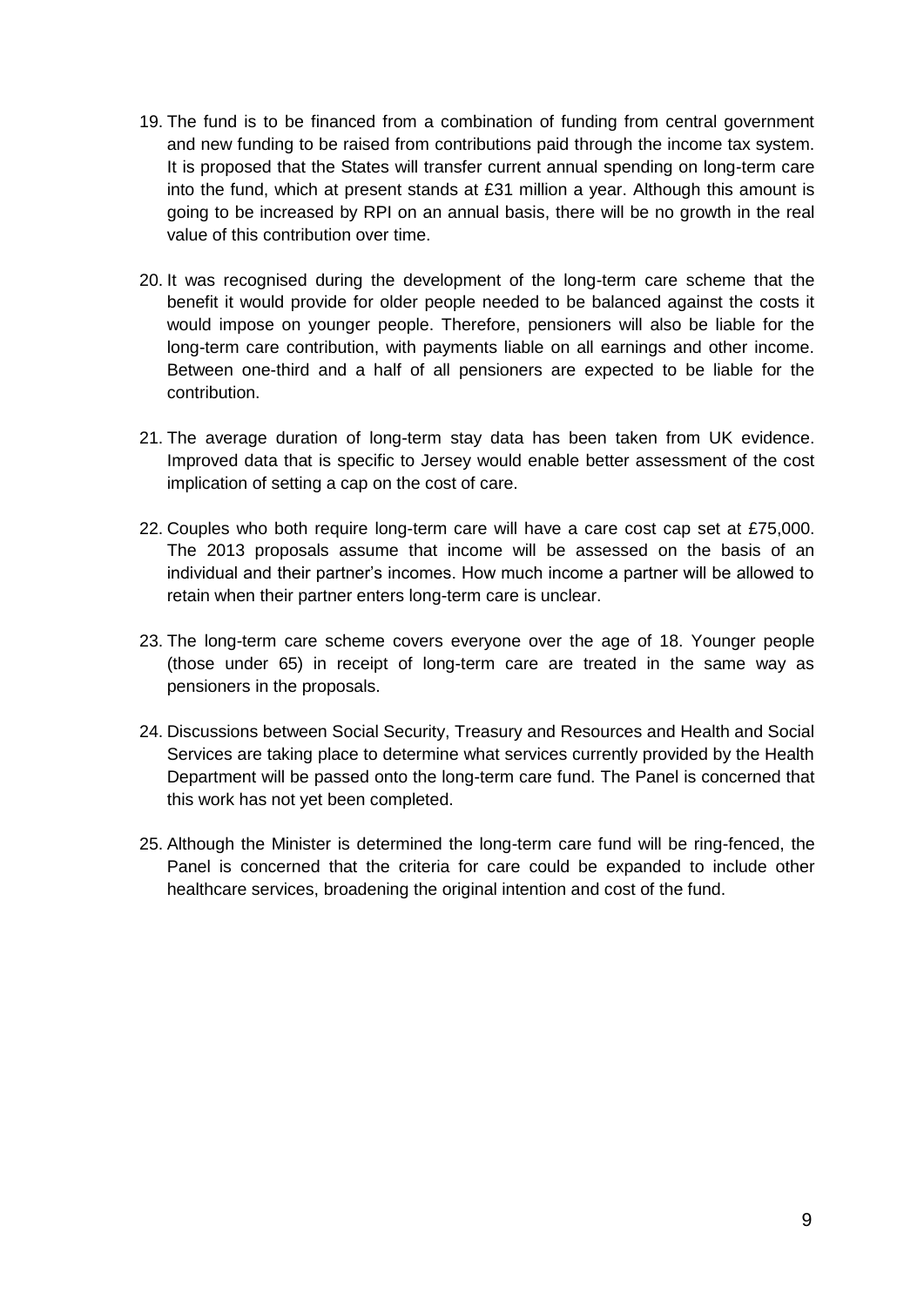### <span id="page-11-0"></span>*Recommendations*

- 1. Improved data on the average duration of long-term stay specific to Jersey should be gathered and maintained.
- 2. Regular analysis of Jersey-specific data relating to the duration of long-term stay should be carried out in order to monitor and assess the cost implications of the longterm care fund and its financial condition. This should not only be included in the Department's actuarial review but also reported to the States on an annual basis.
- 3. Further work should be undertaken by Social Security in order to understand the potential variations to pensioners' income caused by economic changes and the likely impact on the long-term care fund.
- 4. The publicity campaign carried out by the Social Security Department should not only include an explanation to the public of how the scheme works but also impress on them the need to save for their future, particularly in order to cover the £300 per week accommodation costs.
- 5. Prior to the implementation of the scheme, it should be made clear how much income an individual will be allowed to retain when their partner enters long-term care.
- 6. In order for the Council of Ministers to fulfil what was approved by the States in P.82/2012 "A New Way Forward for Health and Social Services", the long-term care charge should not be increased above 1% until further consideration is given to the sustainable funding mechanism for health and social care. The outcomes of the discussions should be reported back to the States before the end of September 2014.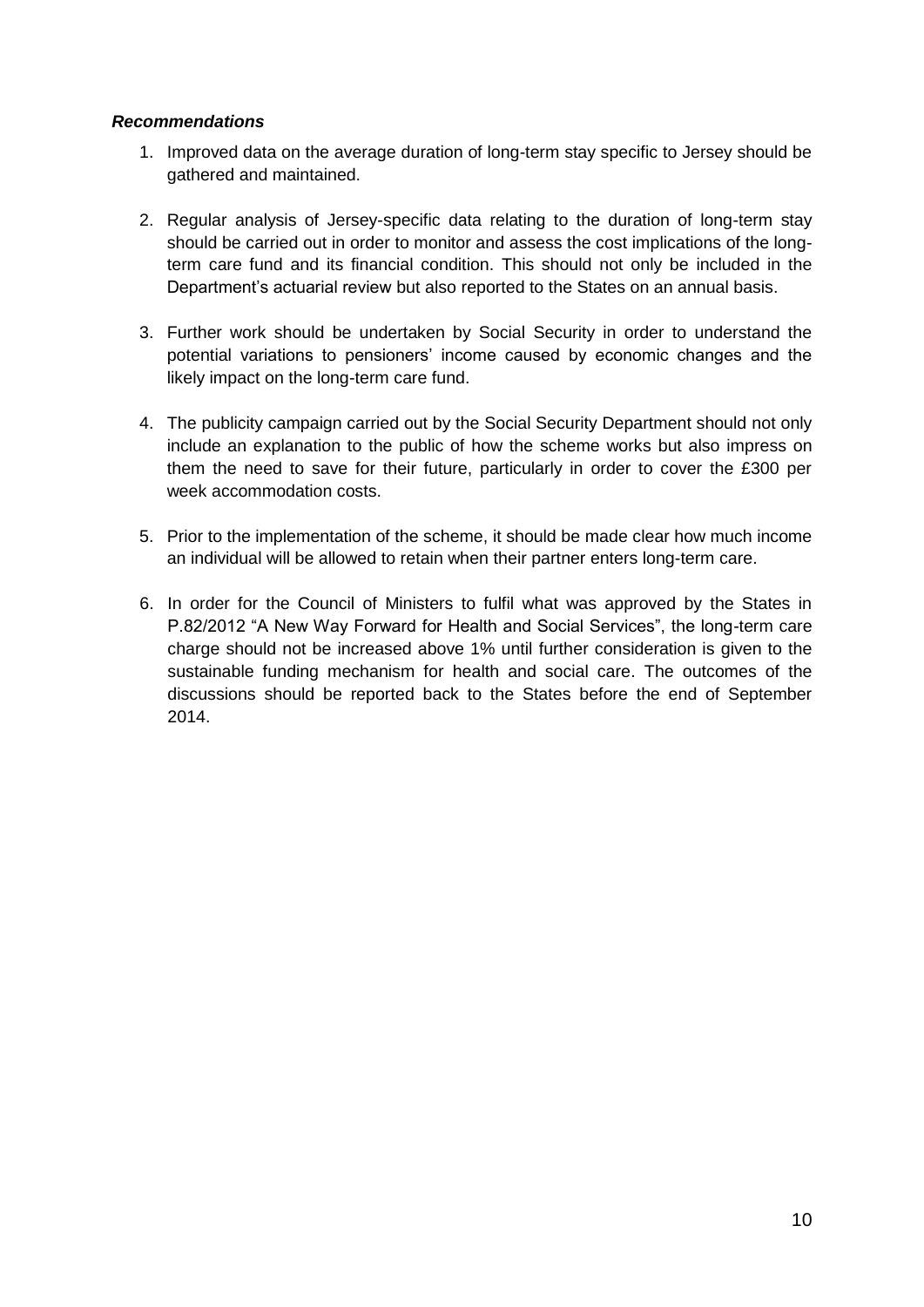### <span id="page-12-0"></span>**3. Assessment of social and economic outcomes**

To assess the social and economic outcomes of the proposal, the Panel undertook a consultation process with key stakeholders.

This involved writing to various nursing and residential care homes on the island (25 in total). The Panel was disappointed with the amount of responses, however, this may have been due to the fact that the Social Security Department ran its own consultation process consisting of an online portal where concerns could be submitted directly to the Department.

Although the Panel did not hold any public hearings specifically aimed at long-term care, it questioned both the Minister for Social Security and the Minister for Health and Social Services at recent quarterly hearings. The Panel also held meetings with the Minister for Social Security and the Minister for Treasury and Resources and the Treasurer of the States to discuss the financial impact of the scheme.

The Panel undertook research into the area of long-term care as it was keen to see how other jurisdictions with long-term care schemes in place were administered. In particular, the King's Fund report about the integrated system in Canterbury, New Zealand, provided some useful background as to how long-term care schemes could work in practice.

The Panel met with the Jersey Finance Fiscal Strategy Group (JFFSG) and received written submissions from representatives of the Institute of Directors (IoD), Jersey Citizen's Advice Bureau (JCAB) and members of the public. These are detailed below.

### <span id="page-12-1"></span>*Meeting with Jersey Finance Fiscal Strategy Group*

The JFFSG's main concern was that the new charge for long-term care would be perceived as a tax increase. It explained that the current 20% tax rate was Jersey's ultimate selling point and even though contributions were to be collected by the tax department, any perception of an increase may detract investors and skilled professionals considering relocating to Jersey.

Concern was also expressed that any rises in contributions to the scheme would not require new legislation, and that it would be easy for the 1% initial contribution rates outlined (starting at 0.5%, rising to 1% and potentially rising to 3%) to be increased. It suggested that an overall cap on the 1% contribution rate would be reasonable, and that if more money was required, it could be raised from other sources. The Panel subsequently discussed this concern with the Minister for Social Security who advised that any rises in contributions would be brought back to the States for approval. It is noted that the Draft Social Security (Amendment of Law No.6) (Jersey) Regulations 201 – which were recently lodged by the Minister, provide regulations to control the long-term care contribution rate.

The JFFSG considered that the principles of long-term care were well founded but questioned whether it would be affordable in the future, and whether it was right to make provision for those that could afford their long-term care. The JFFSG was also unclear on how the scheme had been modelled and what alternatives had been considered.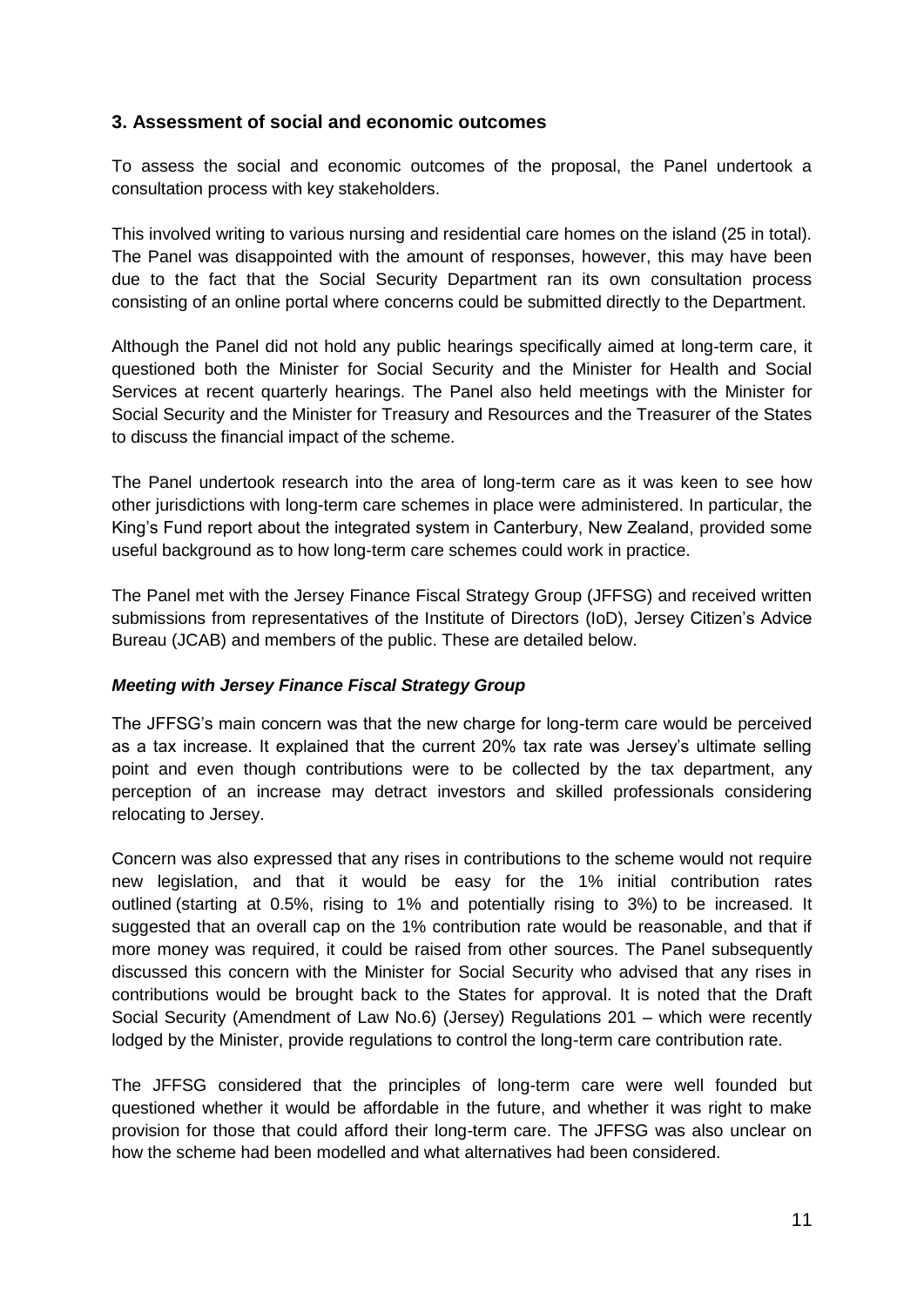### <span id="page-13-0"></span>*Institute of Directors*

Similarly to the JFFSG's concern, the IoD consider that the proposed charge for long-term care will be perceived as a tax. The IoD believe that the introduction of the charge at a time when many individuals and businesses are feeling the effects of an economic decline does not send a positive message. Although it had serious concerns about the short-term economic impact in the original proposals of a 1% contribution rate in 2014, the IoD welcomed the proposals to delay contributions until 2015 starting at 0.5%. The IoD does suggest however, that the rate should be kept at 0.5% until GVA (Gross Value Added) grows.

Concern was also expressed that the Fiscal Policy Panel (FPP), given their mandate, had not had input into the development of the proposals, which the Minister confirmed during a quarterly hearing with the Panel at the beginning of October. The Minister advised the Panel that an economic impact assessment had been carried out by the Economic Adviser, and that the FPP had not been involved because it worked with Treasury and Resources rather than Social Security<sup>3</sup>. The Minister also advised that since the contributions would be built into a ring-fenced fund held by Social Security, this will be subject to the same process of audit as other funds through actuarial review. The IoD had suggested that the FPP's comments were sought before the matter was progressed.

The IoD also raised the issue of population within its submission and questioned how the new charge could be introduced without a population policy being in place. The IoD were concerned about the cost of the scheme and whether the calculations had factored in sufficient assumptions regarding future population changes. The IoD feared that the scheme could be extremely costly and unaffordable depending on future demographics. Furthermore, the IoD questioned the merit of asking future generations to pay for and preserve the wealth of those that have failed to adequately provide for their old age.

In conclusion, the IoD believe that alternative options should be considered, for example, an alternative based around taxing an individual's capital assets on death, taking into account the need to protect international business, which could raise funds in a more targeted manner. The IoD also believe that funding the scheme out of general taxes and savings in government spending, and/or modest increases in social security, would be preferable to the proposed long-term care charge.

### <span id="page-13-1"></span>*Jersey Citizen's Advice Bureau*

1

JCAB explained that whilst the economic climate continues to give policy makers cause for concern, JCAB sees firsthand how this impacts individuals and their families.

JCAB's work has included involvement in the Health and Social Services White Paper, and in particular the Carers Support Service to identify "hidden carers" and to make better quality information and access to care services available to all. In that regard, JCAB considers the long-term care scheme pivotal to the overall strategy of allowing individuals to make decisions and choices that are based upon care needs, rather than economic necessity.

 $3$  Public Hearing with the Minister for Social Security, 4th October 2013 page 26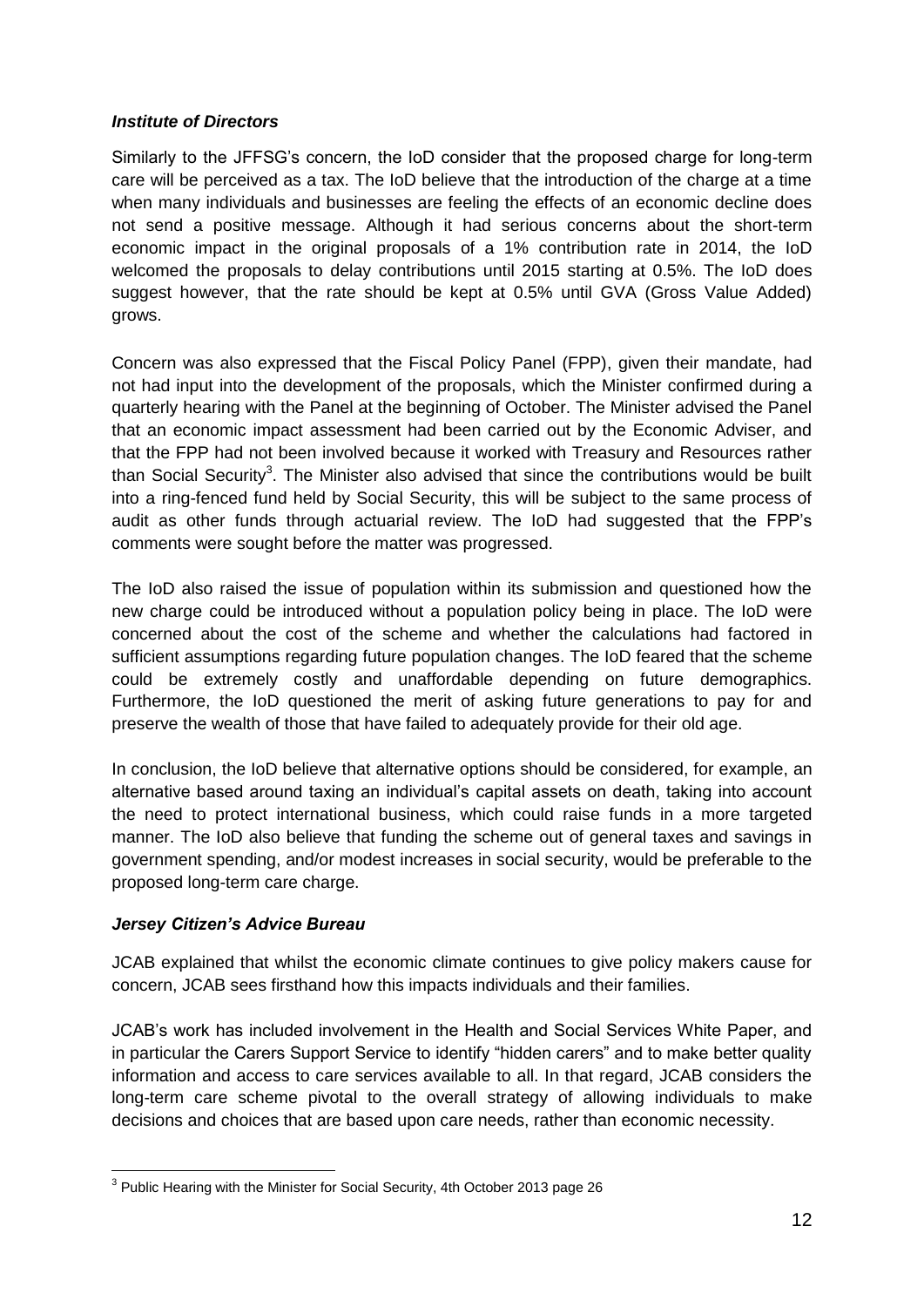However, JCAB was concerned about the cost attached to the scheme and the fact that family budgets may be further "pinched" by the contribution. Therefore a balance has to be struck between giving people peace of mind for their care needs and how affordable a rise in Social Security contribution, collected via income tax, will be for families that have finely balanced finances.

In broad terms, JCAB supports the introduction of a forward-thinking scheme that offers some protection for those who have certain income and/or assets from expenses relating to the costs associated with residential care. Although some will see the positive aspects of a long-term care scheme, others will not see the positive aspects either because the current benefit arrangements may already suit their personal circumstances, or because they do not intend to stay in Jersey and realise that the contribution is non-refundable.

### <span id="page-14-0"></span>*Members of the public*

The main concerns from members of the public were the differences between the 2011 proposals and 2013 proposals including the asset disregard and £50k cap. Concern was also expressed about the equity of the scheme in relation to those who do not make provision to buy their own homes.

The timing of the scheme was also raised in one submission and the fact that implementation of a new long-term care scheme had taken too long.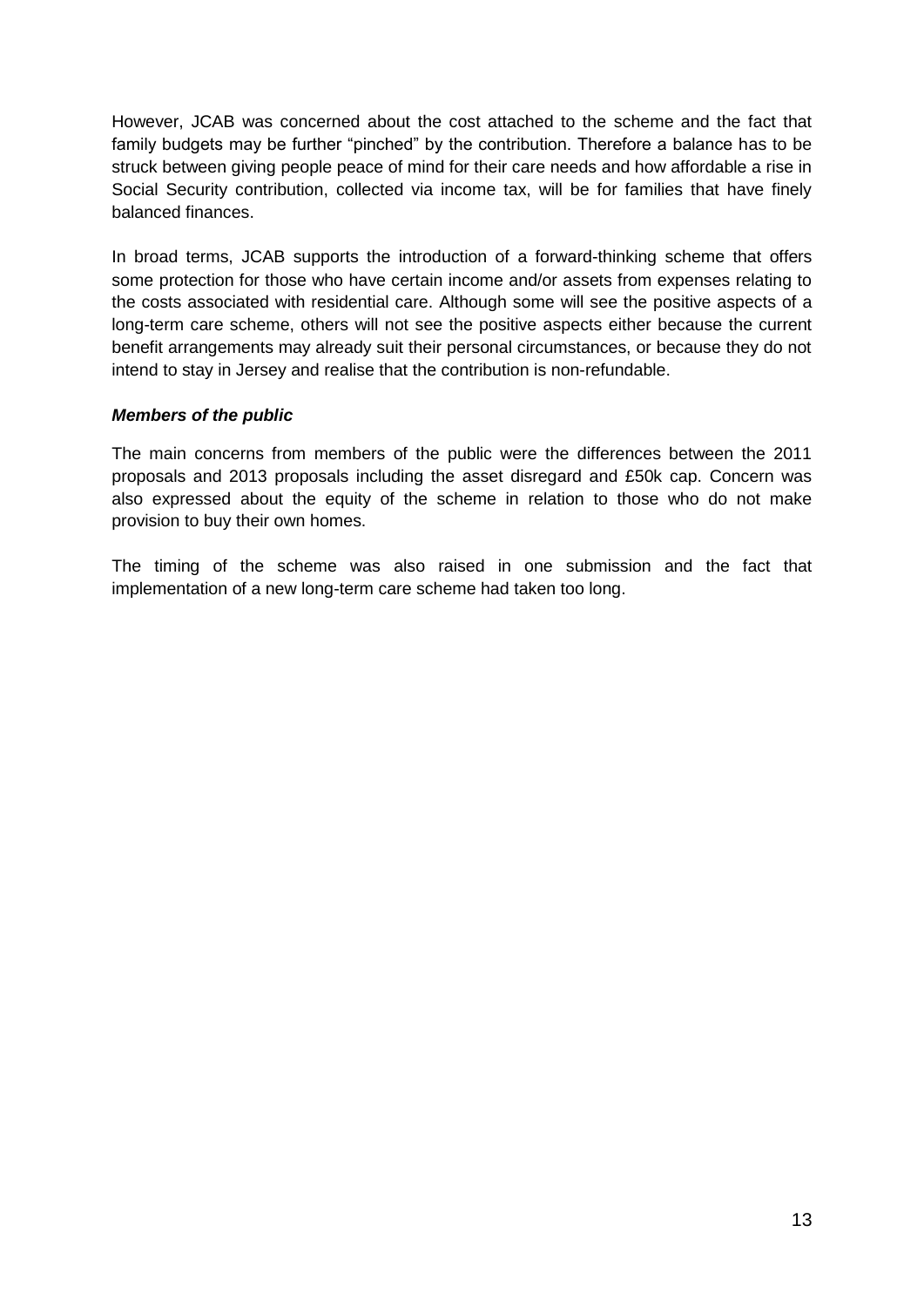### <span id="page-15-0"></span>**4. A new way forward for Health and Social Services**

In reviewing the Social Security Minister's proposals for long-term care, the Panel has looked back at its work reviewing the redesign of health and social care as outlined in P.82/2012: A New Way Forward for Health and Social Services approved by the States in October 2012.

Under these proposals, it was agreed to create a community care structure that will allow members of the public to receive healthcare in their own homes. Also, Members agreed to request the Council of Ministers to co-ordinate the necessary steps by all relevant Ministers to bring forward for approval proposals for a sustainable funding mechanism for health and social care, by the end of September 2014 $4$ .

Within the report to the proposition, it was explained that work to review and develop proposals for sustainable funding mechanisms would be led by Treasury and Resources, who would be working closely with Social Security and Health and Social Services during 2013 and  $2014<sup>5</sup>$ . It also states:

*Work will now continue to develop a long term sustainable funding mechanism for Health and Social Services by 2014, this work will consider all the current funding elements, including contributions made to the Health Insurance Fund, co-payment arrangements and base budget allocations, It will also take account of the proposed Long Term Care Fund and the provision of contracts with General practitioners and other healthcare providers.*

*All these elements will be reviewed in order that proposals can be developed for a comprehensive but simple method of ensuring sustainable funding to the Health and*  Social Services Department in the coming years<sup>6</sup>.

The Panel's report into P.82/2012 identified that it was unclear how the long-term care benefit would underpin the costs of existing or future health and social services.<sup>7</sup>

In her response to the Panel's report, the Minister advised that the Health Department was working with Social Security on the impact of introducing a long-term care benefit and how it would interface with existing funding mechanisms and service provision. Furthermore, consideration would be given to how the current system operates, which would include the long-term care benefit.

In order for the Council of Ministers to fulfil what was approved by the States in P.82/2012, the long-term care charge should not be increased above 1% until further consideration is given to the sustainable funding mechanism for health and social care.

During its current review, the Panel heard that discussions are currently taking place between Social Security, Treasury and Resources and Health and Social Services regarding

1

 $4$  Proposals were originally due to be brought back to the States by the end of 2014, but the Panel amended the proposition to ensure proposals would be lodged by the end of September 2014

P.82/2012 – A new way forward for Health and Social Services , page 65

<sup>6</sup> P.82/2012 – A new way forward for Health and Social Services, page 68

 $7$  Key Finding 30 – S.R.7/2012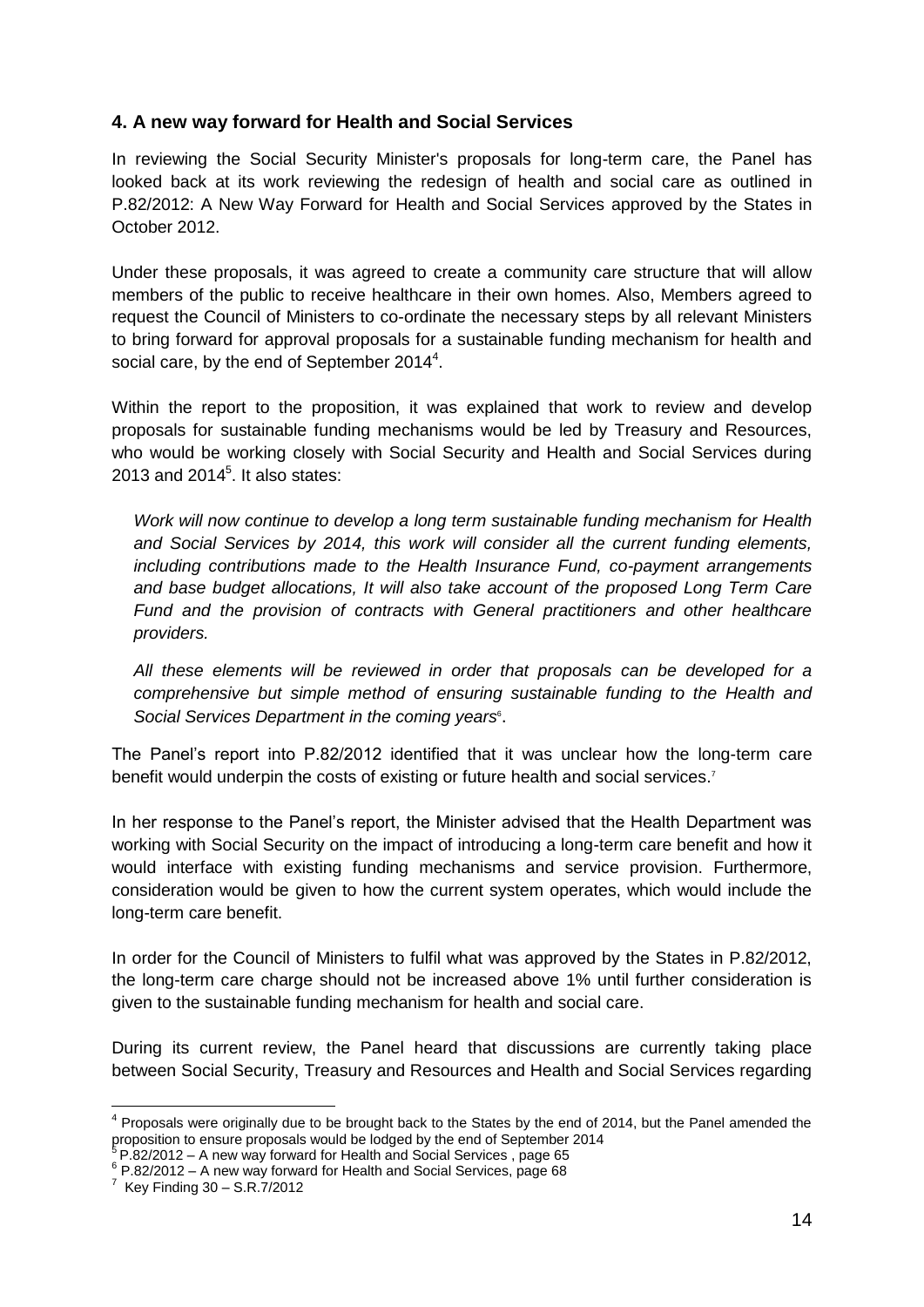what services currently provided by the Health Department will be passed onto the long-term care fund. The Treasury Department advised that once this had been established, a clear Memorandum of Understanding would be issued to ensure the types of services and budget for them was made clear. The Panel is concerned that this work has not yet been completed. Although the Minister is determined the long-term care fund will be ring-fenced, the Panel is concerned that the criteria for care could be expanded to include other healthcare services, broadening the original intention and cost of the fund.

### <span id="page-16-0"></span>*Healthcare systems in other jurisdictions*

The Panel note that providing integrated care i.e. care that crosses the boundaries between primary, community, hospital and social care is a goal of health systems worldwide<sup>8</sup>. Another goal is to achieve that care within resources that are likely to be heavily constrained as the world recovers from the impact of the global financial crisis<sup>9</sup>.

A recent case study into the healthcare system in Canterbury, New Zealand is considered by the Panel to be an important piece of research in relation to healthcare systems in other jurisdictions. It demonstrates that changes made to the system since 2007 mean that Canterbury now has a system in which good quality general practice is increasingly keeping patients who do not need to be in hospital out of it, is treating them swiftly once there, and discharging them safely to good community support<sup>10</sup>. These areas have all been mentioned as key issues to address within the new way forward for Jersey's health and social care.

Canterbury's health system was also under pressure and beginning to look unsustainable when the future pressures of the ageing population was considered. The authorities in that region took the necessary steps to transform its system from one of fragmented care towards integrated care with measurable success<sup>11</sup>.

The Canterbury health system can claim it has saved patients more than a million days of waiting for treatment in just four clinical areas in recent years. Fewer patients are entering care homes –'aged residential care' in New Zealand terminology – as more are supported in the community. A rising curve of demand for residential care has been flattened. Better, quicker care, with more of it provided without the need for a hospital visit, is being delivered. A health system that in 2007 was almost NZ\$17m in deficit on a turnover of just under \$1.2bn was in 2010/11 on track to make an \$8m surplus<sup>12</sup>.

The Panel also makes reference to the "Boyle Report" which was commissioned as part of its review into P.82/2012 a new way forward for health and social services. Appendix one of the Boyle Report gives details of the charges levied on individuals accessing various types of health and social care in other jurisdictions including Switzerland, Sweden, Norway,

 8 The quest for integrated health and social care. A case study in Canterbury, new Zealand, Timmins, N and Ham, C, 2013, page 4<br><sup>9</sup> The quest for integr

The quest for integrated health and social care. A case study in Canterbury, new Zealand, Timmins, N and Ham, C, 2013, page 4

 $10$  The quest for integrated health and social care. A case study in Canterbury, new Zealand, Timmins, N and Ham, C, 2013

The quest for integrated health and social care. A case study in Canterbury, New Zealand – Key Findings

<sup>&</sup>lt;sup>12</sup> The quest for integrated health and social care. A case study in Canterbury, New Zealand, page 4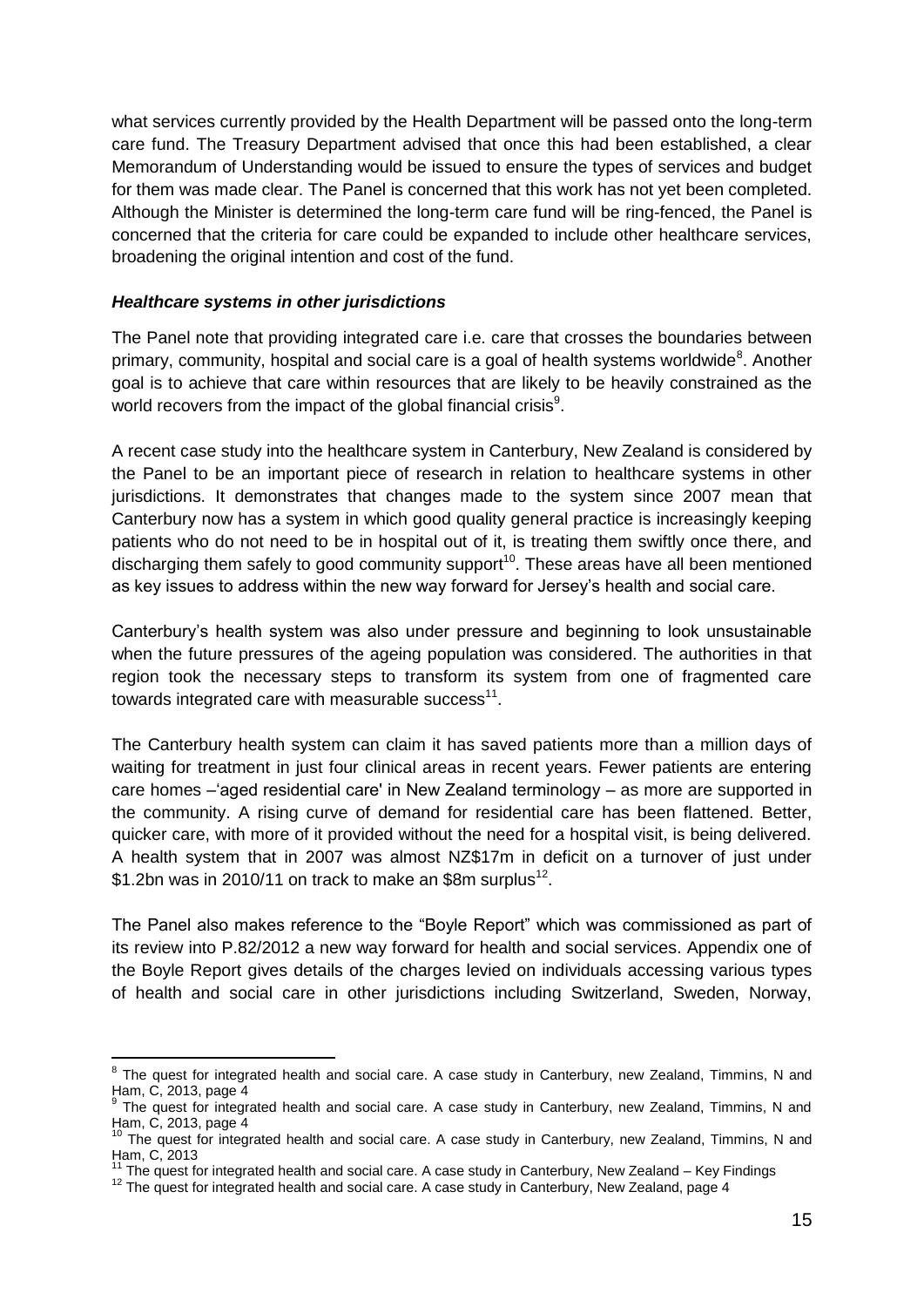Finland, Denmark, United Kingdom, New Zealand, France, Germany, Ireland and Luxembourg.

Within these countries, long-term care is sometimes built into health and social care systems. It also shows that co-payments, where an individual is expected to pay a proportion of the cost of the service, are common (appendix one of the Boyle Report is included in appendix two of this report).

The Panel consider it important that healthcare systems and the way in which long-term care is funded in other jurisdictions are considered when developing new policy.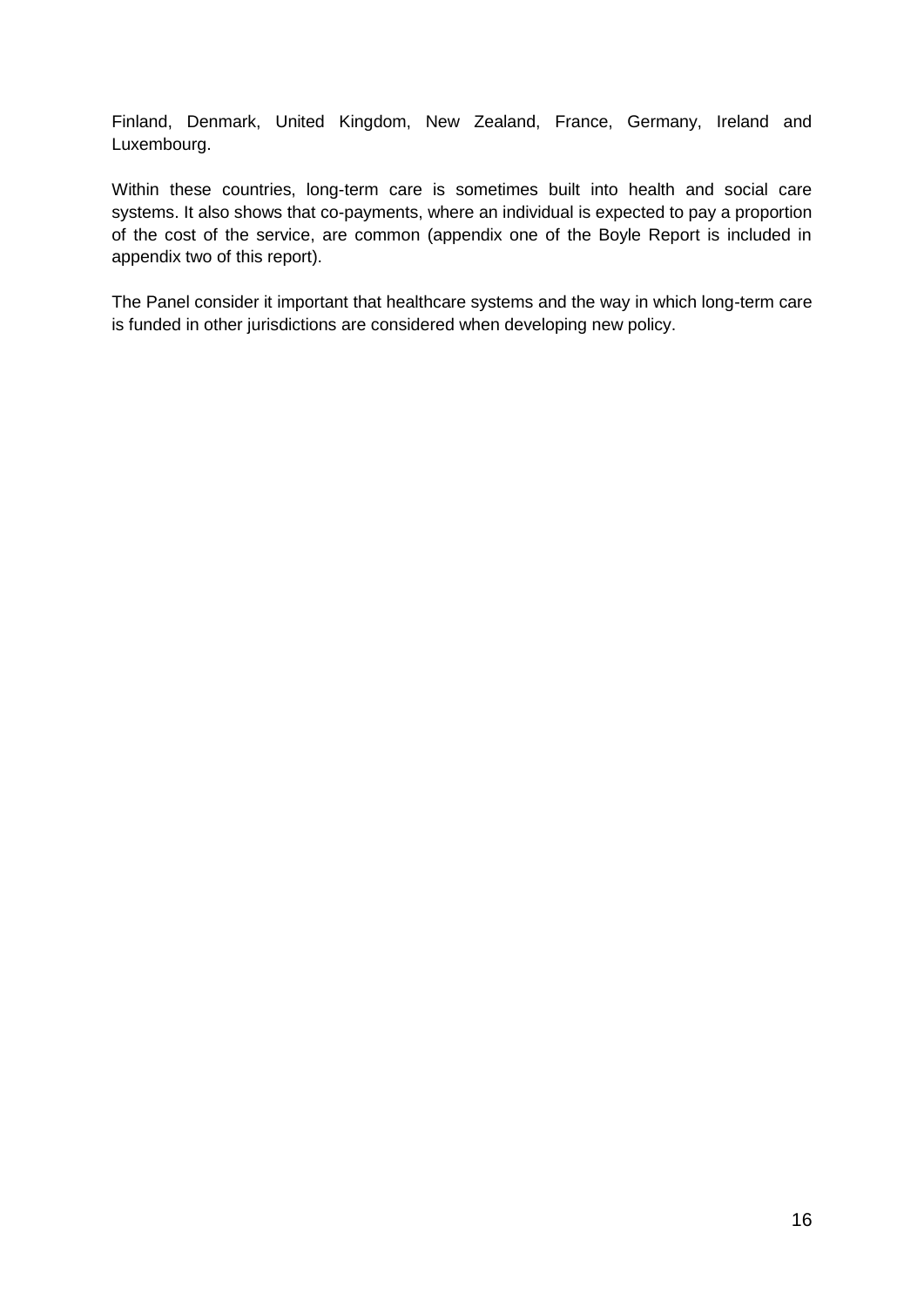### <span id="page-18-0"></span>**5. Conclusion**

There is no doubt that the Island faces a substantial increase in both the number and proportion of older residents over the next 30 years. This will inevitably impact on the costs of long-term care in the future and for that reason, the Panel broadly supports the aims of the long-term care scheme.

The Panel recognises the efforts made by the Social Security Minister to deliver the scheme within the time period. It is noted that the original long-term care proposals outlined in 2011 would have led to an increase in the Social Security contribution rate of approximately 4.6% by 2044, which was considered unacceptable by the current Minister. During 2012 and 2013, detailed research was undertaken by the Department to identify a scheme which would provide assistance to homeowners and those facing high care costs, whilst at the same time setting the long-term contribution rate at an acceptable level.

It appears that one of the key motivations for the scheme has been to spread the costs of care across individuals. Contributions would be collected from everyone who pays income tax via the income tax office. Some expressed concerns with this, believing that the contribution would be seen as an additional tax and therefore would be detrimental to Jersey's reputation as a low tax jurisdiction. Another common theme from those who contacted the Panel was whether the scheme would be affordable in the future and whether it was right to make provision for those that could afford their long-term care.

The Panel's advisor explains that the key question for policy makers is who should pay  $$ should the cost of payment fall mainly on those who need care? Or should the cost be distributed more widely across the community? To what extent should the young be expected to pay for the care of the elderly? How should costs be balanced between costs met by the taxpayer and those using long-term care? How can the less well-off be protected from paying for the increasing costs of care?

The Panel accept that there is no simple answer to these questions and it is ultimately the States who will determine whether the proposed scheme will meet the needs of our community both now and in the future.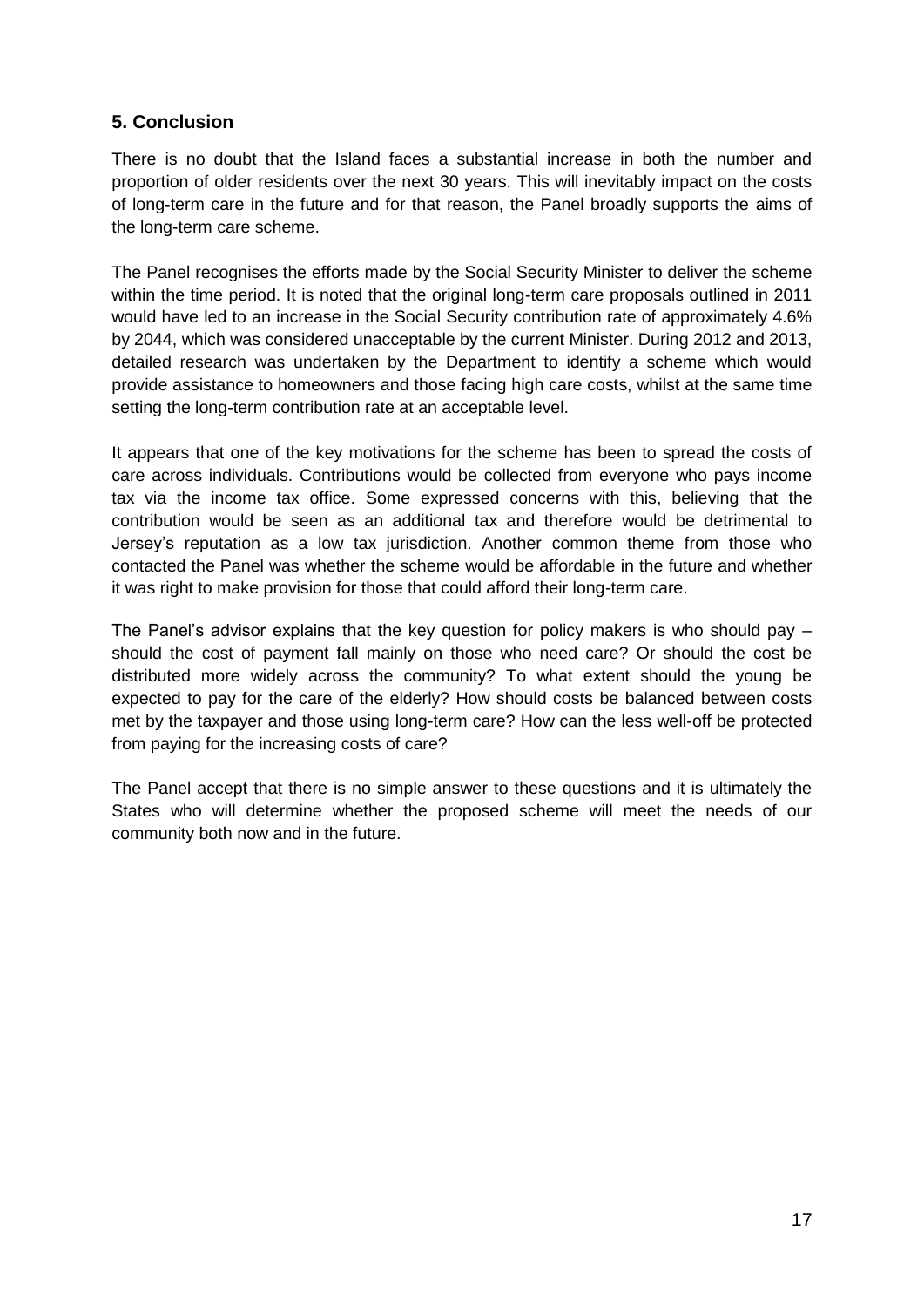<span id="page-19-0"></span>**Appendix one: Susan Harkness Report**

## Assessment of revisions to the proposed Long Term Care Law

Prepared for the Health, Social Security and Housing Scrutiny Panel, States of Jersey

Susan Harkness

October 2013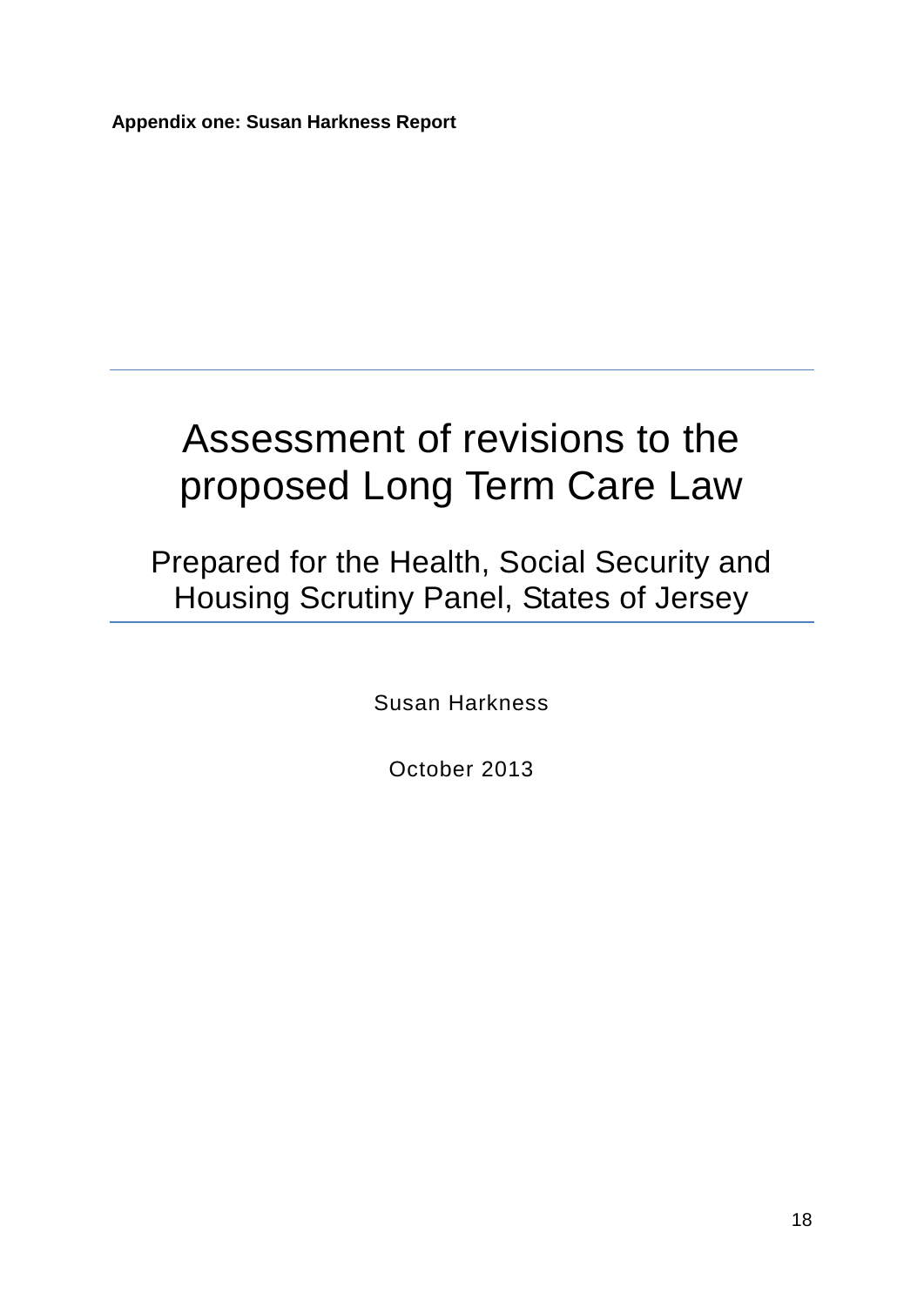### **Introduction and Background**

As the population ages the funding of long term care (LTC) has become an increasingly pressing policy concern. Jersey, like many countries across the OECD, has recently been reviewing methods of funding and providing LTC. There are compelling reasons for State intervention in the market for LTC, and as the demand for LTC rises the need to address market failures in current provision is becoming increasingly pressing.

The demand for LTC in Jersey, and the cost of its provision, is expected to rise substantially in coming decades. These costs, under the current system of provision, are shared between individuals and the central government, with the majority of state spending routed through means tested benefits. Even if the States of Jersey continues to finance LTC as a means tested benefit to those in greatest need, government spending on care is expected to double by 2026. LTC includes a range of services which provide for the needs of those with long term illness or disability, and includes support for daily living activities – washing, dressing etc – which may be provided to individuals in their homes or in a residential care setting.

A second major concern is that under the current system of provision individuals are unable to protect themselves against potentially "catastrophic" costs. The Dilnot Commission has estimated that one-in-ten adults reaching the age of 65 will spend £100,000 on LTC. This cost representing one of the largest uninsured risks currently faced by individuals. For many this has in the past meant selling the family home in order to pay for care. A key motivation of the 2011 proposals for reform was to protect individuals from having to sell their home in order to pay for LTC in Jersey. The subsequent introduction of a scheme which allows those in LTC to accept a charge against the property to cover the cost of care means that individuals are no longer required to sell their family home in order to finance LTC. Yet while this protects individuals' assets during their lifetime, it remains the case that those facing the highest costs are unable to protect their assets for their children. As the population ages, and more individuals face the need for LTC, the share that face these costs will rise and policy makers are concerned that people should be able to adequately protect themselves from these costs.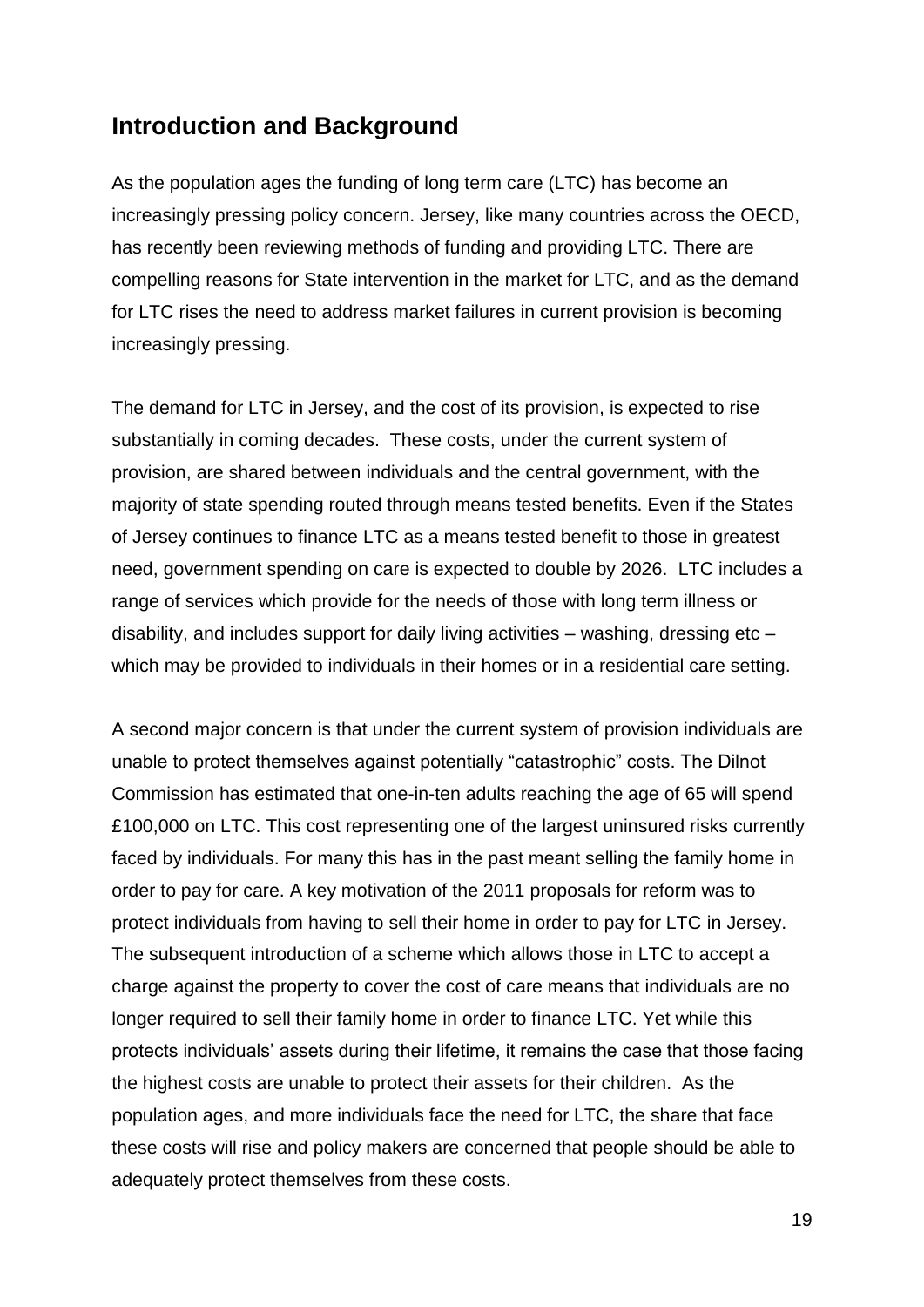There is widespread support for proposals to share the costs of LTC across the community: funding of LTC by compulsory contributions is supported by  $70\%$ <sup>13</sup> of the population. However, opinions on taxation are at odds with this support - there is little support for increased levels of taxation with just  $16\%$ <sup>14</sup> supporting a rise in taxation to fund greater spending on health, education or social care. While the introduction of a hypothecated fund to support LTC may be more popular than a rise in general taxation, there is strong competition for government funding with other services provided to the elderly, in particular increased demands for spending on health care and pensions, also requiring substantial increases in funding as the population ages.

This review has been commissioned to assess current proposals for funding long term care (LTC) and in particular to assess the affordability and social and economic implications of setting up such a scheme. In particular the review has been asked to:

- 1. Make a comparison of what is being proposed in P.99/2013 "Long-Term Care Scheme" compared to what was approved in P.108/2011 "Draft Long-term care (Jersey) Law
- 2. Determine how the figures within the proposals have been justified
- 3. Consider the financial implications as a result of the proposed changes
- 4. Assess the social and economic outcomes of the proposals.

In addition been asked in particular to advise on:

- a. The figures set out in the OXERA report
- b. How the LTC fund will interact with other healthcare funds, including the Health Insurance Fund
- c. Whether the proposed scheme fit for purpose financially
- d. What percentage of the population will benefit from the proposed scheme?
- e. Whether the proposals are financially viable

<sup>1</sup>  $13$  R.97/2010 – Long-Term Care Funding: Consultation Paper

<sup>&</sup>lt;sup>14</sup> R.97/2010 – Long-Term Care Funding: Consultation Paper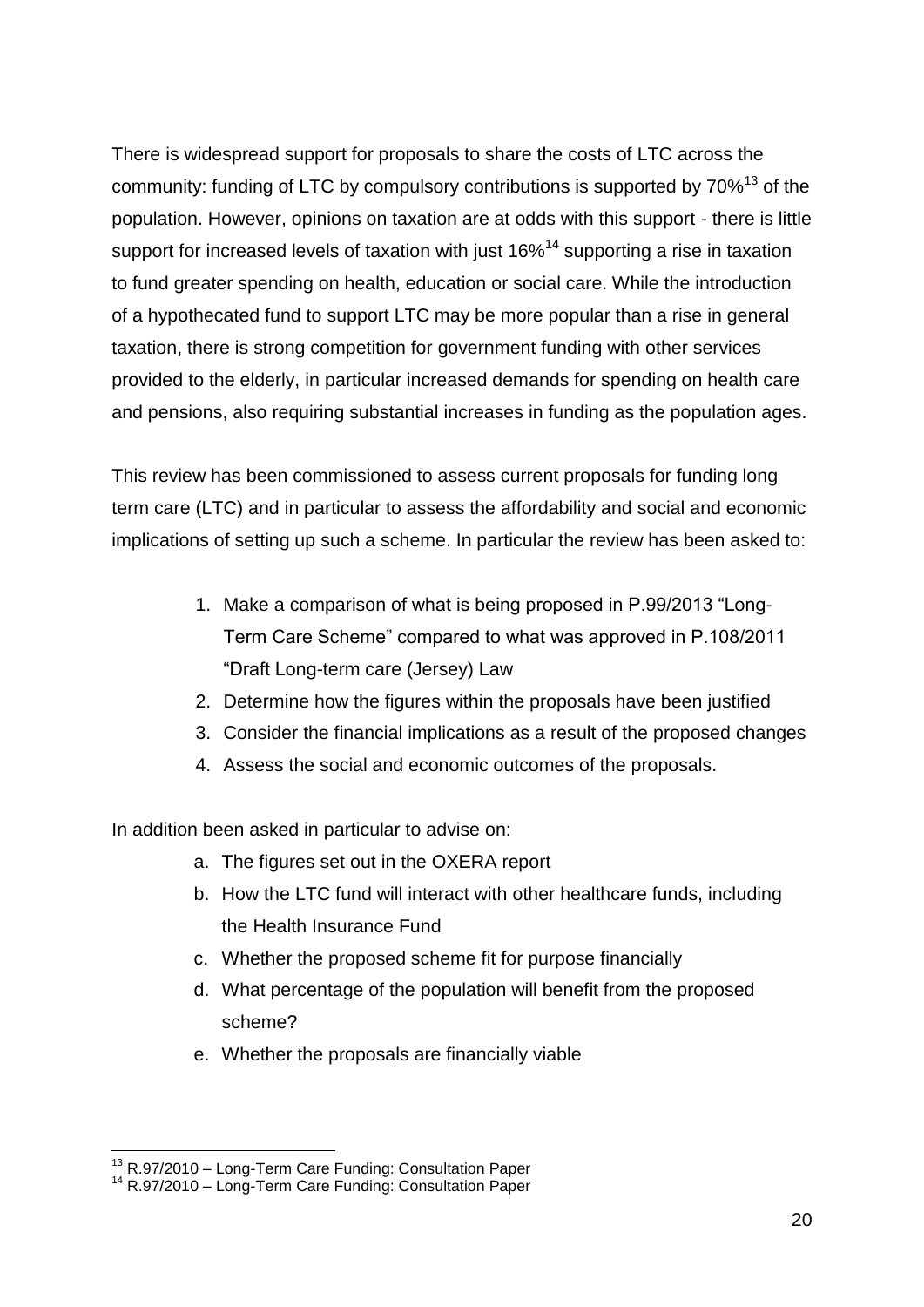The report is structured as follows. Section 2 looks at current provision and compares the 2011 and 2013 proposals for reform. Section 3 examines how costs might evolve over the next 30 years under various forms of provision of LTC and in Section 4 the implications of this for contributions from the taxpayer are assessed. Section 5 looks at the distributional impact of the reforms and in 6 some of the wider implications of financing care are examined. Section 7 concludes and makes some recommendations for further consideration by the LTC review.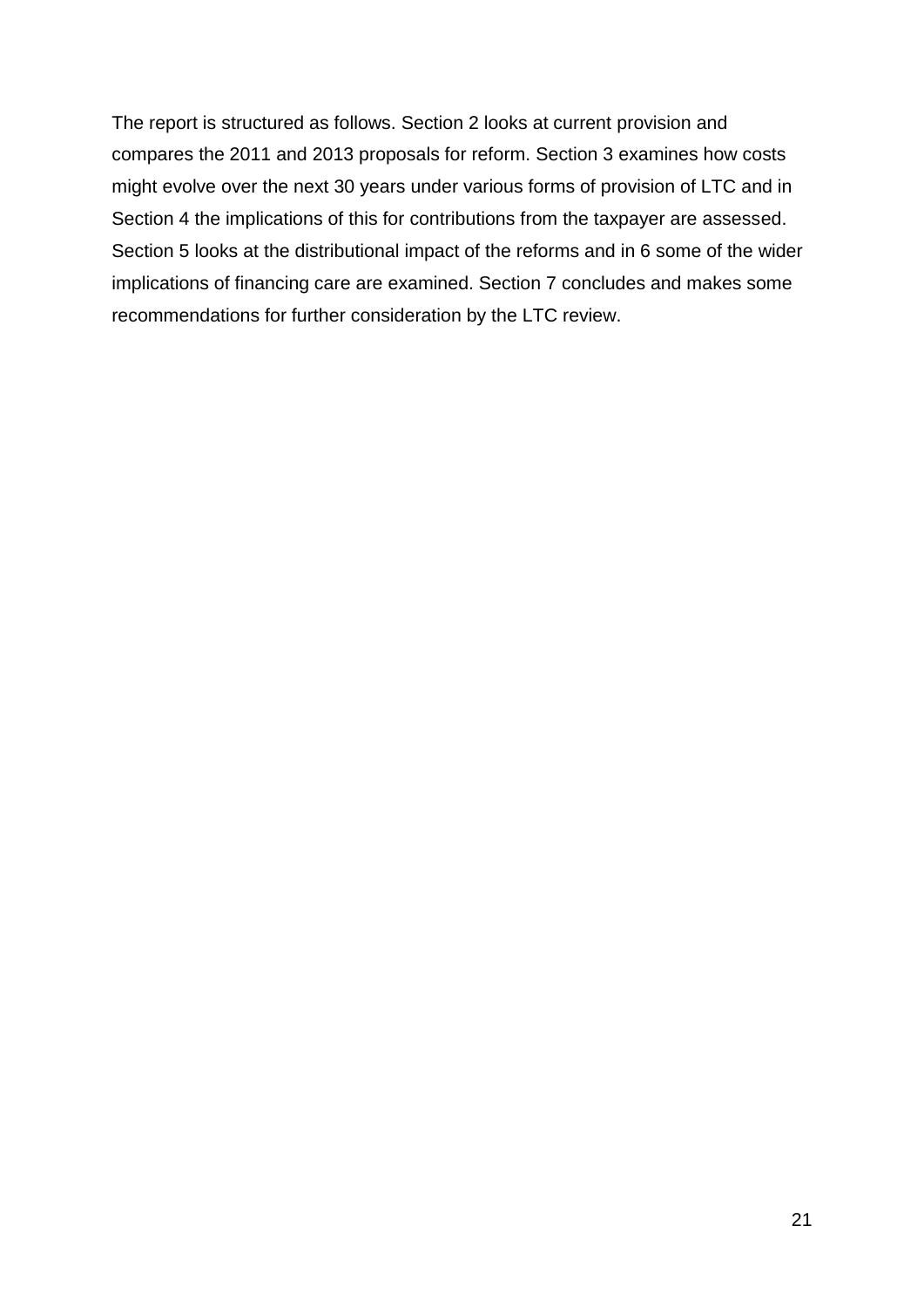### **1. Current provision proposals for LTC reform (2011 & 2013)**

### *The Current System*

The cost of adult social care in Jersey is currently shared between government and individuals. In 2009 total spending on social care amounted to £55 million, with £30 million State expenditure and an estimated £25 million paid by individual contributions<sup>15</sup>. States spending was channelled through both the Department of Health and Social Services (HSS), who spent a total of £16 million on LTC<sup>16</sup>, and Social Security (SSD) who contributed a further  $£14$  million<sup>17</sup>. States contributions to LTC are complex, with States spending being significantly (but not fully) dependent on means testing. The level of contributions made by individuals towards their care are dependent on a complex range of factors including age, income, savings, method of care delivery, and level of care needs. HSSD runs nursing care homes for the elderly and for younger adults with special needs and this provision is not subject to means testing. Other provision, including that through charities and parishes, are further important sources of LTC. There is in addition some state support for respite care for carers.

Care in the community is supported through subsidised provision by Family Nursing and Home Care (FNHC) services. Support through the SSD is means tested and received only by those deemed unable to afford care. Those in residential accommodation receiving means tested support are expected to contribute their pension towards their care but are allowed to keep £32.62 a week (2013) as a personal allowance. Those with assets above £13,706 for a single person or £22,718 for a couple are ineligible for mean tested support (2013). Homeowners are able to retain their home, but must accept a charge against the property towards the cost of care home fees payable when the property next changes hands. The breakdown of spending by source and type of care is reported in Table 1.

<u>.</u>

<sup>&</sup>lt;sup>15</sup> R.97/2010 – Long-Term Care Funding: Consultation Paper

<sup>&</sup>lt;sup>16</sup> R.97/2010 – Long-Term Care Funding: Consultation Paper

<sup>&</sup>lt;sup>17</sup> R.97/2010 – Long-Term Care Funding: Consultation Paper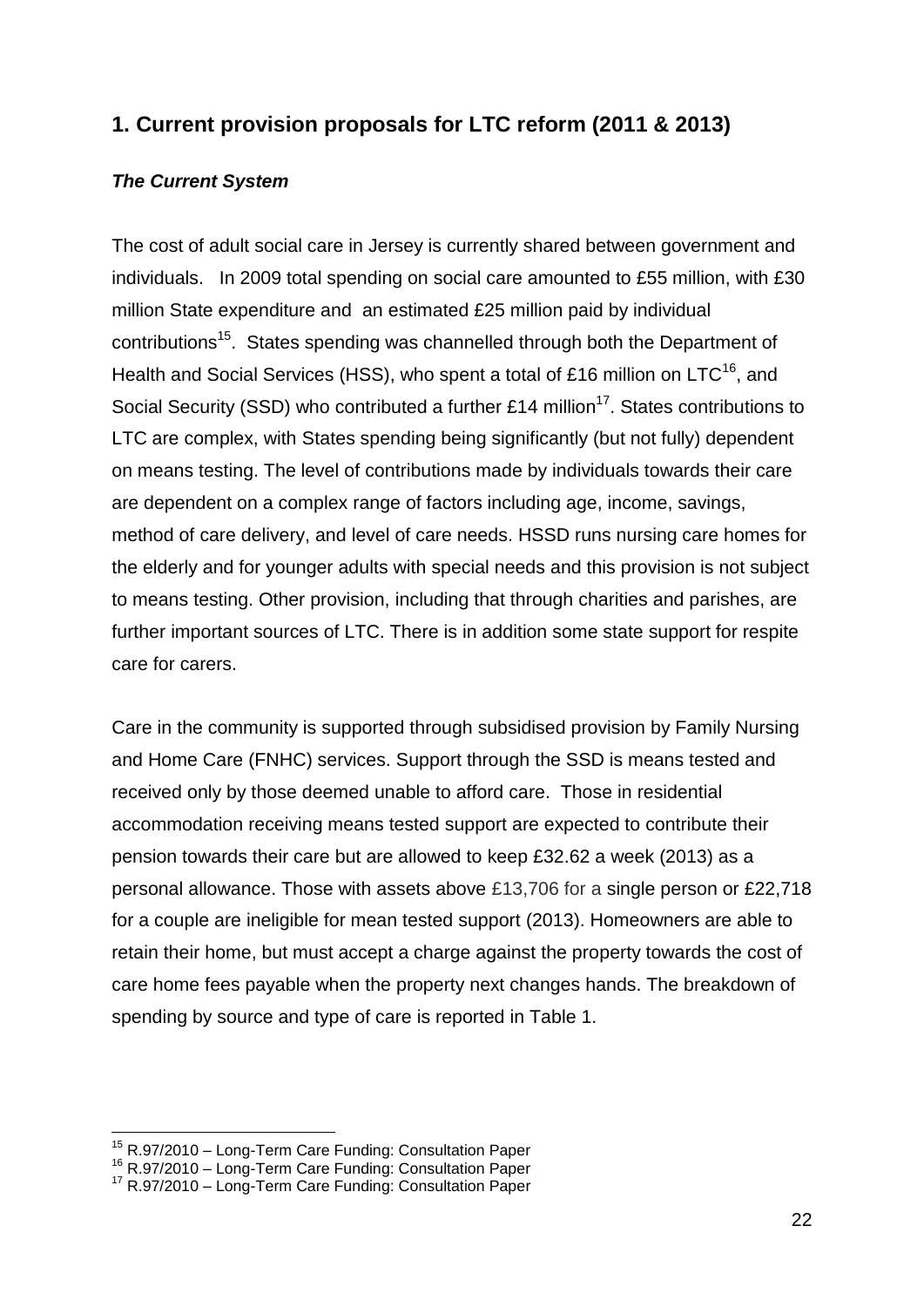|  | Table 1: Funding for LTC in Jersey, 2009 <sup>18</sup> |
|--|--------------------------------------------------------|
|  |                                                        |

| £ million                              | <b>HSSD</b><br>provision<br>of free or<br>subsidised<br>care | <b>SSD means</b><br>tested<br>assistance for<br>care &<br>accommodation<br>costs | <b>Client</b><br>payments<br>towards<br>means<br>tested /<br>subsidised<br>provision | <b>Private clients</b><br>payments to<br>meet full care<br>and<br>accommodation<br>costs | <b>Total</b> |
|----------------------------------------|--------------------------------------------------------------|----------------------------------------------------------------------------------|--------------------------------------------------------------------------------------|------------------------------------------------------------------------------------------|--------------|
| <b>Nursing</b><br>home care<br>$65+$   | 8.1                                                          | 1.6                                                                              | 3.0                                                                                  | 8.2                                                                                      | 20.9         |
| <b>Residential</b><br>care home<br>65+ |                                                              | 7.2                                                                              | 1.4                                                                                  | 11.3                                                                                     | 19.9         |
| Under 65<br>care home                  | 5.3                                                          | 4.2                                                                              | 0.3                                                                                  | 0.2                                                                                      | 10.0         |
| <b>Community</b><br>care, all<br>ages  | 2.7                                                          | 0.5                                                                              | 0.7                                                                                  | 0.5                                                                                      | 4.4          |
| <b>Total</b>                           | 16.1                                                         | 13.5                                                                             | 5.4                                                                                  | 20.2                                                                                     | 55.2         |

### *Proposals for Reform*

The 2011 and 2013 proposals to reform LTC provision in Jersey share a number of common features, in particular in relation to provision. Both suggest creation of a dedicated fund to pay for LTC in the future which would operate on a "Pay as You Go" (PAYG) basis, with current benefits being paid directly from contributions being paid in. It is proposed that contributions to the fund would be collected through the tax office but be held and administered through SSD. This fund would be expected to finance all LTC spending. Contributions towards the fund would be compulsory – there would be no provision for the better off to opt out of the scheme. Further details on the projected costs of the fund are discussed in the following section of this report. Below we discuss the provision of LTC and how individuals will be predicated to contribute towards their LTC costs.

The 2011 proposed reforms and the revisions of 2013 share a number of common features. The key differences between the two sets of proposals relate to how costs are shared between government and individuals, and the mechanism by which individuals' assets are protected against very high costs of care. However many of the features of provision are the same. Entitlements for provision will, under both

<sup>1</sup> <sup>18</sup> R.5/2010 – Long-Term Care Funding: Consultation Paper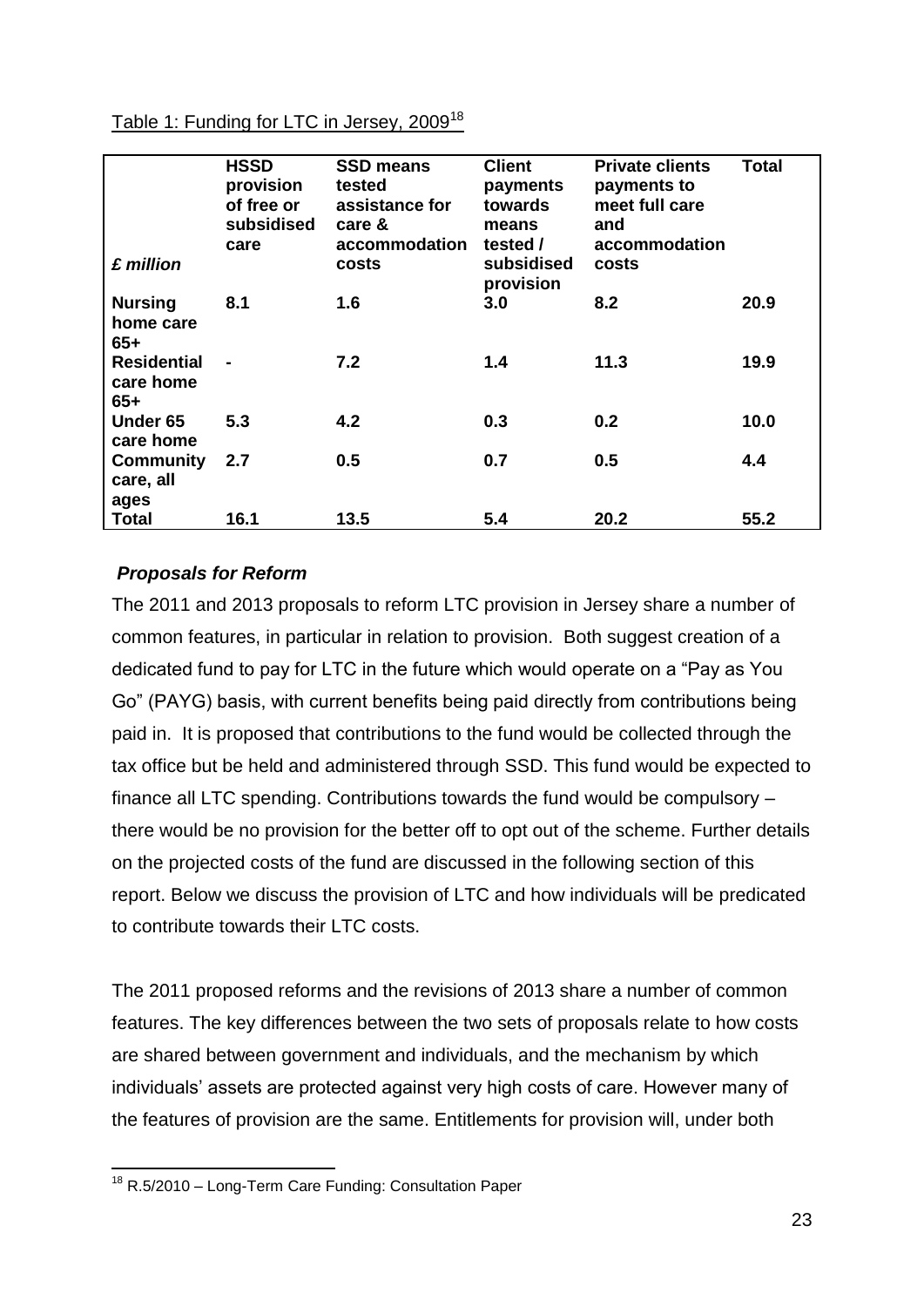proposals, be based on an objective assessment of care needs by professionals and only be available to those with 10 years residency on the Island as an adult and 1 year of residency immediately before making a claim for LTC benefit. Those with more than 5 but less than 10 years eligibility will remain eligible for means tested support as under current system. The criteria for younger adults below the age of 28 requiring LTC will differ such that they can also apply for LTC once they reach the age of 18<sup>19</sup>. Provision of state funded LTC will be through provision of places in approved care homes, or for approved care packages to those receiving LTC at home. Benefit levels are to be set at different levels to reflect different levels of need. In order to maintain choice, an option to top-up state provision to upgrade the available accommodation or facilities was in addition proposed in the reforms, with the proviso that care homes should ensure that care could be afforded for a "reasonable period" without exhausting funds and recourse to means tested support. Top-ups would not be available to those on means tested support or, under the 2013 proposals, count towards the spending "cap" on care.

Both the 2011 and 2013 proposals distinguish between the caring elements of LTC and what are described as "hotel" costs. Hotel costs are those costs that that are associated with everyday living and are payable regardless of whether it is in receipt of care or not – expenses such as accommodation, food, utilities etc. It is proposed that all individuals in receipt of residential LTC should pay these "hotel" costs themselves if they are able to do so (those receiving care at home are not required to fund these costs) in the form of a "co-payment". The proposed value of the current minimum co-payment is currently £300 (and was a similar value in 2011 proposals), although this payment will be greater for those choosing more expensive facilities. This value is just under the median income of a single pensioner after housing costs, which stood at £326 per week after housing costs in 2009/10 according to the 2009/10 Jersey Income Distribution Survey, but is significantly higher than the current state pension for a single pensioner of £193.48 (2013). Individuals are expected to contribute their income to this co-payment, with those with insufficient

<u>.</u>

 $19$  For applicants below the age of 28, the first test will be modified so that they will need to have been ordinarily resident continuously in Jersey for a period of 10 years at any age. This will allow a local young person with care needs to apply for the new scheme as soon as they reach the age of 18. Children are not covered by the LTC Law and will continue to receive support directly from Health and Social Services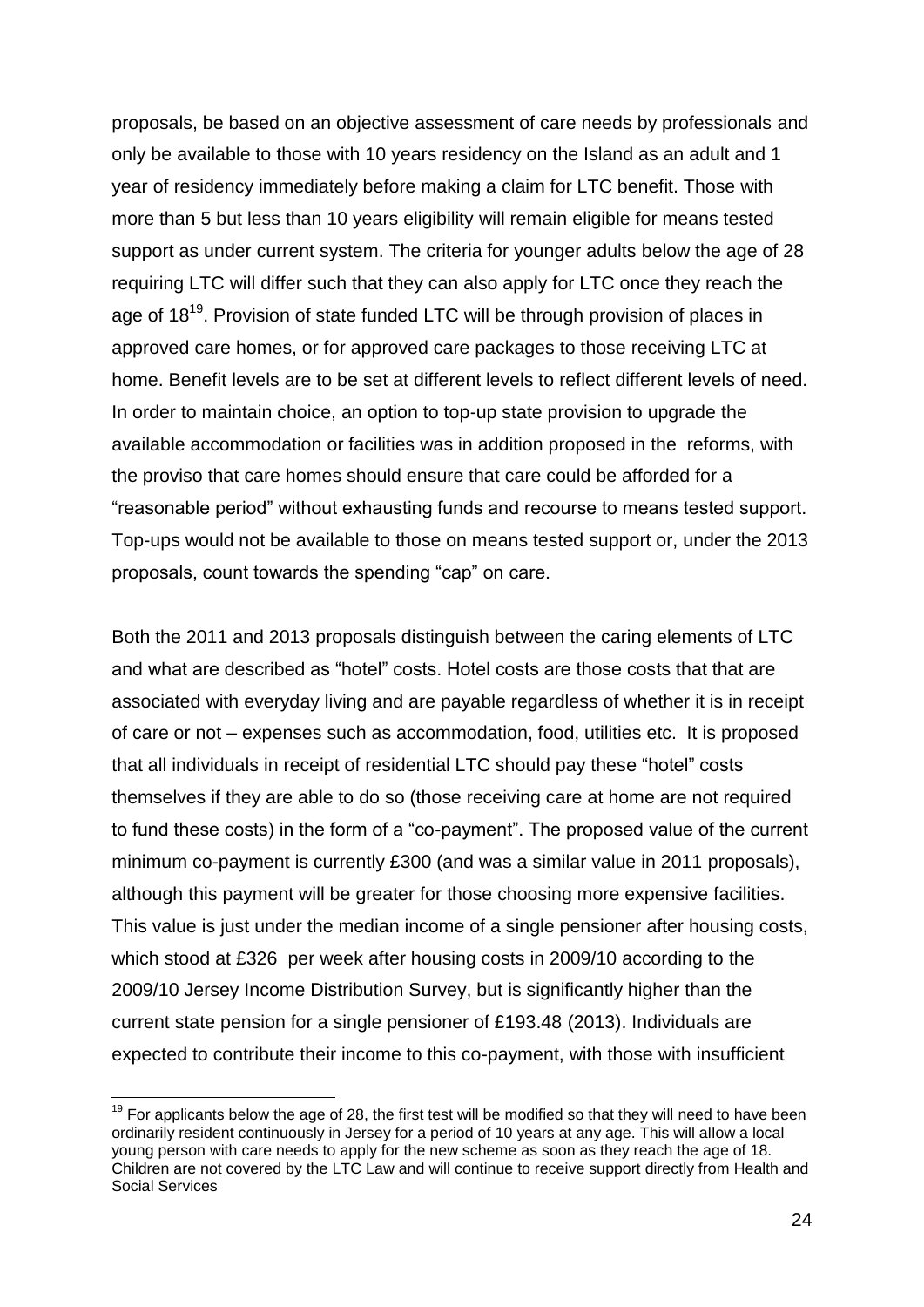income to meet this payment, and assets below the disregard, entitled to means tested support. All individuals are entitled to retain a "personal allowance" of £32.62 (2013) per week.

There are two key differences between the 2011 and 2013 proposals which drive the difference in estimated costs to the taxpayer. First, the level of asset disregard is significantly higher under the 2011 proposals with a high value of asset disregard being the key mechanism through which individuals assets were protected from high LTC costs. The 2011 proposals suggested that homes worth up to £750,000, together with assets to £25,000 would be disregarded from means testing<sup>20</sup>. For non home-owners a much lower disregard of £100,000 was proposed (the assessment was to be based on assets held by the individual in receipt of LTC and those of any long-term partner). The new scheme proposes a much lower asset disregard value of £419,000, which has been based on the value of a rolling 3-year average of a two bed property (£394,000) plus £25,000 (2013 prices). However, under the new proposals there is more equitable treatment of non-property assets, and the new scheme is therefore likely to lead to fewer distortions in the housing market. Under both schemes regulations will prevent individuals from divesting of their assets to avoid LTC costs by including any assets divested in the previous 10-years in the assessment.

The second key difference between the 2011 and 2013 proposals is the introduction of a cap on the total expenditure that individuals will ever have to make on LTC. This will limit the costs that individuals will ever have to pay on LTC to £50,000 (where LTC costs are evaluated at state approved levels) and is independent of assets held (2013 prices). The introduction of a £50k cap on the costs of care provides protection for individuals against the very high levels of costs that affect 1 in 10 over 65s. However the scheme does not just benefit those incurring these costs but rather acts as insurance against such costs for the wider community, removing financial uncertainty as individuals move into care. However for those that face lower costs will continue to self finance their care if their assets exceed the disregard. Couples

1

 $^{20}$  P.108/2011 – Draft Long-Term Care (Jersey) Law 201-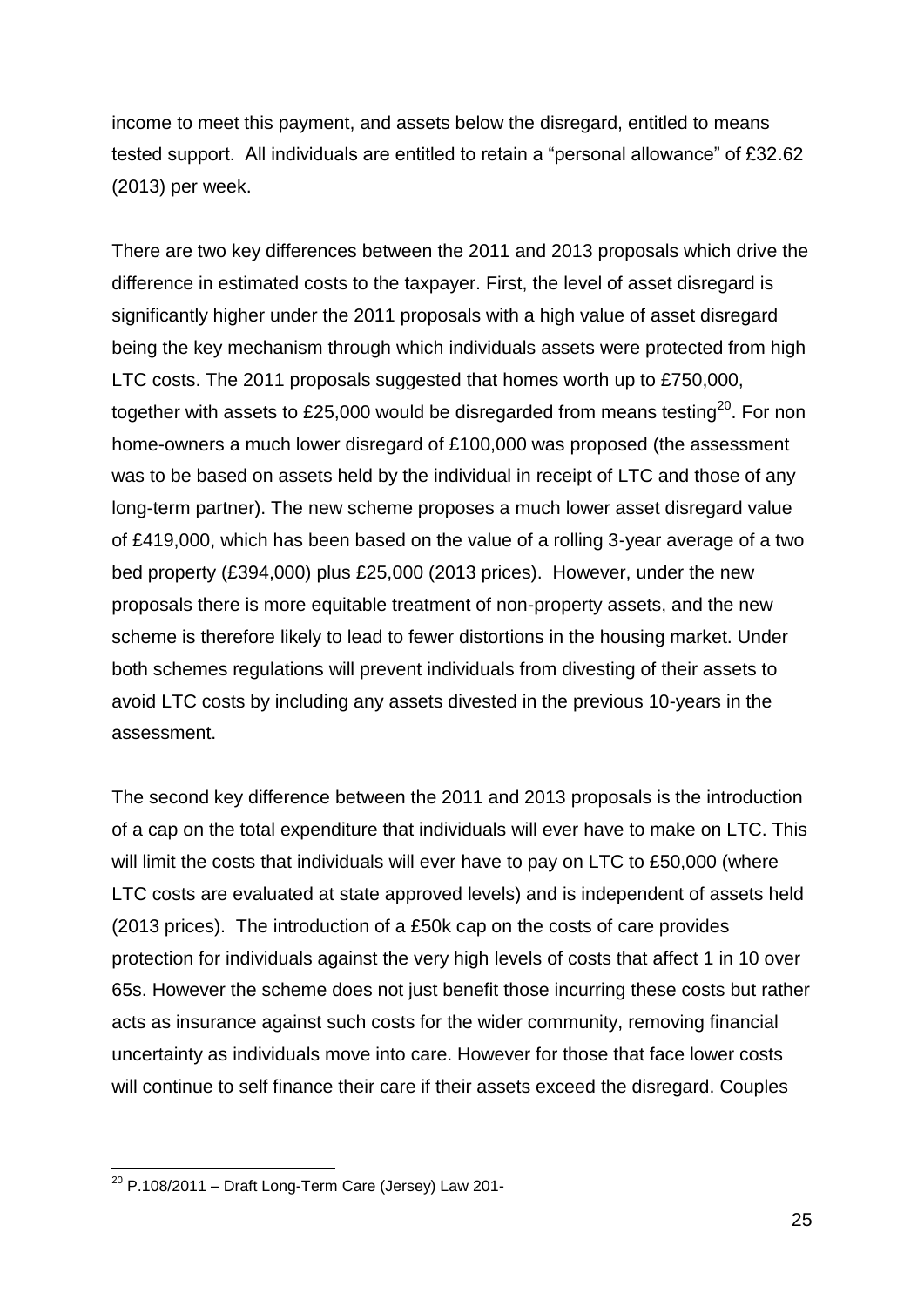who both require LTC will have a care cost cap set at £75,000, but this is expected to have few cost implications as few couples both require high cost LTC.

Evaluations of the 2011 proposals to reform LTC provision have raised concerns about the high level of contributions that would be required to fund the proposed scheme. The reforms proposed in 2013 are predicted to reduce the cost to the individuals who are required to make LTC contributions by reducing the asset threshold for means testing, and therefore reducing the subsidy paid to better off users of LTC. However the introduction of the cap raises the cost of provision by agreeing to subsidise the finance of LTC for those with the highest costs regardless of their means.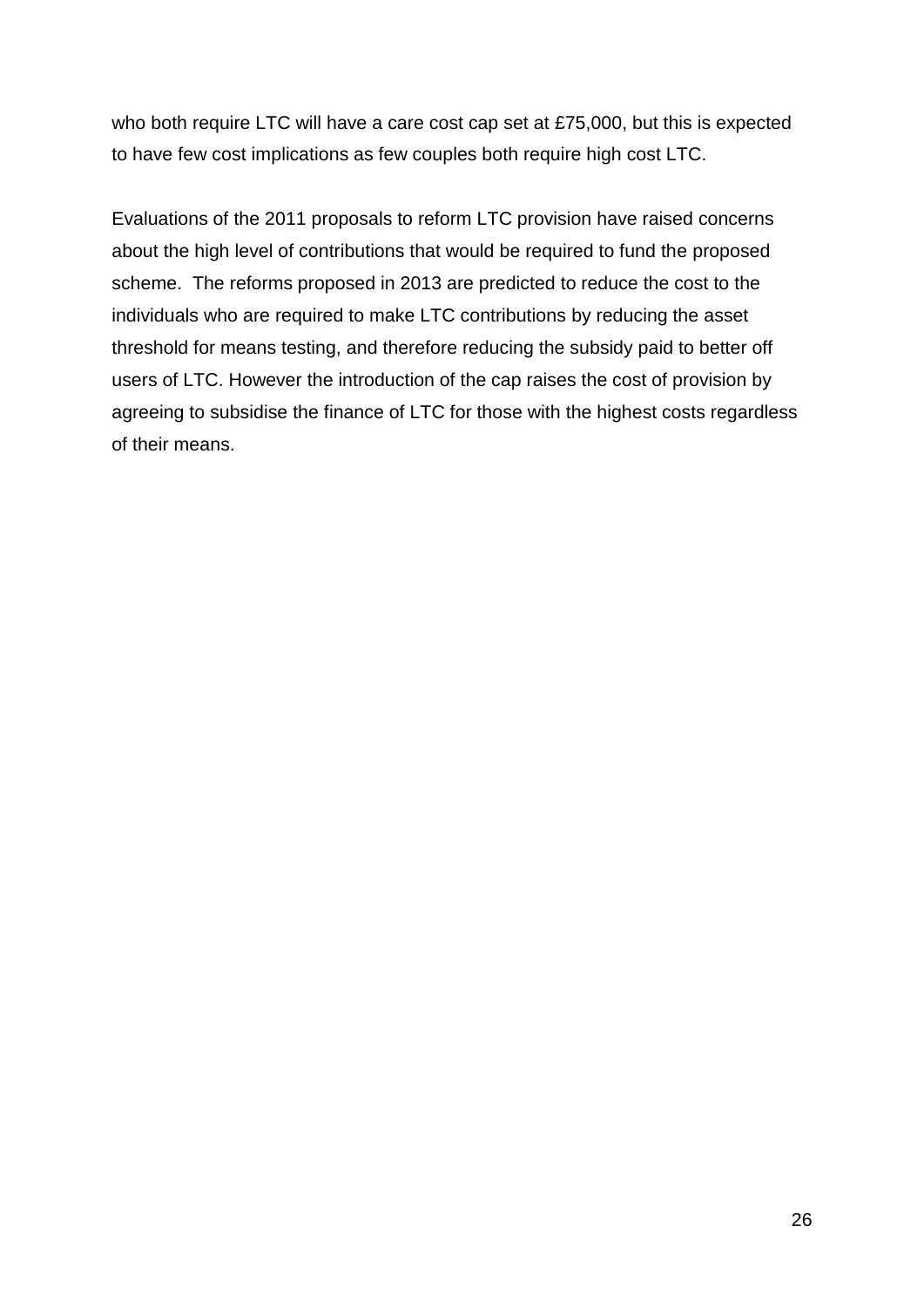### **2. The Cost of Care – Projections of Future Costs The Total Cost of Care**

Jersey currently spends £62.2 million on LTC, with individuals contributing £27.8 million and the States £34.4 million. The cost of care is however predicted to more than triple over the next 30 years with cost projections suggesting that by 2044 LTC will cost around £186 million (2013 prices). This projection is based on modelling population parameters, care needs, and costs of LTC provision. Similar trends are observed across OECD countries with spending on social care expected to grow by 150% between 2000 and 2050 (OECD, 2006). A PSSRU report for the UK (Hancock et al, 2012) suggests costs there will rise from 12 billion to 25.5. billion by 2030, more than doubling in real terms over a relatively short period. But while these headline figures are alarming, the rise in costs is much less steep when expressed as a share of GDP, with the UK growth in spending growing from 1% to 1.3%.

Jersey does not produce a measure of GDP, but in 2012 the economy's Gross Value Added was estimated as £3.6 billion, so total spending on LTC amounted to approximately 1.7% of GVA with public spending approximately 0.8%. This level of spending is lower than in many OECD countries (see Table 1 below). Table 1 reports two scenarios that can be considered the upper and lower bounds for predicted expenditures as a share of GDP. In the first scenario of "cost pressure" it is assumed that no policy action is taken to alleviate pressures on public spending. The "cost containment" scenario on the other hand assumes that policy actively seeks to reduce pressures on spending. What these policy measures are not explicitly stated but might include policies to encourage the adoption of new technology or to modify incentives to use health or care services through changes to institutional structures (OECD, 2013: p15 & p36).<sup>21</sup>

1

 $21$  OECD, 2013, Economic Policy Papers No 6, "Public spending on health and long-term care: a new set of projections", p15 and Table 8 p36.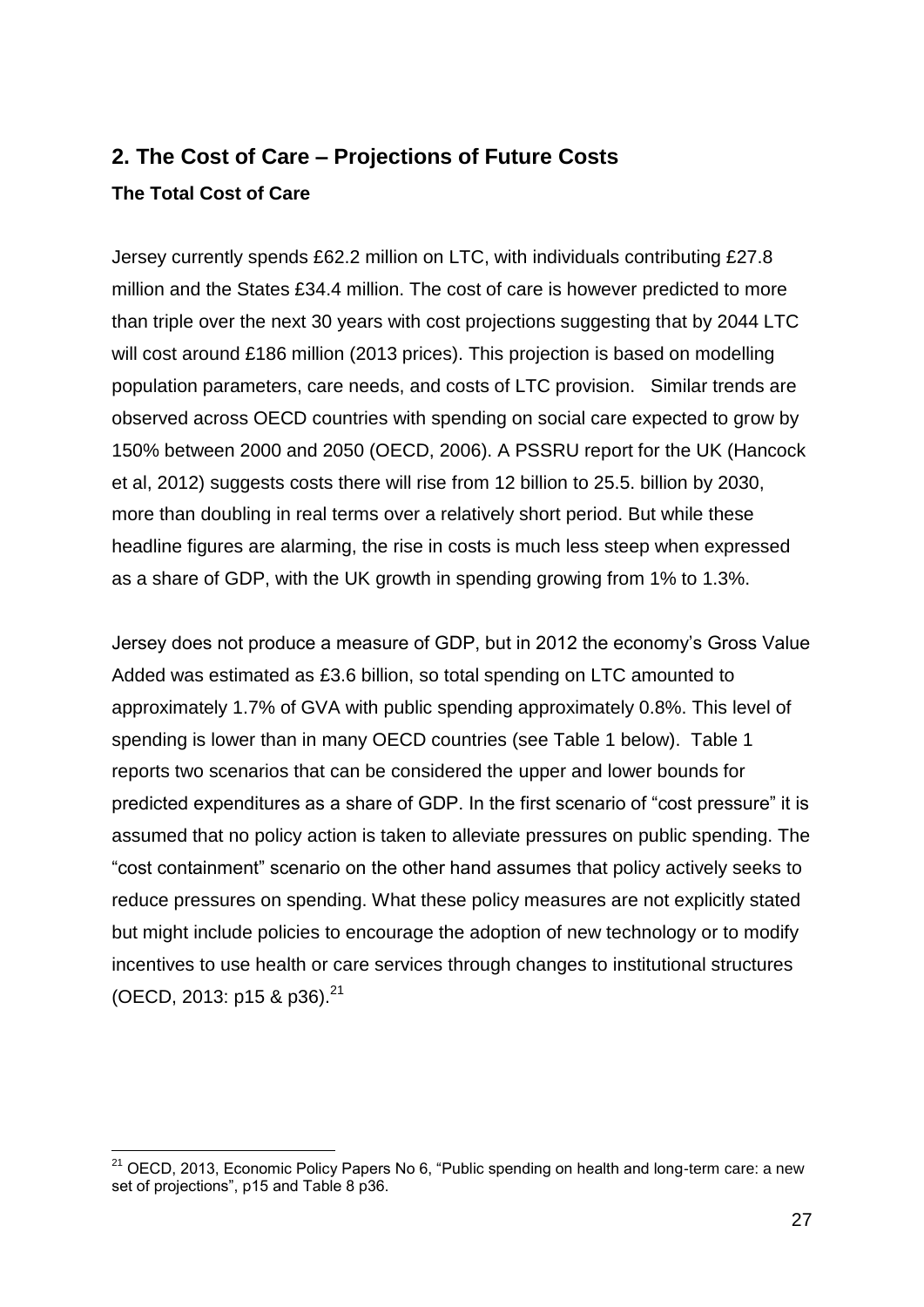### *Table 1: OECD Projections of Spending on*

#### Table 1.1 Public health and long-term care spending

In % of GDP

|                      |      | Health care   |                      |      | Long term care |                      |      | Total         |                      |
|----------------------|------|---------------|----------------------|------|----------------|----------------------|------|---------------|----------------------|
|                      |      | 2050          |                      |      | 2050           |                      |      | 2050          |                      |
|                      | 2005 | Cost-pressure | Cost-<br>containment | 2005 | Cost-pressure  | Cost-<br>containment | 2005 | Cost-pressure | Cost-<br>containment |
| Australia            | 5.6  | 9.7           | 7.9                  | 0.9  | 2.9            | 2.0                  | 6.5  | 12.6          | 9.9                  |
| Austria              | 3.8  | 7.6           | 5.7                  | 1.3  | 3.3            | 2.5                  | 5.1  | 10.9          | 8.2                  |
| Belgium              | 5.7  | 9.0           | 7.2                  | 1.5  | 3.4            | 2.6                  | 7.2  | 12.4          | 9.8                  |
| Canada               | 6.2  | 10.2          | 8.4                  | 1.2  | 3.2            | 2.4                  | 7.3  | 13.5          | 10.8                 |
| Czech Republic       | 7.0  | 11.2          | 9.4                  | 0.4  | 2.0            | 1.3                  | 7.4  | 13.2          | 10.7                 |
| Denmark              | 5.3  | 8.8           | 7.0                  | 2.6  | 4.1            | 3.3                  | 7.9  | 12.9          | 10.3                 |
| Finland              | 3.4  | 7.0           | 5.2                  | 2.9  | 5.2            | 4.2                  | 6.2  | 12.2          | 9.3                  |
| France               | 7.0  | 10.6          | 8.7                  | 1.1  | 2.8            | 2.0                  | 8.1  | 13.4          | 10.8                 |
| Germany              | 7.8  | 11.4          | 9.6                  | 1.0  | 2.9            | 2.2                  | 8.8  | 14.3          | 11.8                 |
| Greece               | 4.9  | 8.7           | 6.9                  | 0.2  | 2.8            | 2.0                  | 5.0  | 11.6          | 8.9                  |
| Hungary              | 6.7  | 10.3          | 8.5                  | 0.3  | 2.4            | 1.0                  | 7.0  | 12.6          | 9.5                  |
| Iceland              | 6.8  | 10.7          | 8.9                  | 2.9  | 4.4            | 3.4                  | 9.6  | 15.2          | 12.3                 |
| Ireland              | 5.9  | 10.0          | 8.2                  | 0.7  | 4.6            | 3.2                  | 6.7  | 14.5          | 11.3                 |
| Italy                | 6.0  | 9.7           | 7.9                  | 0.6  | 3.5            | 2.8                  | 6.6  | 13.2          | 10.7                 |
| Japan                | 6.0  | 10.3          | 8.5                  | 0.9  | 3.1            | 2.4                  | 6.9  | 13.4          | 10.9                 |
| Korea                | 3.0  | 7.8           | 6.0                  | 0.3  | 4.1            | 3.1                  | 3.3  | 11.9          | 9.1                  |
| Luxembourg           | 6.1  | 9.9           | 8.0                  | 0.7  | 3.8            | 2.6                  | 6.8  | 13.7          | 10.6                 |
| Mexico               | 3.0  | 7.5           | 5.7                  | 0.1  | 4.2            | 3.0                  | 3.1  | 11.7          | 8.7                  |
| Netherlands          | 5.1  | 8.9           | 7.0                  | 1.7  | 3.7            | 2.9                  | 6.8  | 12.5          | 9.9                  |
| New Zealand          | 6.0  | 10.1          | 8.3                  | 0.5  | 2.4            | 1.7                  | 6.4  | 12.6          | 10.0                 |
| Norway               | 7.3  | 10.7          | 8.9                  | 2.6  | 4.3            | 3.5                  | 9.9  | 15.0          | 12.4                 |
| Poland               | 4.4  | 8.5           | 6.7                  | 0.5  | 3.7            | 1.8                  | 4.9  | 12.2          | 8.5                  |
| Portugal             | 6.7  | 10.9          | 9.1                  | 0.2  | 2.2            | 1.3                  | 6.9  | 13.1          | 10.4                 |
| Slovak Republic      | 5.1  | 9.7           | 7.9                  | 0.3  | 2.6            | 1.5                  | 5.4  | 12.3          | 9.4                  |
| Spain                | 5.5  | 9.6           | 7.8                  | 0.2  | 2.6            | 1.9                  | 5.6  | 12.1          | 9.6                  |
| Sweden               | 5.3  | 8.5           | 6.7                  | 3.3  | 4.3            | 3.4                  | 8.6  | 12.9          | 10.1                 |
| Switzerland          | 6.2  | 9.6           | 7.8                  | 1.2  | 2.6            | 1.9                  | 7.4  | 12.3          | 9.7                  |
| Turkey               | 5.9  | 9.9           | 8.1                  | 0.1  | 1.8            | 0.8                  | 6.0  | 11.7          | 8.9                  |
| United Kingdom       | 6.1  | 9.7           | 7.9                  | 1.1  | 3.0            | 2.1                  | 7.2  | 12.7          | 10.0                 |
| <b>United States</b> | 6.3  | 9.7           | 7.9                  | 0.9  | 2.7            | 1.8                  | 7.2  | 12.4          | 9.7                  |
| Average              | 5.7  | 9.6           | 7.7                  | 1.1  | 3.3            | 2.4                  | 6.7  | 12.8          | 10.1                 |

**LTC** Source: Secretariat calculations.

 $31$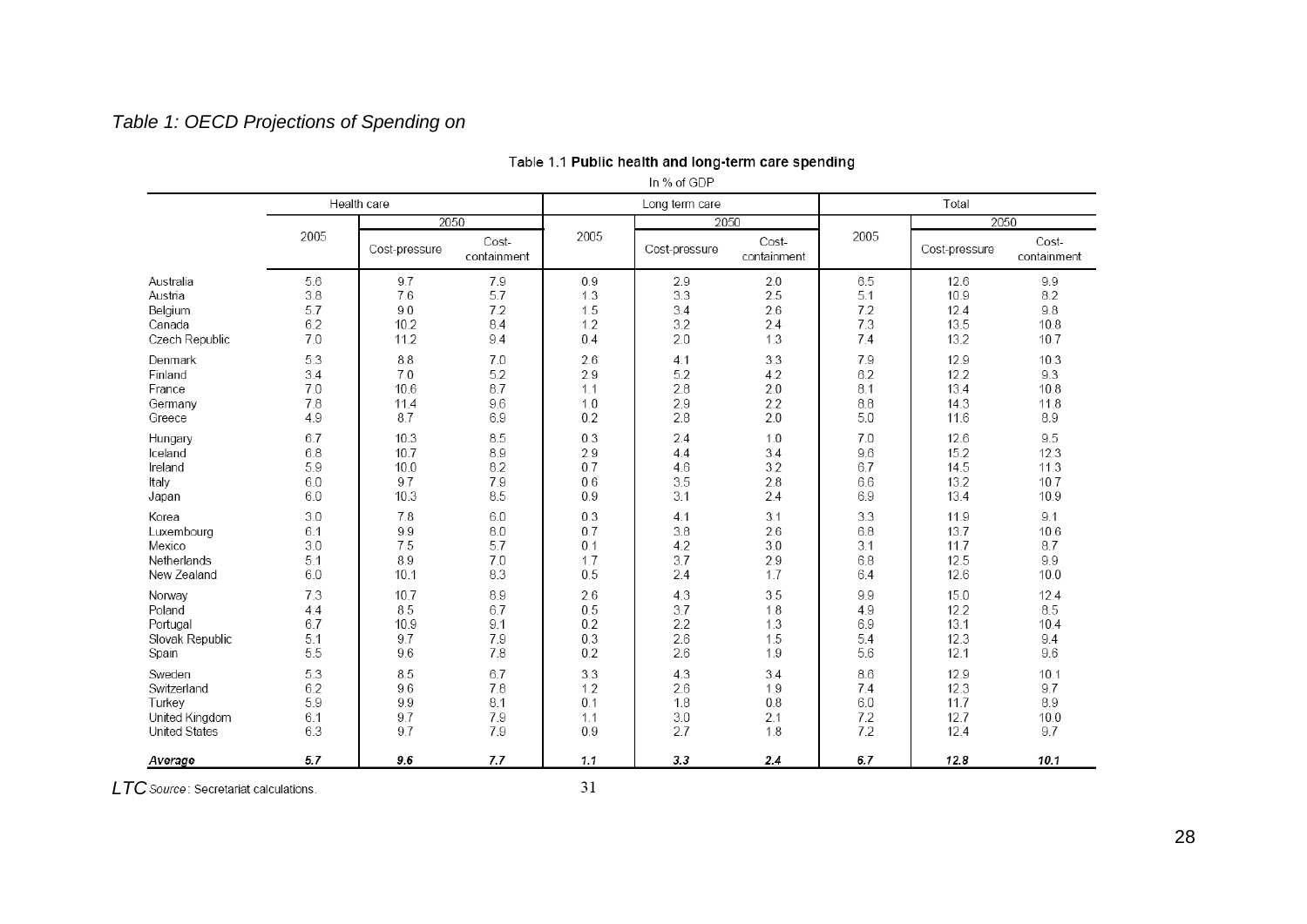The estimated costs of LTC for Jersey have not however been expressed as a share of output but instead are expressed in real terms. The estimated total spend on care is based on a number of assumptions about demographic changes and the cost of care. Many of the estimates are based on UK models which have been adapted to a Jersey specific context. The OXERA model is based on the existing care population, with some additional (hidden) domiciliary cases included. Future care costs are then increased in line with both stratified population increases and earnings. It is estimated that 1-in-4 adults in the UK that reach the age of 65 will require some form of LTC, with the greatest need demand coming from those over 80. Looking at population projections, and in particular the share predicted to be over age 80, is an important input into modelling the costs. The number of residents that are over the age of 80 is expected to treble over a thirty year period, from 3,567 to 10,024 individuals (Table 2). This trebling of the elderly population is close to the estimated growth in the cost of LTC provision (which is also estimated to treble).

The estimates are based on the assumption that care needs will remain more or less the same. There are arguments that care needs could increase (increased longevity with chronic conditions) or that they could decrease (compressed morbidity). Other estimates of LTC costs have emphasised changes in health as a driver of changing needs among the elderly population (Wanless, 2006; OECD, 2006) although there is no general agreement on the implications for the overall direction of change in costs. In addition it is assumed that the balance between paid (formal) and unpaid (informal) care does not respond to the method of provision although , an allowance for additional domiciliary care cases, over and above existing known care numbers is made in the model Total LTC cost estimates are the same under the OXERA models of provision. In reality there is likely to be some behavioural responses to changes in the way in which LTC is provided – some reductions in care costs are assumed in line with existing plans for improved management of nursing care clients for example, if LTC is heavily means tested the incentives to provide informal LTC are much higher than if LTC is supported more generously with higher asset disregards.

As a share of the population, the projections for Jersey suggest that the share of those over 80, who are most likely to require social care, will make up 10% of the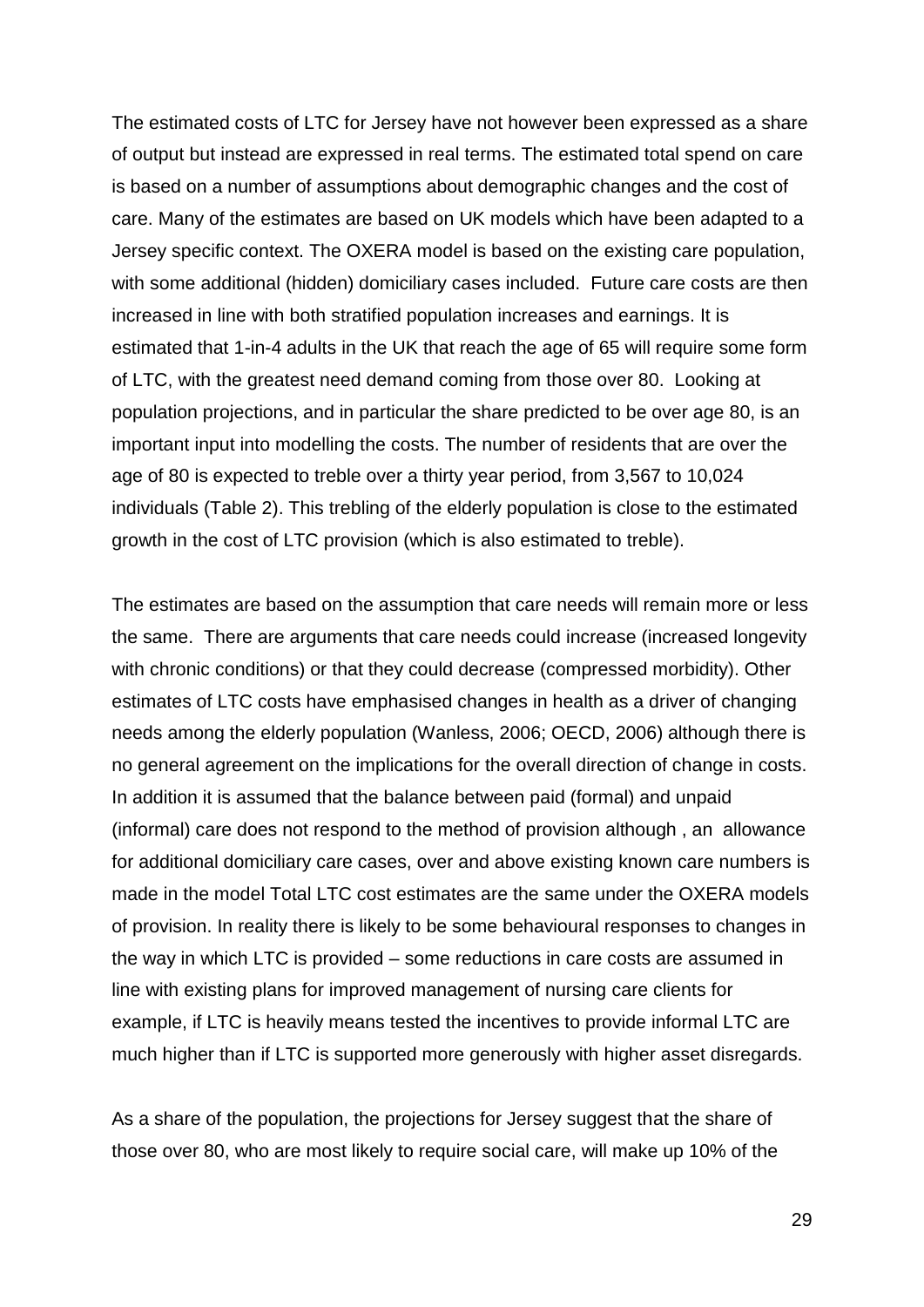population by 2036 (up from 4% over 30 years)<sup>22</sup>. The level of migration however plays an important role in determining population trends in Jersey, and estimated population numbers are highly dependent on assumptions about migration patterns. This has potentially important implications for both the demand for LTC and for its finance.

|          | Jersey |     |        | ີ   | England |     |        |     |
|----------|--------|-----|--------|-----|---------|-----|--------|-----|
| Age      | 2006   |     | 2036   |     | 2006    |     | 2036   |     |
| $0 - 15$ | 15,717 | 18% | 14,264 | 15% | 9,674   | 19% | 14,264 | 22% |
| 16-64    | 60,079 | 67% | 54,101 | 56% | 33,003  | 65% | 36,821 | 56% |
| $65+$    | 13,567 | 15% | 28,563 | 29% | 8,087   | 16% | 14,216 | 22% |
| $80+$    | 3,567  | 4%  | 10,024 | 10% | 2,277   | 4%  | 4,959  | 8%  |

*Table 2: Population projections for Jersey and England, 2006 and 2036<sup>23</sup>*

The second driver of spending is the cost of LTC provision. Current costs vary by need and are reported below in Table 3: Overall numbers in each type of care determine the total cost to the state over the year. The balance of need may change over time in Jersey, and this is a particular risk given that the population numbers using each care type are small.

|                        | <b>LTC</b> | Of which | Weekly  | Annual rate |
|------------------------|------------|----------|---------|-------------|
|                        | numbers    | private  | rate    | 2012        |
|                        | 2013       | care     | 2012    |             |
| $Age 65+$              |            |          |         |             |
| Domiciliary care       | 211        | 139      | £524*   | £27,248     |
| Basic residential care | 690        | 278      | £630    | £32,760     |
| <b>High Dependency</b> |            |          | £805    | £41,860     |
| care                   |            |          |         |             |
| <b>Nursing Care</b>    | 269        | 45       | £1281*  | £66,612     |
| Under 65 care          | 139        | 0        | £1,215* | £63,180     |
| <b>TOTAL</b>           | 1,309      | 462      |         |             |

*Table 3: Costs of Care and LTC Numbers 2012/13*

\* Weighted averages

A second driver of rising costs is the increased demand for better quality services as the aspirations of those in receipt of LTC grow. There is demand in particular for greater flexibility and choice around provision. This may have important implications

1  $22$  See table 2

 $^{23}$  R.5/2010 – Long-Term Care Funding: Consultation Paper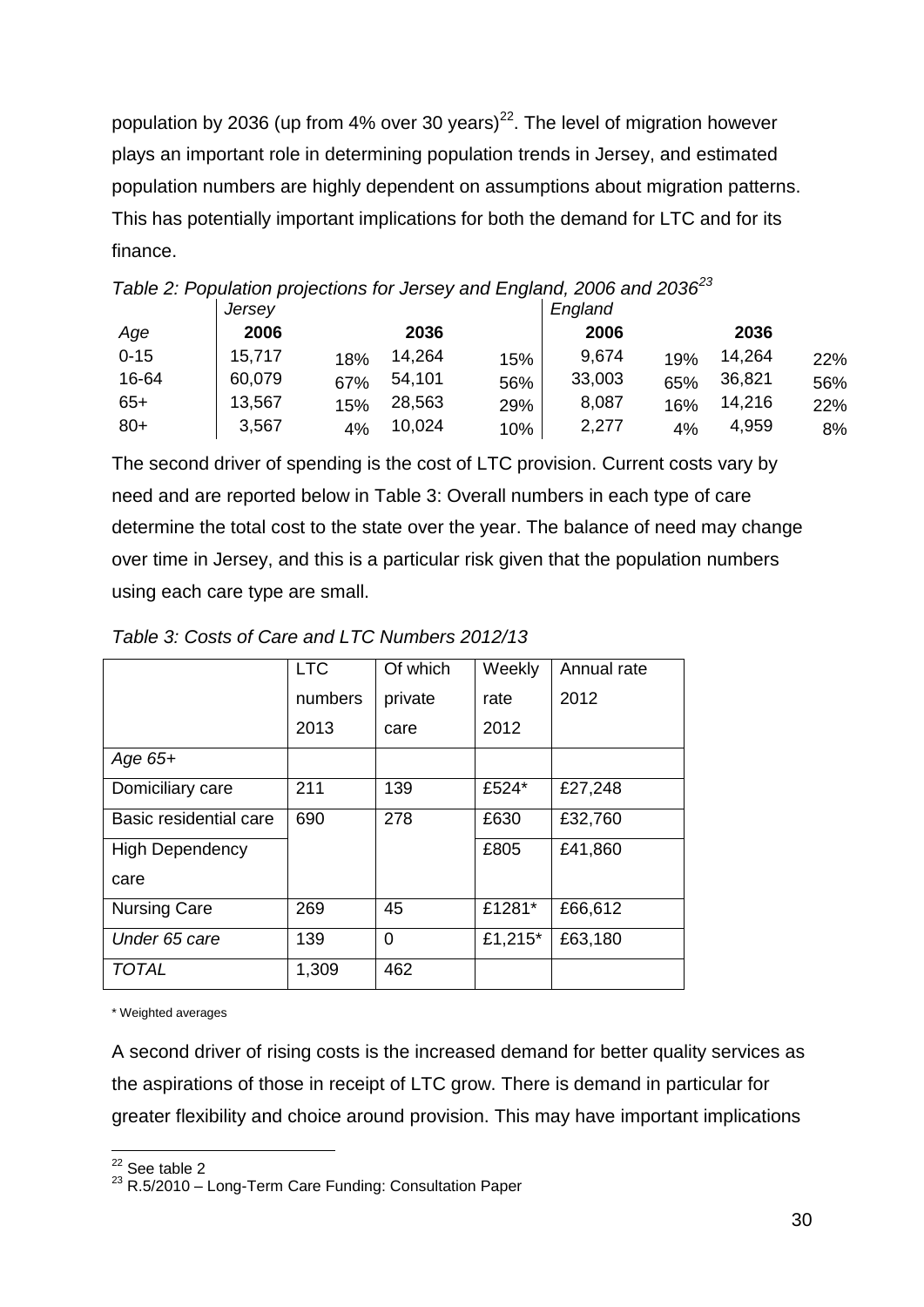for the total care bill. In addition, as more women enter the formal labour market a switch from informal to formal provision of care is predicted. Proposals for reform may also encourage, or discourage, such a switch in provision with more highly subsidised care likely to raise the total cost of providing formal LTC. The Dilnot Commission has also suggested that LTC costs could fall in the future if there was greater investment in social care infrastructure.

How the costs of care evolve is also dependent on technological change and the relative price inflation of inputs into the provision of care. As LTC provision is very labour intensive, with limited scope for technological improvements (unlike health care services) the main driver of costs are wages. While jobs in the care sector are often low-skilled, increased demand for labour in competing service sector industries may drive up costs. The OXERA model is sensitive to variations in the relative price inflation within the LTC sector. This is unsurprising as the cost differentials are assumed to be constant and the cumulative difference in costing is therefore large over a 30 year period. In practise it might be expected that there was less systematic variation in price inflation between the care sector and the rest of the economy over such a period of time. In particular, long term trends in wage inequality in the UK and internationally do not suggest that low skilled workers will see such a significant long term catch up in their relative earnings.

The OXERA model assumes a 1% growth in costs, co-payments, disregard and contributions. Overall, given the uncertainties around population aging, care needs and costs, the estimated total costs of provision in the OXERA and States reports seem reasonable. As with all forecasts, there is always a high degree of uncertainty attached to such estimates. However it provides a useful tool for comparing the implications of different policy designs.

### **Sharing Costs between Individuals and the State**

While it is difficult to precisely estimate the future of LTC costs, what is certain is that there will be not only a significant rise but public spending (to be financed through the LTC fund) will also see a substantial rise. The extent of the cost to the public will depend on the design of the financial package to support LTC. This section reviews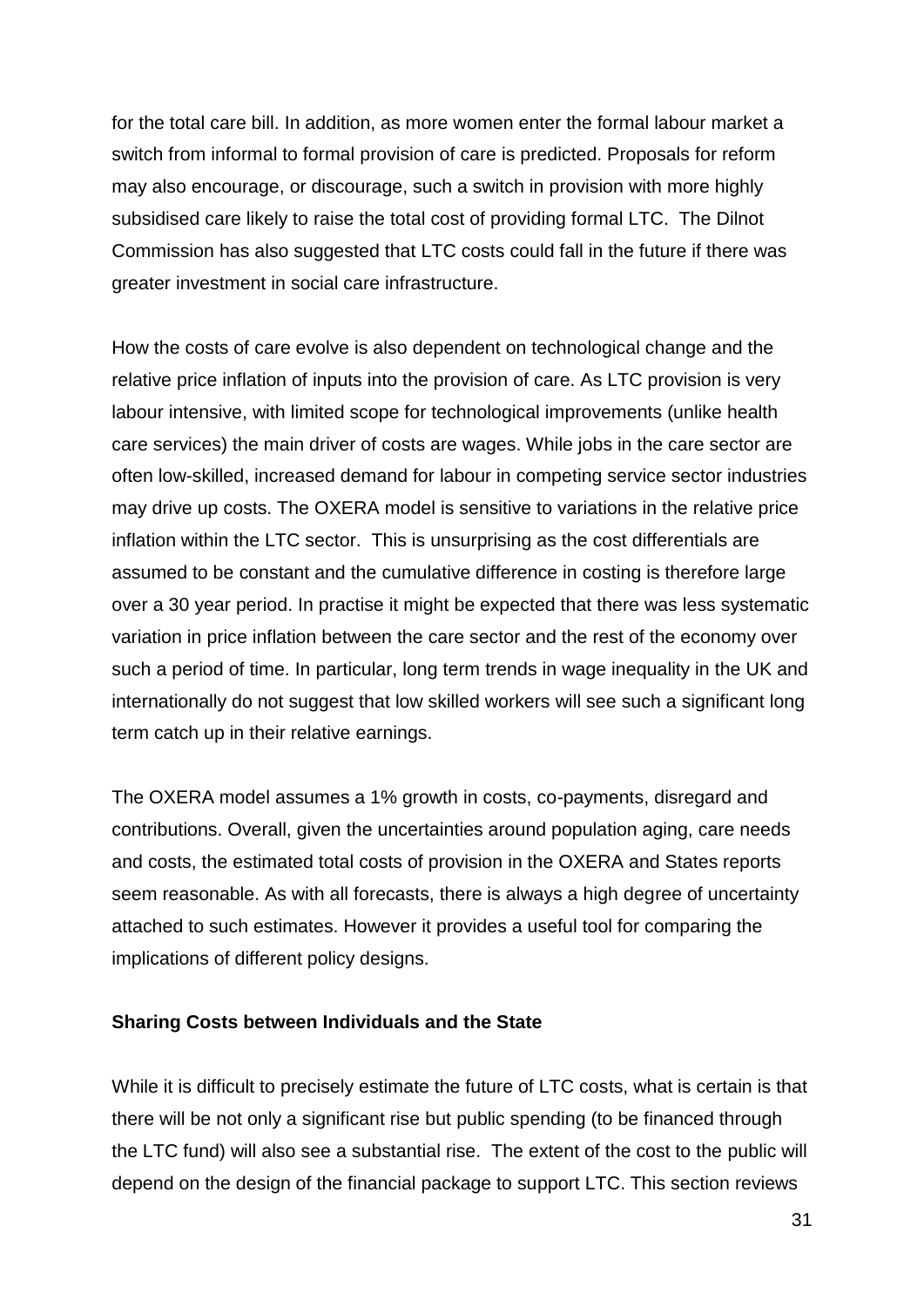the different levers that are proposed under the LTC scheme that will influence cost sharing between the LTC fund and individuals.

Estimates in the 2011 proposal showed that, even if the government were to do nothing to reform LTC provision, the cost of LTC to the States would double reaching £60 million in real terms by 2026. Individual contributions would similarly double over the period. Alternative scenarios were also considered – first the effect of extending means tested support so that care was only subsidised for those in greatest need, extending the LTC scheme as under the 2011 proposals, and finally providing LTC as a universal free benefit. Under each scenario the cost of State provision will be substantially larger in 2026 than today. Even under a strategy to minimise the cost to the States, where a fully means tested system of LTC provision is adopted, the cost to the States is forecast to rise by 80% by 2026 (Table 4).

|                       | <u>rapid 7. ETU prunsium amacı umchun suchamus</u> |             |               |             |  |  |  |  |  |
|-----------------------|----------------------------------------------------|-------------|---------------|-------------|--|--|--|--|--|
|                       | $2010^{24}$                                        |             | $2026^{25}$   |             |  |  |  |  |  |
| 2009 prices           | Cost to                                            | Cost to     | Cost to       | Cost to     |  |  |  |  |  |
| (millions)            | <b>States</b>                                      | individuals | <b>States</b> | individuals |  |  |  |  |  |
| Full means testing    | 27                                                 | 28          | 54            | 56          |  |  |  |  |  |
| <b>Current system</b> | 30                                                 | 25          | 60            | 50          |  |  |  |  |  |
| <b>LTC</b> benefit    | 45                                                 | 10          | 90            | 20          |  |  |  |  |  |
| proposals - 2011      |                                                    |             |               |             |  |  |  |  |  |
| Universal free        | 55                                                 | 0           | 110           | 0           |  |  |  |  |  |
| provision             |                                                    |             |               |             |  |  |  |  |  |

*Table 4: LTC provision under different scenarios* 

The proposals put forward in 2011 have been deemed to be too expensive. The rise in costs was driven by the high level of assets disregard proposed which meant that many homeowners would become eligible for means tested support with LTC costs. Subsequent proposals have examined how altering different elements of the scheme would influence overall costs. The key levers examined in the OXERA report are:

- the level of asset disregard
- the level of co-payment
- the cap on the cost of care
- personal allowance

<sup>1</sup>  $24$  R.5/2010 – Long-Term Care Funding: Consultation Paper

 $25$  Extrapolated from R.5/2010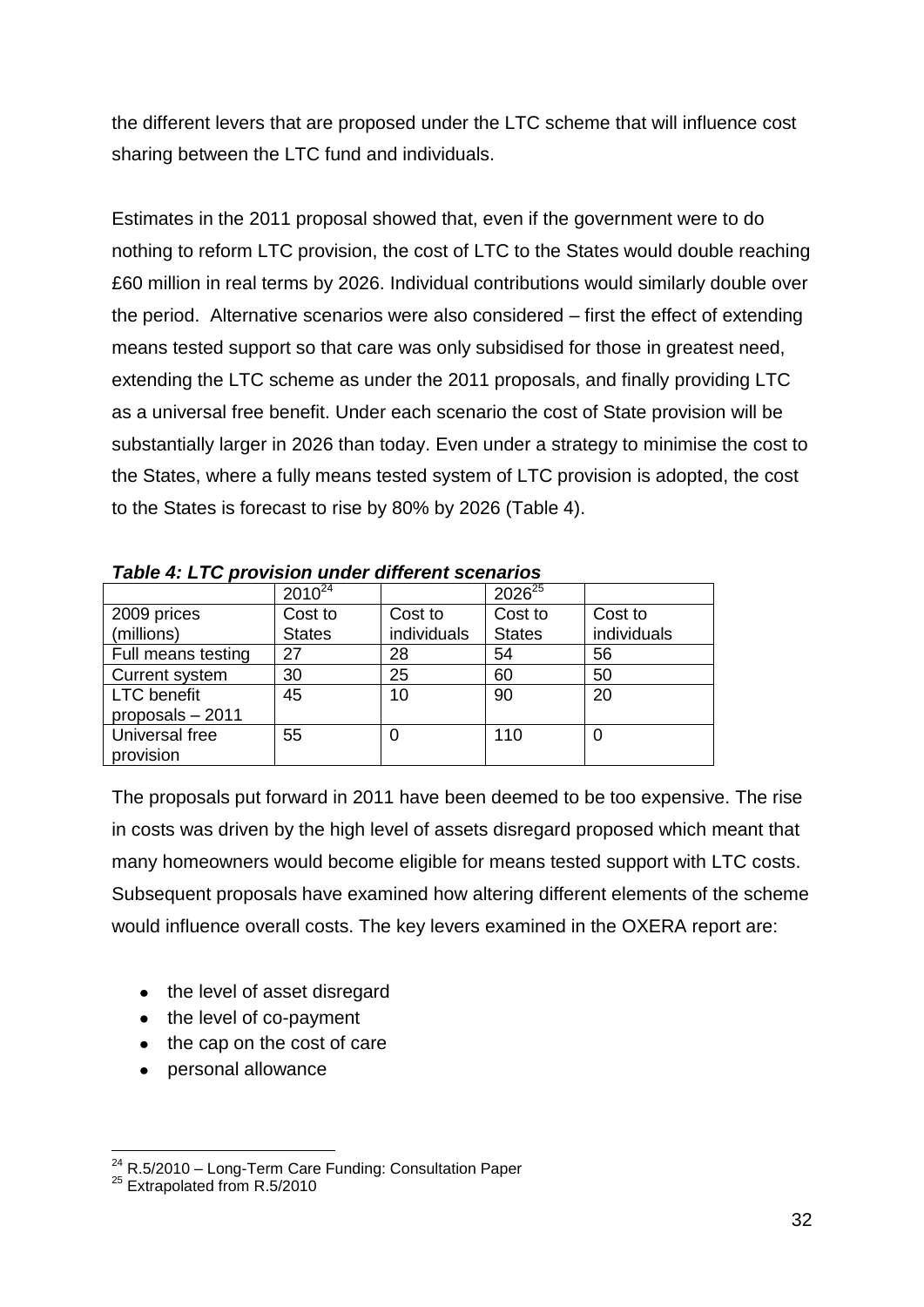The 2013 proposals will lead to a rise in the cost of care compared to current provision, first because the new capped cost offer provides an immediate subsidy to those not eligible for means tested support with the highest LTC costs, and second because the asset disregard for means tested support will rise substantially. However, compared to the 2011 proposals costs are lowered mainly because the level of asset disregard has fallen and so fewer will benefit from means tested support, although the introduction of a new cap on the cost of care leads to additional costs.

The overall cost to the States of provision will rise with the level of asset disregard; with higher personal allowances; a fall in the value of the cap on cost of care rises and with lower co-payments. Each of these factors are examined in the OXERA report (April 2013).

Updated figures are the impact changes in asset disregards for the LTC contribution rate have recently been updated and show that raising the asset disregard from £219,000 to £419,000 would raise the contribution rate from 2.2% to 2.7%. A further increase to £619,000 raises contributions to 3.4% and to £819,000 to 3.6%.

Raising the asset disregard from £23k to £400k raises the share of the population benefiting from means tested support from 19% to 25% of the population. The copayments in the base case scenario are however set at a relatively high level (£467 per week). OXERA's analysis also shows that the level of co-payments set makes a substantial difference to how costs are shared between individuals and the LTC Fund – which is perhaps unsurprising given that these make a substantial difference to the net cost of care paid by the fund.

For those on means tested support, there will be support for co-payments when their income falls close to the level of the co-payment (recalling that individuals are to retain a personal allowance (currently £32,62 per week), although this value is not described in the report) *and* the value of their assets falls below the disregard's threshold (£400,000 here).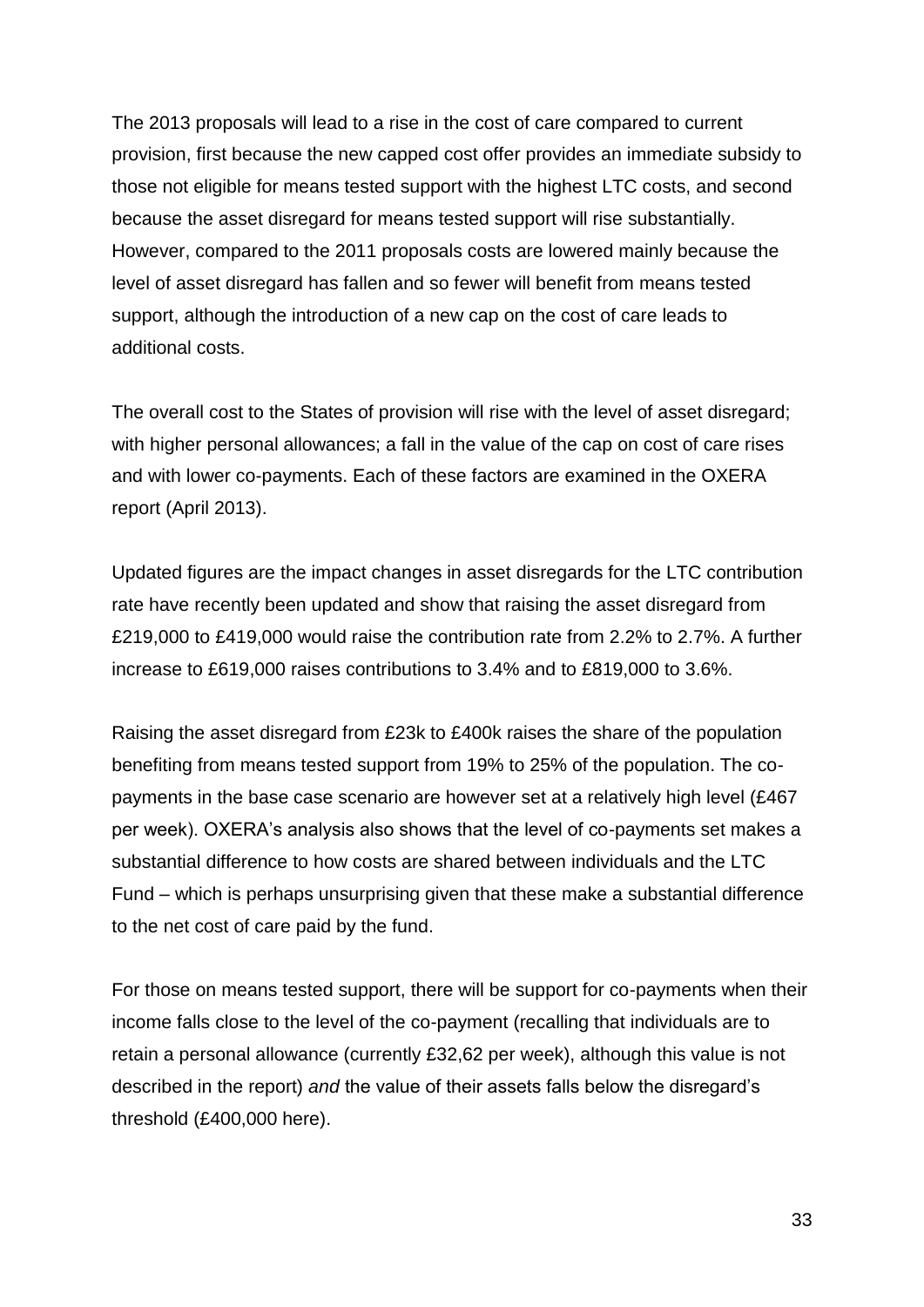Finally, the value of the cap on care costs leads to large variations in costs in OXERA's model – a cap of £45k on care costs reduces the net cost to the States by around 20% compared to having no cap; while a £75k cap reduces costs by over 25%. These estimates are based on data of the length of stay in care homes in the UK. At the proposed cap this implies that the cap on care costs will be met 11 quarters of stay (2.75 years) for those in residential care, and will affect 35% of whose going into residential care; those with high dependency care needs meet the cap at 7 quarters (1.75 years) and this is estimated to be reached by 42% of recipients. For those with nursing care needs the cap is met at 4 quarters, or 1 year, and will be reached by 61% of recipients. These calculations of the average length of stay are based on a model developed by PSSRU for a simulated population.

Beyond these thresholds the government will pay for individuals LTC needs. OXERA note that there is evidence that the average length of stay in care in Jersey is greater than in the UK. This is likely to be due to historic evidence regarding early placements into residential care due to the historic lack of domiciliary care provision in Jersey. Over the 30 year span of the model, with support for domiciliary care in place, it is assumed that Jersey average stay will be close to UK values.. The July report produces some sensitivity analysis to assumptions around duration of stay and shows that costs are sensitive to this parameter.

The OECD reports a trend over time towards greater home care (as a share of all LTC) – this would have the effect of mitigating some of the expected increase in cost both as a result of reducing the numbers affected by the cap, but also by reducing expenditure on means tested support. The OXERA model does make some allowance for this by assuming a shift away from institutional nursing care, as included in option three of the KPMG health green paper. The July 2013 OXERA report notes that if such a shift in the balance of care could be achieved it would make a "material difference" to LTC costs. However while the OXERA estimates suggest that the biggest gain will be to individuals whose levels of contributions to LTC will fall from £106 million to £90 million,  $^{26}$  while the value of States contributions are forecast to fall by less, from £107 million to £101<sup>[26](#page-35-0)</sup> million under the 2013

<span id="page-35-0"></span>1

<sup>&</sup>lt;sup>26</sup> LTCM 05/07/13 Table 4.7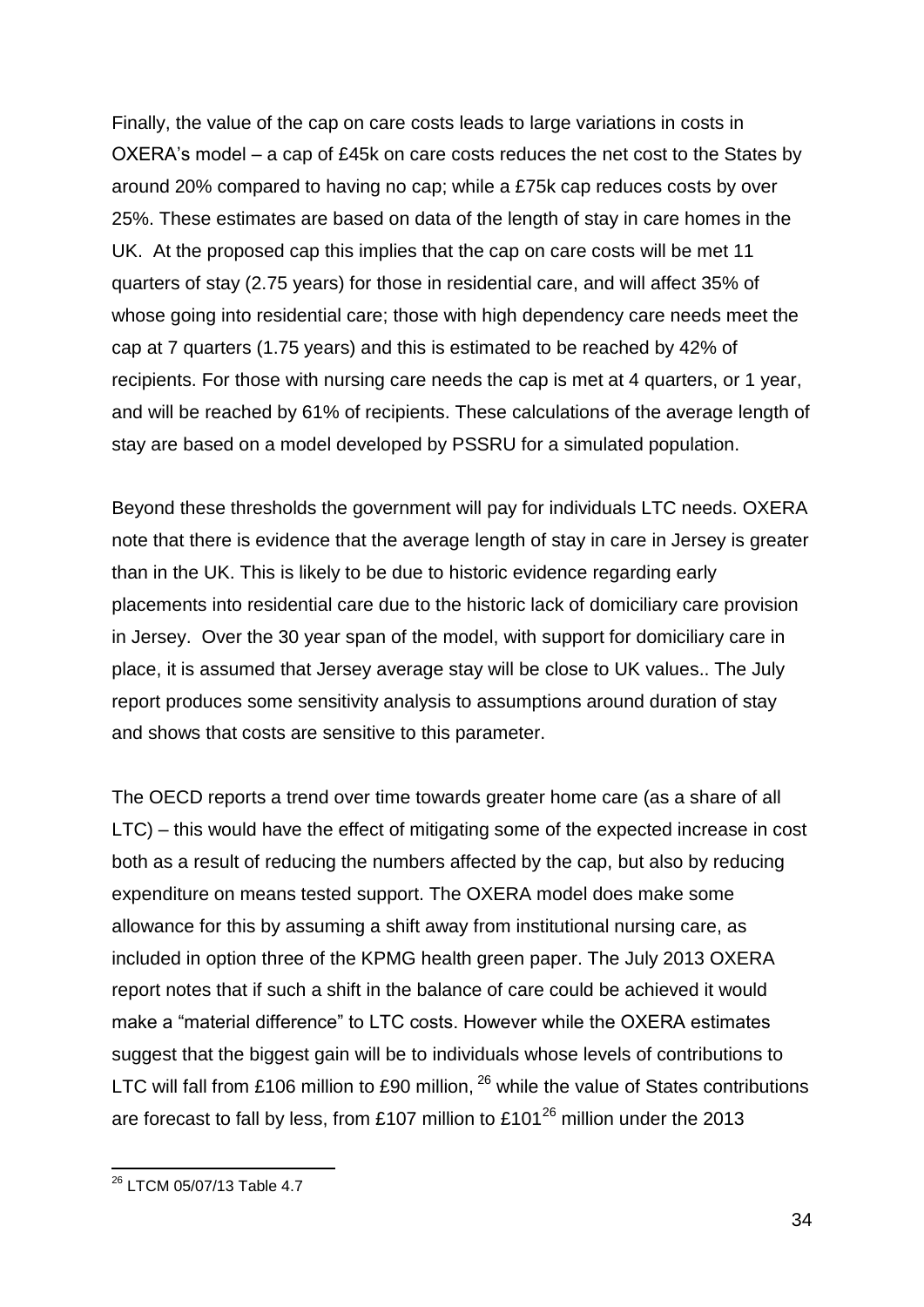proposals. However, this may be a function of the models parameters, there is no co-payment payable by those receiving domiciliary care which results in large savings in individuals care costs (although these savings are arguably not real because costs of living still have to be paid), while the estimated costs of care at home are assumed to be on average 90% of those in care homes.

The introduction of a cap on care costs leads to benefits for a much greater share of the population: introducing a cap on the cost of care leaves almost one half of all care users in receipt of "means tested" support. Pensioner income data within the model are based on the 2009/2010 Jersey income distribution survey, the median value of which was £326 in 2009/10. The report does not however discuss how assumptions about pensioners' income impact on the value of state spending on means tested support.

The implications of varying the personal allowance are not discussed in the OXERA report, although variations in this are likely to have a limited effect on costs. The OXERA evaluation of the 2013 proposals show that the share of costs expected to be borne by individuals will rise to £85.8 million and those by the LTC fund to £100.1 million by 2044. Table 5 below shows the numbers expected to receive LTC in each category of need and the total cost to the LTC fund.

|                      | Over <sub>65</sub> | Over <sub>65</sub> | Over <sub>65</sub> | Under 65 | Total   |  |  |  |  |
|----------------------|--------------------|--------------------|--------------------|----------|---------|--|--|--|--|
|                      | nursing care       | residential        | care at            |          |         |  |  |  |  |
|                      |                    | care               | home               |          |         |  |  |  |  |
| Population 2013      | 268                | 690                | 204                | 146      | 1308    |  |  |  |  |
| Population 2044      | 529                | 1819               | 629                | 146      | 3120    |  |  |  |  |
| <b>LTC Fund Care</b> | £20.0m             | £3.9m              | £10.5m             |          | £34.4m  |  |  |  |  |
| <b>Costs 2013</b>    |                    |                    |                    |          |         |  |  |  |  |
| <b>LTC Fund Care</b> | £70.9m             | £14.8m             | £14.4 $m$          |          | £100.1m |  |  |  |  |
| Costs 2044           |                    |                    |                    |          |         |  |  |  |  |

*Table 5: Costs of Care in 2013 and projections to 2044 under 2013 proposals*

It is worth comparing the proposed scheme with those proposed by the Dilnot Commission for the UK. In the UK the Dilnot Commission proposed a cap on the cost of care to be set at £35k and an asset disregard to be set at £100k.

A recent UK government White Paper has proposed a cap of £75k and asset disregard of £123k. Jersey's 2013 proposals suggest a cap of £50k, but a much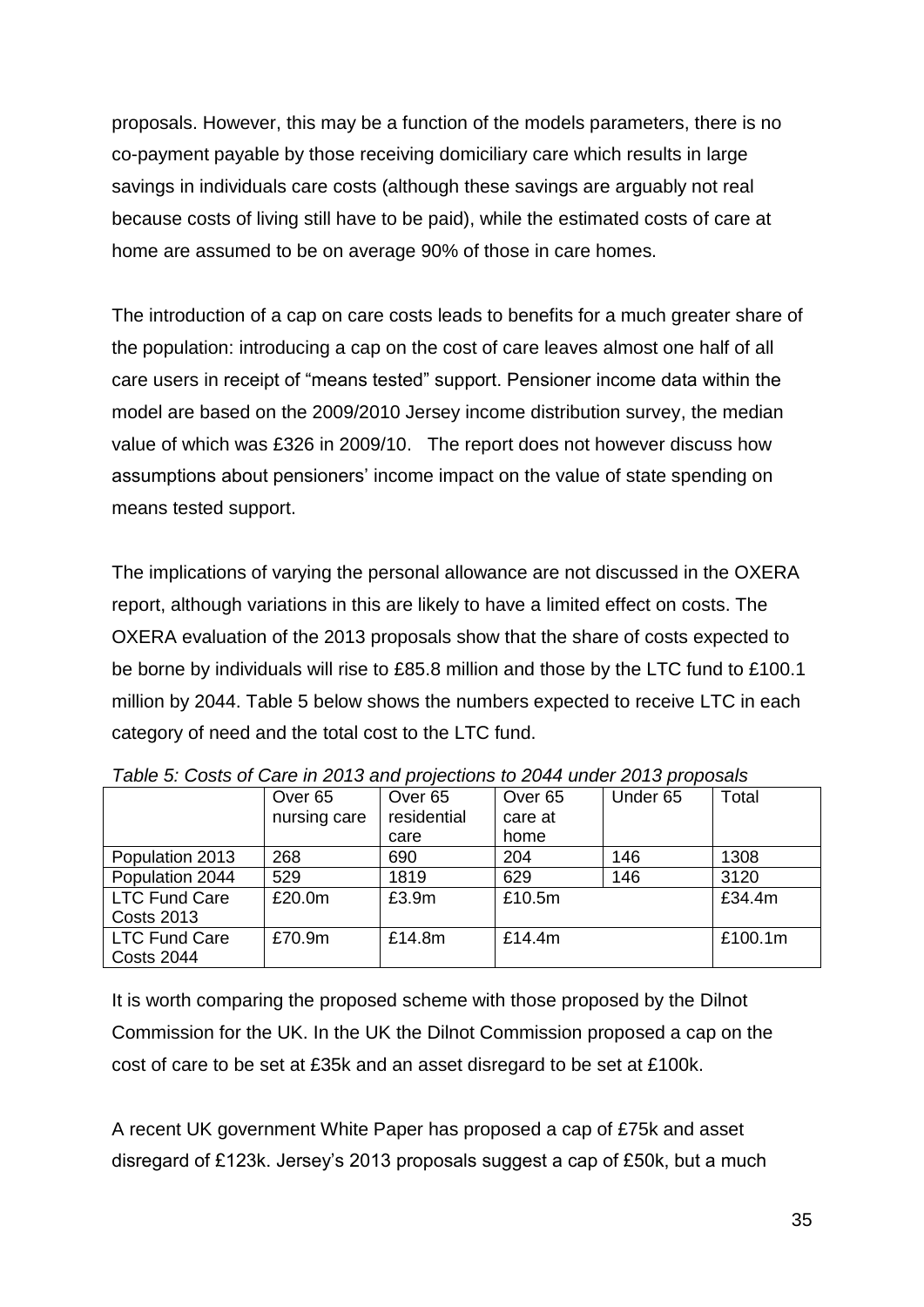higher level of asset disregard, of £419k, than in UK proposals. The Dilnot Commission's proposal for the cap was £35k, although the commission noted that values within the range of £25k and £50k were appropriate. The choice of cap in Jersey falls within this range. This is important because the Dilnot Commission has argued that were the cap to be set too low the principles of sustainability and resilience would be jeopardised. A cap of over £50k would on the other hand do little to protect those on lower incomes or with less wealth. On grounds of equity therefore a £50k cap seems to be appropriate.

The level of assets set as a disregard by the Dilnot Commission was based on median property and savings wealth of single women aged 75-84 (which was £124k). The proposals for Jersey set a similar base, with the assets being disregarded equivalent to the median price of a 2 bedroom house plus £25k. Finally, Dilnot proposed a co-payment of £190 per week. Adding to this a modest personal allowance of £22 per week the total cost to individuals comes close to the median pensioner income. Jersey's co-payment is to be set at a substantially higher level of £300, although this too is close to the median income of pensioners (which was £326 in 2009/10).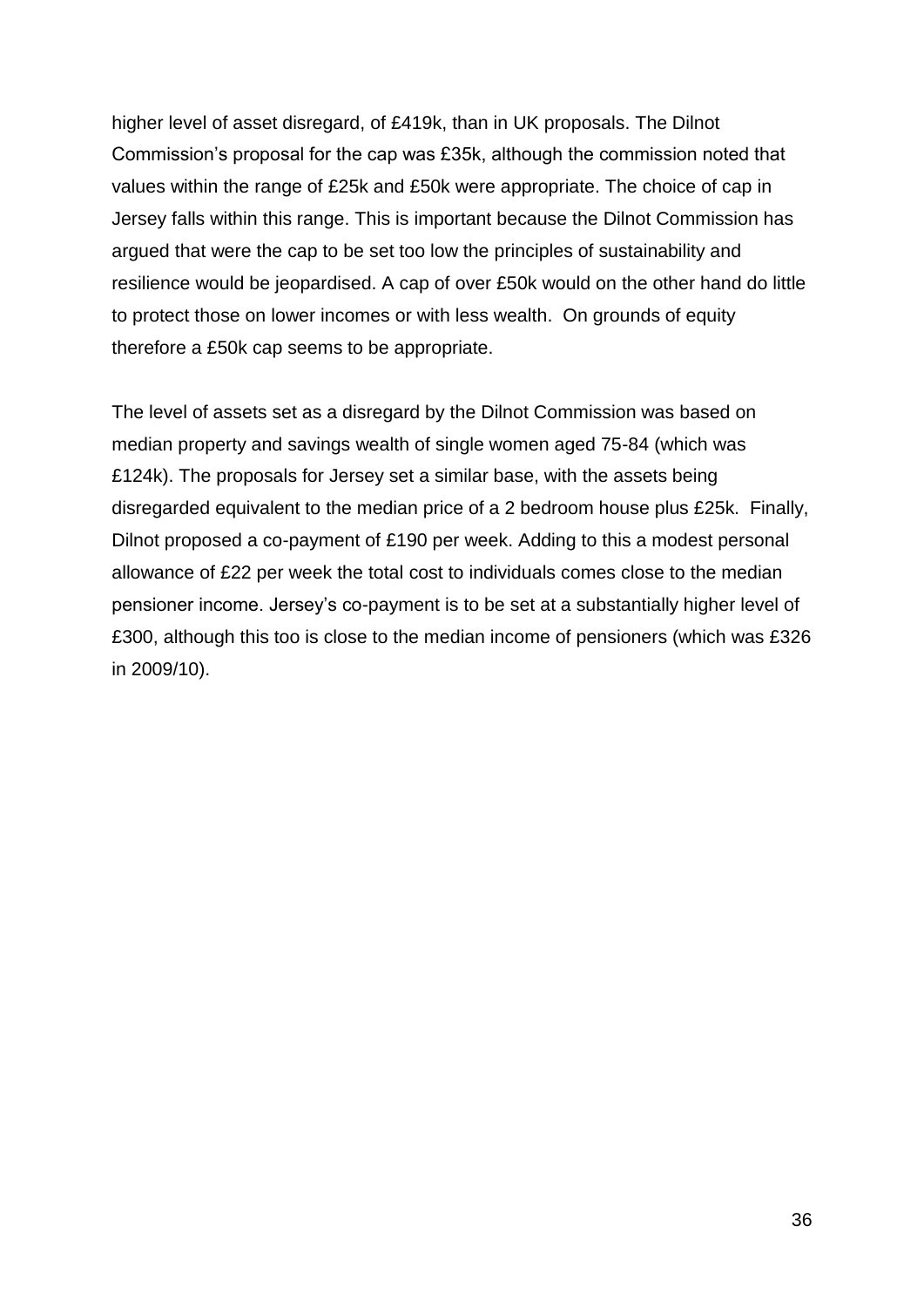### **3. Funding LTC: Implications of the scheme for contribution levels**

Under the new proposals the costs of LTC are to be shared between individuals and a new LTC fund. The fund is to be financed from a combination of funding from central government and new funding to be raised from contributions paid through the income tax system. It is proposed that the States will transfer most of the current annual spending on LTC into the fund, which at present stands at £31 million a year. Future anticipated increases in care needs, and additional costs arising from the proposed reforms, are to be met from newly raised revenue from contributions. These contributions will be levied using income tax parameters so that those with the lowest incomes will not pay the contribution and only the best off will pay the full levy. Current proposals suggest introducing a payment of 0.5% of earned and unearned income in 2015, rising to 1% in 2016 and expected to remain at this level for a minimum of 3 years. Applied using income tax parameters, the proposals suggest that the new payment will be an additional £5 to be paid in tax for every £100 paid (1% contribution rate). For those paying tax at the 20% rate the contribution rate is therefore 1% (up to UEL); those paying marginal rate income tax at 15% pay a 0.75% contributions rate; and those paying at 10% will have a contributions rate of 0.5%. As a minority of taxpayers pay at the full 20% rate, the new charge means that for the majority of the population the effective tax rate is below 1%. An Upper Earnings Limit is also to be applied to contributions, with contributions due only on income up to UEL (£152,232 in 2013).

Projections of the required contributions rate needed to fund the scheme in the longer term vary considerably with the policies design, but are also subject to a good deal of uncertainty because estimates of costs and the tax base from which revenues are to be drawn are both sensitive to estimates of these models parameter. In particular, the tax base is sensitive to population estimates of the numbers of working age, and their estimated incomes. For Jersey assumptions about migration trends are particularly important to population projections. In order to ensure a reasonable balance of costs between the working age population and pensioners, pensioners' income is also to be included in the calculation.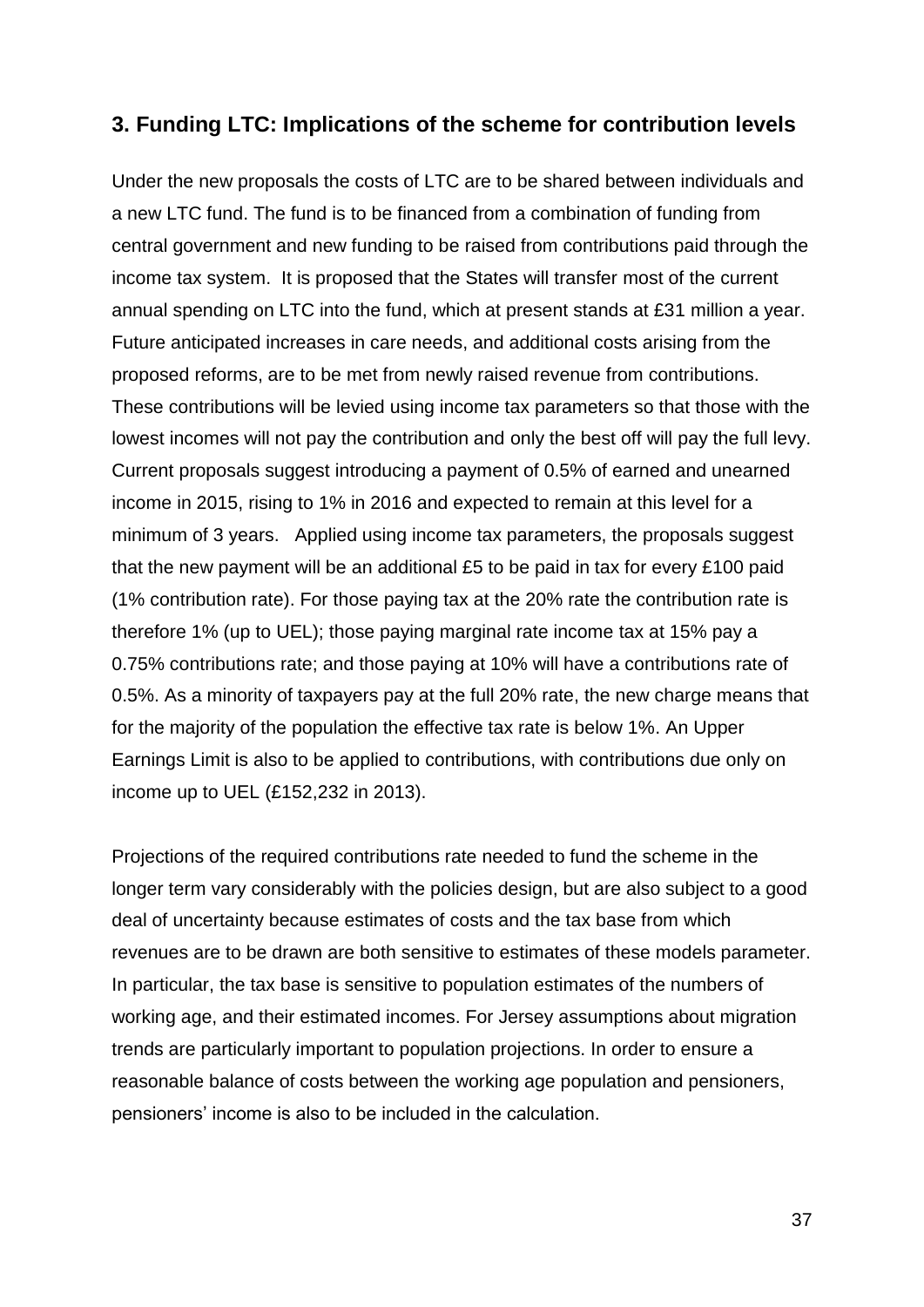The original policy proposals put forward in 2011, which assumed a property asset disregard of £750k, was costed by OXERA in 2013 on the assumption that individuals would make a £300 co-payment, would require a LTC contribution rate of 5.1% $27$ . This was deemed to be unaffordable. In comparison the 2013 proposals are expected to require a  $2.8\%$ <sup>28</sup> contribution rate by 2044, with a lower initial contribution rate of 1% compared to 1.5% under the old scheme. It is also important to compare these contributions to the levels that would be required if the system (i) continued as it is; and (ii) moved towards a more fully means tested system. If the system were to continue as it is then costs have been predicted to double, and in the absence of a rise in central government funding an additional £30 million will need to be raised by contributions. Under a fully means tested scheme an extra £25 million will be required; the 2011 proposals were estimated to cost an extra £60 million, and free care for all £80 million<sup>29</sup>. Even the do nothing scenario therefore suggests a significant rise in contributions will be needed if central government is not to extend support for LTC.

The interim OXERA report prepared in April 2014 examined the sensitivity of the required LTC contributions to the parameters determining individual contributions; in particular to the level of co-payments, asset disregard and the cap on care costs. The States contribution to the fund through central taxation is assumed to be £31 million, with no growth in the real value of this contribution over time (equivalent to current central government spending on LTC). Some of these results are summarised in Table 6 below.

The OXERA model report (05/07/13) shows that the cost of LTC will reach £66 million in 2014 (assuming the scheme is fully operational and no transitional arrangements are in place) with a total cost to the state of £36.66 million. Given that the States are to maintain the contributions level of £35.5 million, the additional contributions to be raised are small amounting to just  $0.2\%$ .<sup>30</sup> In this scenario 36% of the population in care are expected to be in receipt of means tested support. Costs rise over time however – in a decade the required contribution rate rises to

1

 $27$  P.99/2013 – Long-Term Care Scheme

<sup>&</sup>lt;sup>28</sup> P.99/2013 – Long-Term Care Scheme

<sup>29</sup> As reported in R.5/2010 – Long-Term Care Funding: Consultation Paper

<sup>&</sup>lt;sup>30</sup> LTCM 05/07/13, Table 3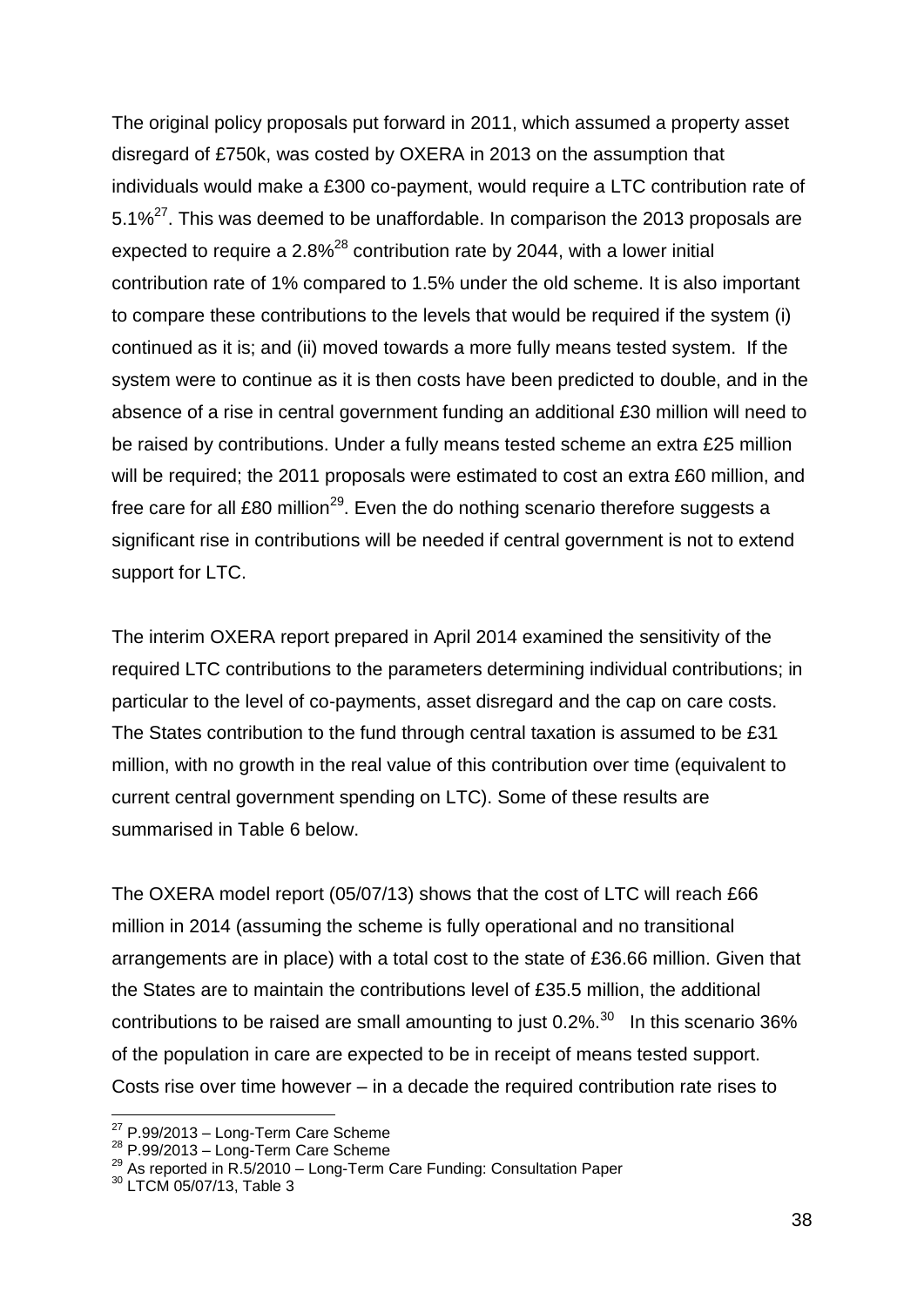0.9%, by 2034 to 1.8% and by 2044 to 2.9%. This rise in contributions reflects rising needs as the population ages but also the impact of a freeze in States funding towards the scheme (central funding is assumed to have 0% growth). As the results are sensitive to projections about costs the report details the sensitivity of the contributions rate to changes in costs.

In a worst case scenario where costs are 15% higher than predicted the contributions rate is forecast to rise to  $3.6\%$  in 2044.<sup>31</sup> However, costs may also be overestimated if costs rise less slowly than predicted in the model. There are wide discussions around how care may be better provided (see OECD 2011) and investment in cost savings measures (such as more suitable housing and technologies to enable people to stay at home for longer) may reduce costs of LTC provision.

The OXERA model does include some conservative estimates of cost savings as a result of reductions in nursing care costs as a result of improvements in health policies Table 6 summarises some of the results from OXERA's April 2013 interim draft report on modelling the costs of LTC. The results, while based on a different set of baseline parameters than the most recent proposals, give a good indication of how sensitive costs to individuals and the State, and contributions to the LTC fund, are to the value of asset disregards, co-payments and cap on the care of cost. The April version of the model did not fully reflect the impact of the asset disregard due to the way in which assets were being treated. This was addressed in later versions of the model, which show a greater sensitivity to the level of asset disregard.

<sup>1</sup> <sup>31</sup> LTCM 05/07/13 Table 4.2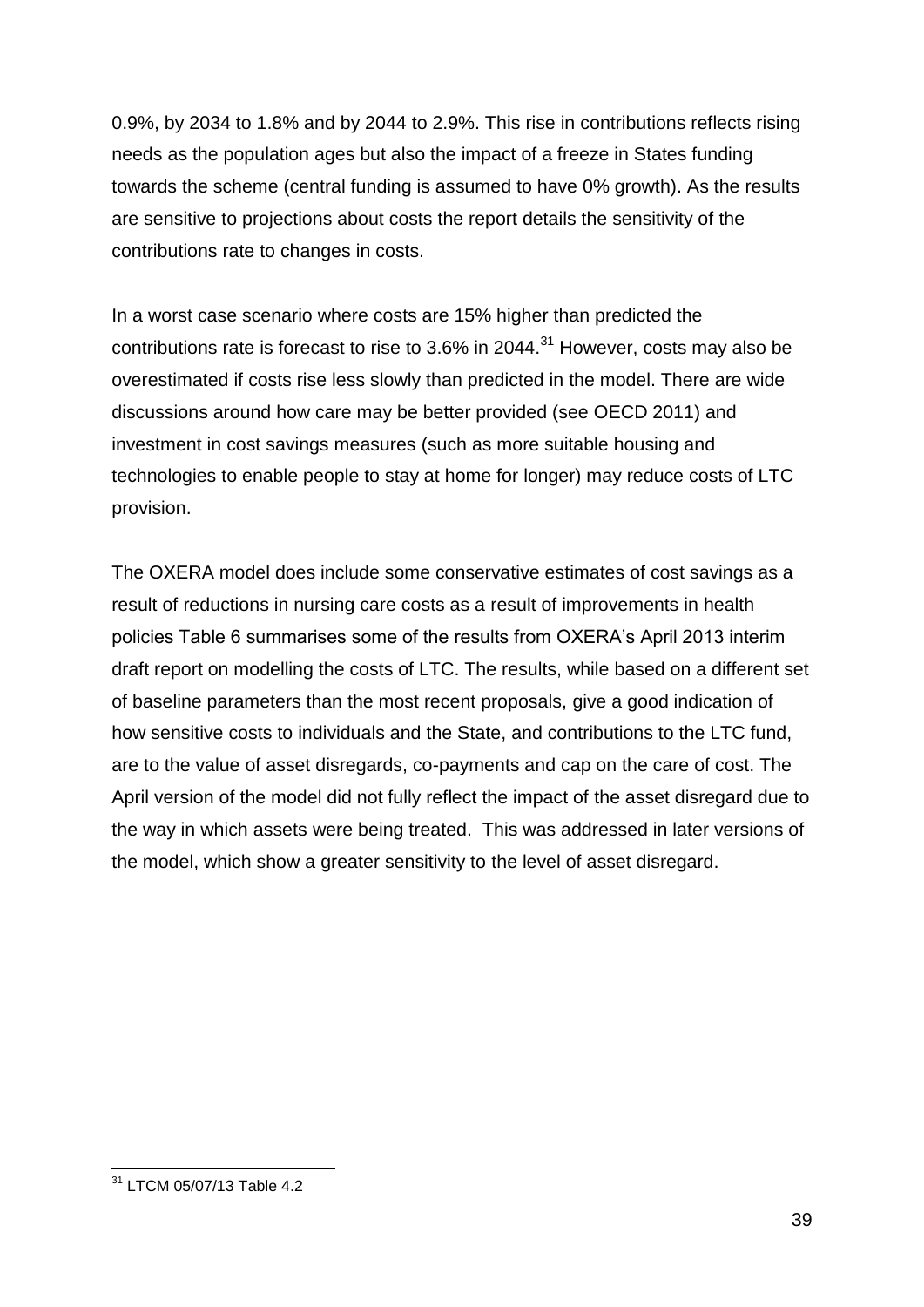|                                                                                    | Cost to<br><b>State</b> | Cost to<br>individuals | % costs<br>met by<br>LTC fund | <b>LTC</b><br>contributio receiving<br>ns rate | % in care<br>means tested<br>support | Cost to<br>State | Cost to<br>individuals | % costs<br>met by<br>LTC fund rate | <b>LTC</b><br>contributions | % in care<br>receiving<br>means<br>tested |
|------------------------------------------------------------------------------------|-------------------------|------------------------|-------------------------------|------------------------------------------------|--------------------------------------|------------------|------------------------|------------------------------------|-----------------------------|-------------------------------------------|
|                                                                                    | 2014                    |                        |                               |                                                |                                      | 2044             |                        |                                    |                             | support                                   |
| Asset disregard                                                                    |                         |                        |                               |                                                |                                      |                  |                        |                                    |                             |                                           |
| £23,000                                                                            | 40,814                  | 23,292                 | 64%                           | 0.60%                                          | 19%                                  | 116,289          | 70,796                 | 62%                                | 3.50%                       | 23%                                       |
| £100,000                                                                           | 40,814                  | 23,292                 | 64%                           | 0.60%                                          | 19%                                  | 116,289          | 70,796                 | 62%                                | 3.50%                       | 23%                                       |
| £300,000                                                                           | 41,083                  | 23,023                 | 64%                           | 0.60%                                          | 21%                                  | 117,014          | 70,071                 | 63%                                | 3.51%                       | 25%                                       |
| £400,000                                                                           | 41,502                  | 22,604                 | 65%                           | 0.60%                                          | 25%                                  | 117,958          | 69,127                 | 63%                                | 3.55%                       | 28%                                       |
| £500,000                                                                           | 42,508                  | 21,598                 | 66%                           | 0.70%                                          | 33%                                  | 119,990          | 67,095                 | 64%                                | 3.63%                       | 32%                                       |
| Co-payment (institutional / domiciliary)                                           |                         |                        |                               |                                                |                                      |                  |                        |                                    |                             |                                           |
| £467/£167                                                                          | 41,502                  | 22,604                 | 65%                           | 0.60%                                          | 25%                                  | 117,958          | 69,127                 | 63%                                | 3.55%                       | 28%                                       |
| $\pounds300$ / $\pounds0$                                                          | 49,686                  | 14,420                 | 78%                           | 1.10%                                          | 14%                                  | 144,796          | 42,289                 | 77%                                | 4.66%                       | 16%                                       |
| £187/£0                                                                            | 54,831                  | 9,275                  | 86%                           | 1.40%                                          | 7%                                   | 159,874          | 27,210                 | 85%                                | 5.28%                       | 11%                                       |
| Cap (with institutional co-payment of $£300$ / domiciliary care co-payment of $£0$ |                         |                        |                               |                                                |                                      |                  |                        |                                    |                             |                                           |
| £45,000                                                                            | 33,558                  | 30,548                 | 52%                           | 0.10%                                          | 46%                                  | 103,611          | 83,474                 | 55%                                | 2.96%                       | 43%                                       |
| £60,000                                                                            | 32,355                  | 31,751                 | 50%                           | $0.00\%$                                       | 47%                                  | 97,468           | 89,617                 | 52%                                | 2.70%                       | 45%                                       |
| £75,000                                                                            | 30,340                  | 33,766                 | 47%                           | 0.00%                                          | 48%                                  | 94,135           | 92,949                 | 51%                                | 2.57%                       | 46%                                       |

### *Table 6: Sensitivity of LTC contributions and Share Receiving Means Tested under different parameter estimates, 2014 and 2044*

Note: Data from Oxera (April 2013) "Modelling the costs of Long term care in Jersey". The baseline case assumes an asset disregard of £400,000; copayment of £467 for institutional care and £167 for domiciliary care; no cap on care costs. The benefit level trigger for universal benefit if £0.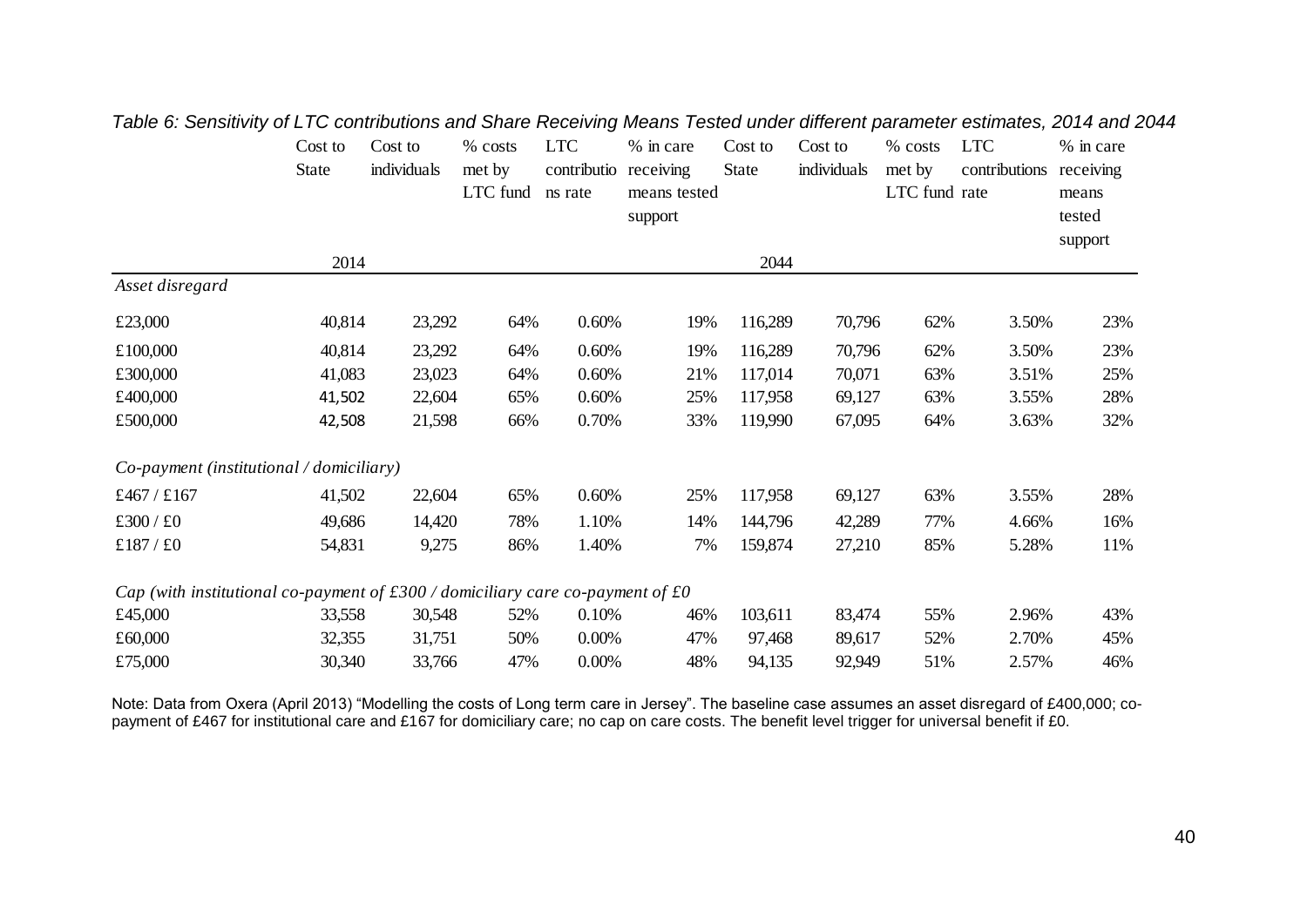The required LTC contribution rate is very sensitive to the level of co-payments and raising the level of co payments can make a substantial difference to the overall cost to the States. The level of the cap too can lever down costs of provision, with a cap of £45,000 raising the contribution rate in 2044 to 2.98% compared to 2.57% with a higher cap of £70,000.

The table also reports the proportion of individuals in care who will receive means tested help. Under the various asset thresholds around 1 in 5 will receive means tested support, with this proportion increasing to 1 in 3 when the asset threshold reaches £500,000. Further increases beyond this level may draw a substantially increased proportion into means tested assistance. The level of co-payments also have a substantial influence on the numbers benefitting from means tested assistance – at low levels few of the care population qualify for means tested support, while at a contribution rate of £467 per week one in four qualify for support. However it is the introduction of a cap in care costs that has the most substantial impact on extending state support to a larger share of individuals in care. Where the cap is set £45,000, 46% of the LTC population will benefit from state support. These proportions rise with the level of the cap by a small share  $-$  a surprising result given that a rise in the cap should exclude more individuals from benefitting from support.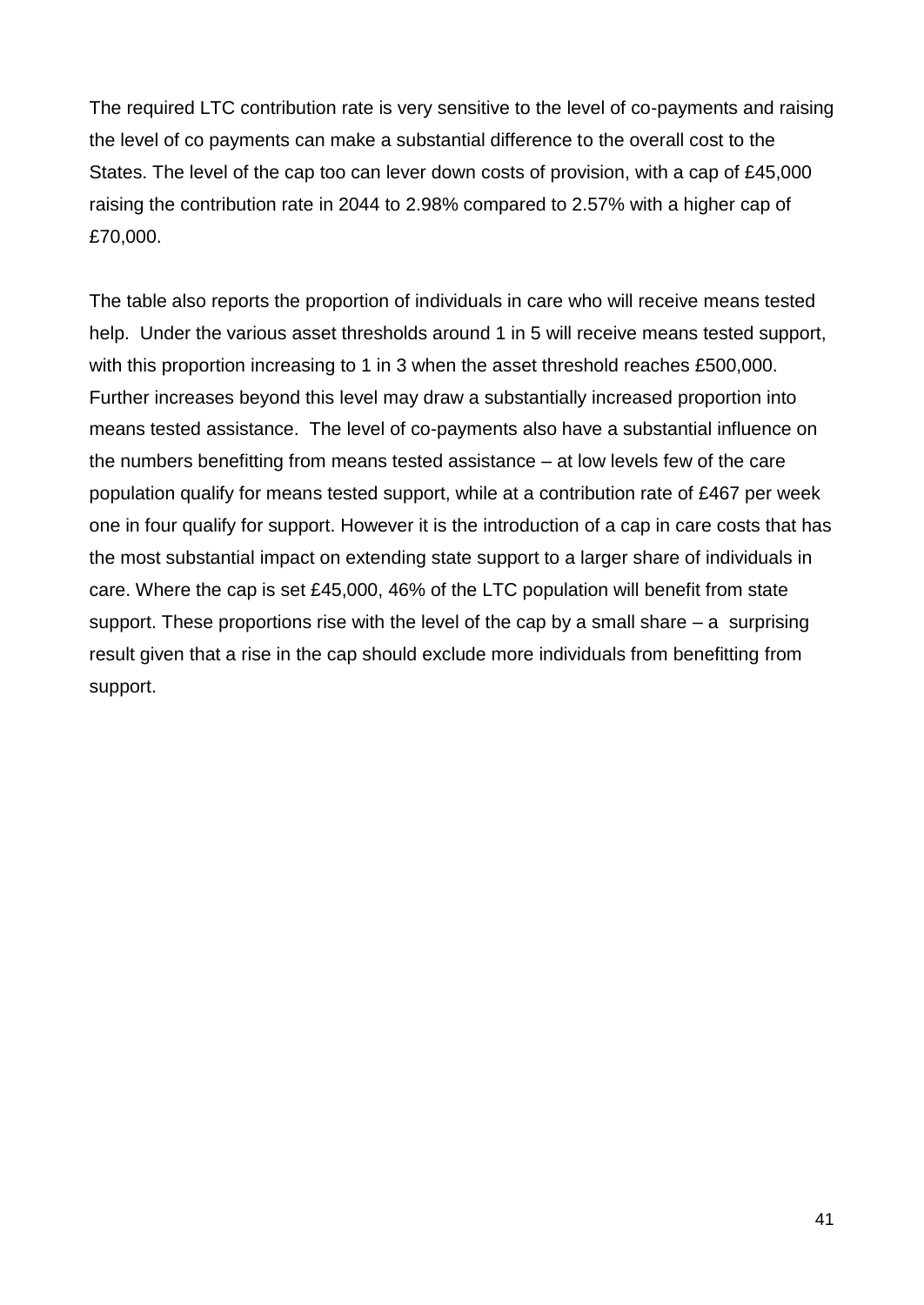### **4. Distributional implications of reform**

It is clear that in the future as more people live for longer the need to spend more on LTC will rise. Even if this is funded through a fully means tested system the rise in funding that will be required over the next 30 years is substantial. The key question for policy makers is who should pay – should the cost of payment fall mainly on those who need care? Or should the cost be distributed more widely across the community? To what extent should the young be expected to pay for the care of the elderly? How should costs be balanced between costs met by taxpayer and those using LTC? How can the less well-off be protected from paying for the increasing costs of care? The answer to these questions is to a large extent subjective. However, understanding how different mechanisms of provision influence the distribution of costs is important.

One of the key motivations for reform to the care system in Jersey and in the UK has been to spread the costs of care across individuals. In the UK the Dilnot Commission has estimated that up to one-quarter of those reaching the age of 65 would spend little on care costs over the rest of their lives; one-half would spend up to £20,000 and one in ten up to £100,000 (with costs for some being much higher). Individuals have no way of knowing what their care costs will be, and no way of insuring against incurring "catastrophic" costs. The introduction of the cap on care costs goes a long way to protecting the assets of those individuals that face the greatest costs. However, those that are relatively well off are the largest gainers – those with very low levels of assets who require LTC will gain little from the cap (although they will benefit from means tested support).

The second major change is the raising of the asset disregard. This too ensures that while those that can pay do, assets are protected for the less well-off. These measures therefore ensure that the costs of care are limited for (i) those with limited assets, and (ii) those facing the very highest costs. In this way costs are redistributed from those facing the highest LTC costs, and for those least able to afford LTC, to the wider community.

Under the current proposals the largest gainers are those with assets between £23,000 and £419,000 who will become entitled to means tested support. Those with initial assets just above this level will also benefit if their care costs reduce their asset level to £419,000 (those with assets up to £469,000 in this particular scenario). Those with care costs of over £50,000 will also benefit significantly from the cap even if they have substantial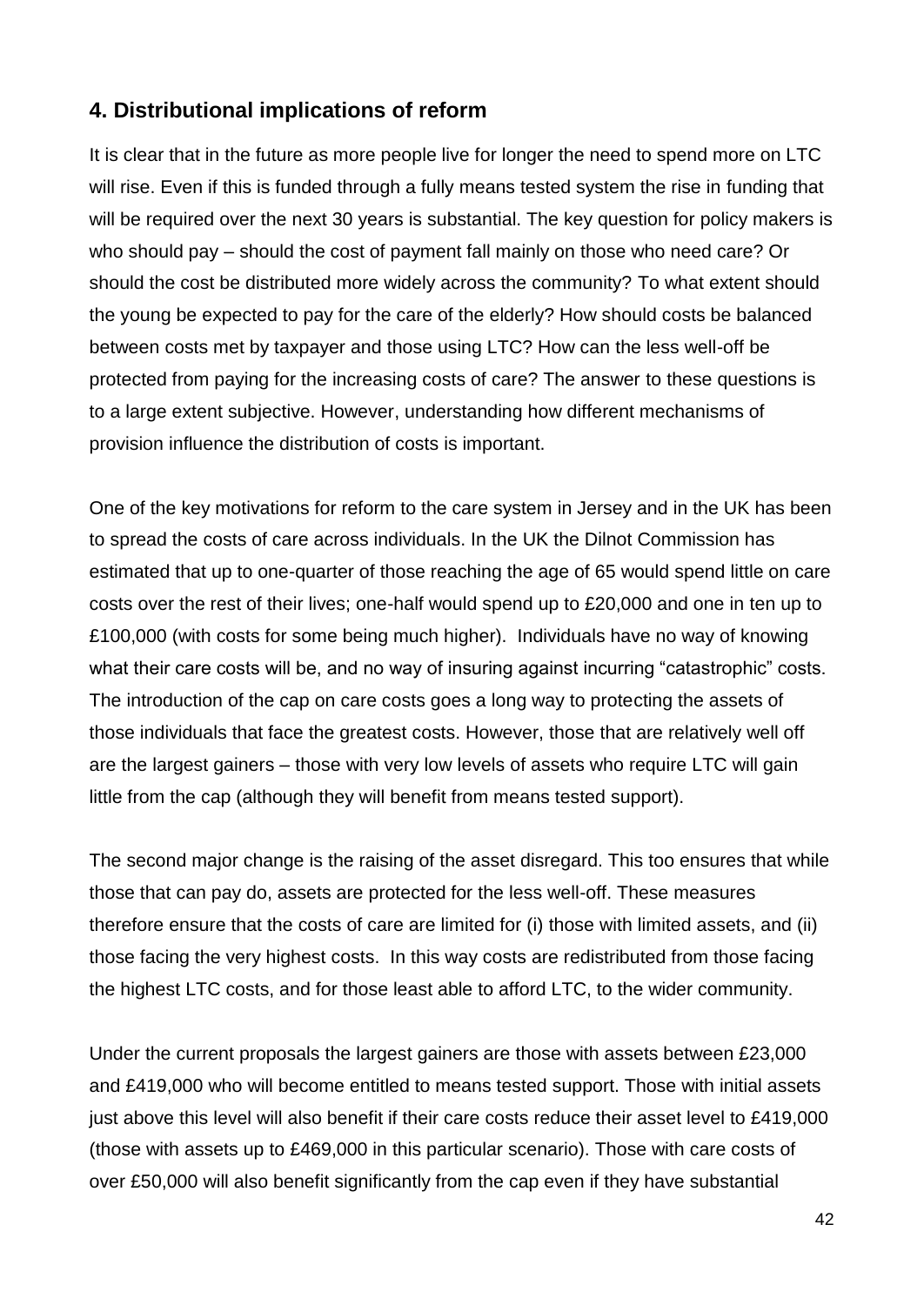assets. Analysis of the distribution of costs by wealth quintile in the OXERA report (05.07.13) shows that the schemes design is progressive with wealthier individuals paying a greater share of their care costs from their own income, largely as a result of the provision of means tested support.

A key objection to the 2011 reforms was that the costs to the taxpayers would be very high with the proposed contributions to the LTC being deemed unfair to younger generations who would have to pay an increasing share of their income into the fund. This disparity in contributions across generations has, in the UK context, been seen as particularly unfair because of the vast disparity in housing wealth between the older generation and the young. In order to preserve intergenerational fairness pensioners will also be liable for the LTC contribution, with payments liable on all earnings and other income. However many pensioners are asset rich but income poor, and as a result only between one-third and half of all pensioners are expected to be liable for the contribution. Using income tax parameters to determine contributions mean that over one-half of contributions come from those with an annual income of at least £50,000 (15% of the adult population) and so the proposed method of collecting contributions is progressive.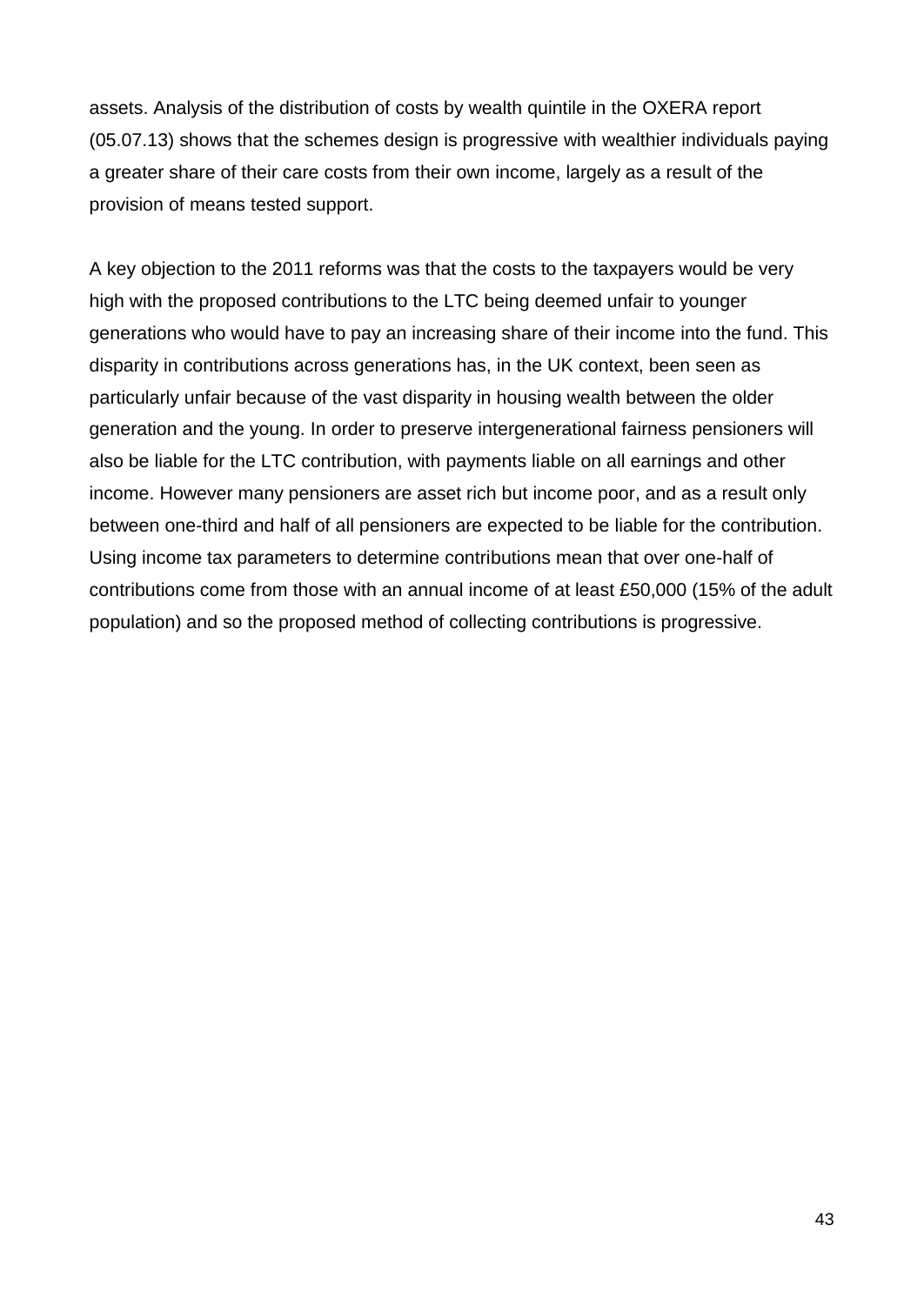### **5. Wider economic implications**

Reforms to the provision of LTC must be seen in the wider context of competing demands for government funding. In particular, the aging population is predicted to lead to increased pressure on healthcare services and spending on pensions. In comparison with both health and pension spending, expenditure on LTC comprises a relatively small share of government spending - in 2009 the Social Security Fund spent £132 million on pensions; the comparable figure for States spending on LTC was £30 million. By 2036 pension spending is predicted to reach £201 million (after accounting for an increase in the pension age)/ One means of addressing this cost would be to raise social security contributions (which is a useful way of comparing these costs with those of LTC) and it is estimated that this would require a 4 percentage point rise in social security contributions (up from 10.5% today); LTC spending by 2036 under current proposals is forecast to reach £72 million requiring a contribution rate of 1.8% by 2034. The Health Insurance Fund (HIF) is similarly facing pressures from an aging population. Currently funded by social security contributions of 2% up to the SEL, the HIF's break-even contribution rate is estimated to increase from 1.5% in 2007 to approx 2.4% in 2027. Together these predictions suggest that tax payer contributions will rise significantly to fund these areas in the future.

Recent reviews of LTC in the UK and OECD have emphasised the need to improve the integration between health and social care in order to improve service delivery and better meet needs. These reforms tend to favour single budget holders to encourage cooperation across service providers. Such steps are also likely to be cost saving in aggregate. The development of the LTC benefit in Jersey has involved very close cooperation with the HSS Department and this is expected to continue with an integrated, client-centred approach to care.

There has been concern raised about withdrawal of money, from the economy during a period of economic slack. The phased introduction of a higher rate of LTC should help mitigate against these short-term effects. In the longer term a review by the Economic Unit confirmed that the scheme to put in place funding for the future cost of the ageing society was a positive development as it encouraged long term planning (both by individuals and the States) and would help to keeps the States' finances on a more sustainable footing.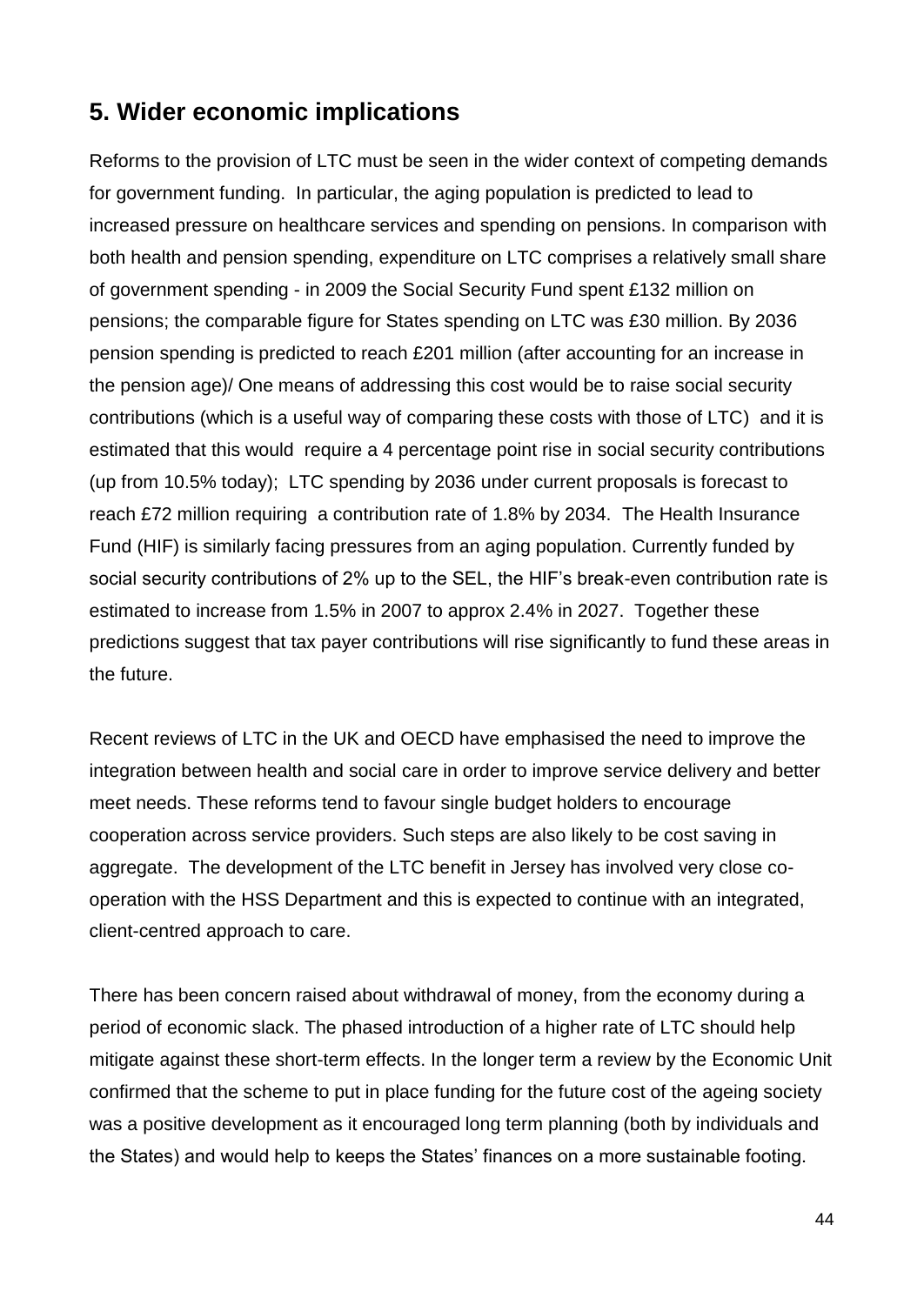The 2013 proposals improve in many ways on the old scheme. The introduction of property bonds to finance LTC has already meant that the elderly no longer need to sell their homes in order to pay for LTC. This has mitigated the need to base asset levels on property values, and the new proposals asset disregard levels do not differentiate between homeowners and others. This is a positive move as previous proposals distorted incentives, for example discouraging downsizing which has been argued to be potentially beneficial for the elderly and may delay the time of entering care.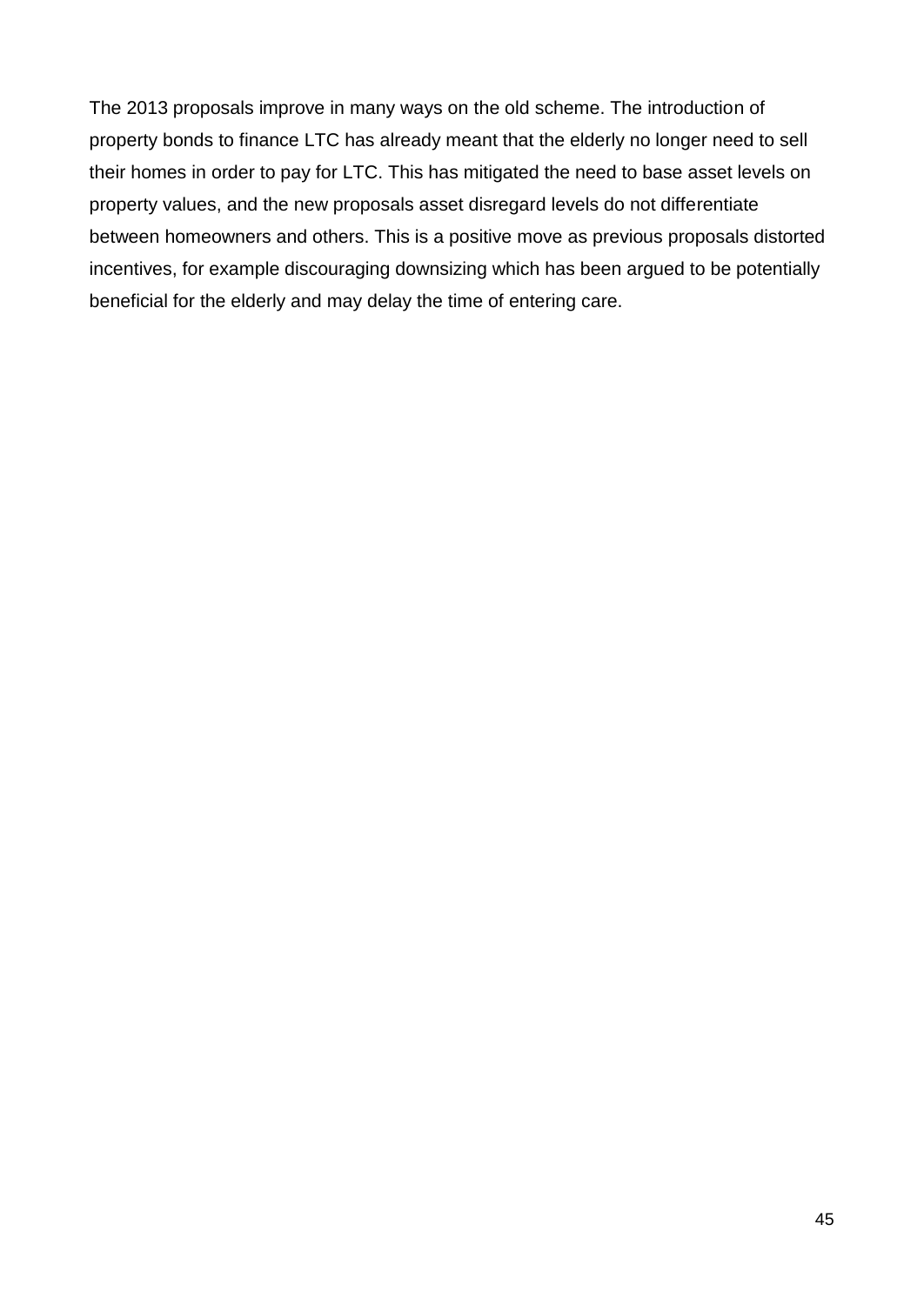### **6. Conclusion**

The cost of LTC is to rise in the future and States spending will increase in the future. The proposals for reform will take LTC provision in Jersey in a direction similar to proposed reforms in the UK and across OECD countries where a fully means tested system is becoming increasingly seen as unacceptable with more individuals living for longer and facing "catastrophic" costs of care (a risk which is, at present, uninsurable).

The proposed LTC fund will require additional contributions from taxpayers. While the amounts are relatively modest, increased demands for resources to fund pensions and health care (both of which face the same pressure from an aging population) mean the cumulative effect on taxation may be substantial in the next 30 years. Current funding proposals for LTC however assume that the States contribution to the LTC fund will be frozen in real terms from 2012. If the States contribution to the LTC fund were to grow, in real terms, at the same rate as the other costs and payments in the model (the OXERA model assumes care costs, asset disregards, co-payments and the contributions base grow at 1% per year in real terms, while the States departmental contribution is assumed to have 0% real growth) the effect would be to reduce the required levels of contributions in the future. This is not considered in the OXERA report. In addition this assumption implies that funding for LTC will comprise a shrinking share of central government spending in the long term and this could leave scope for reduced general taxation.

The proposed reform to LTC also assumes that income will be assessed on the basis of an individual and their partner's incomes. How much income a partner will be allowed to retain when their partner enters LTC is unclear. The UK abolished the liability of relatives (including partners) for co-payments in 2009. While this would raise costs the equitable treatment of those whose partners enter LTC merits further consideration.

Younger people (those under 65) in receipt of LTC are treated in the same way as pensioners in the proposals. The Dilnot Commission in the UK proposed that younger adults should not be subject to means testing but that provision should be free as their ability to save or plan for their care is limited. In Jersey 11% of those in receipt of LTC are under 65 but figures suggest they account for almost  $\frac{1}{4}$  of expenditure (2012). It is unlikely that costs associated with provision for this group will rise in the same way as those for the elderly.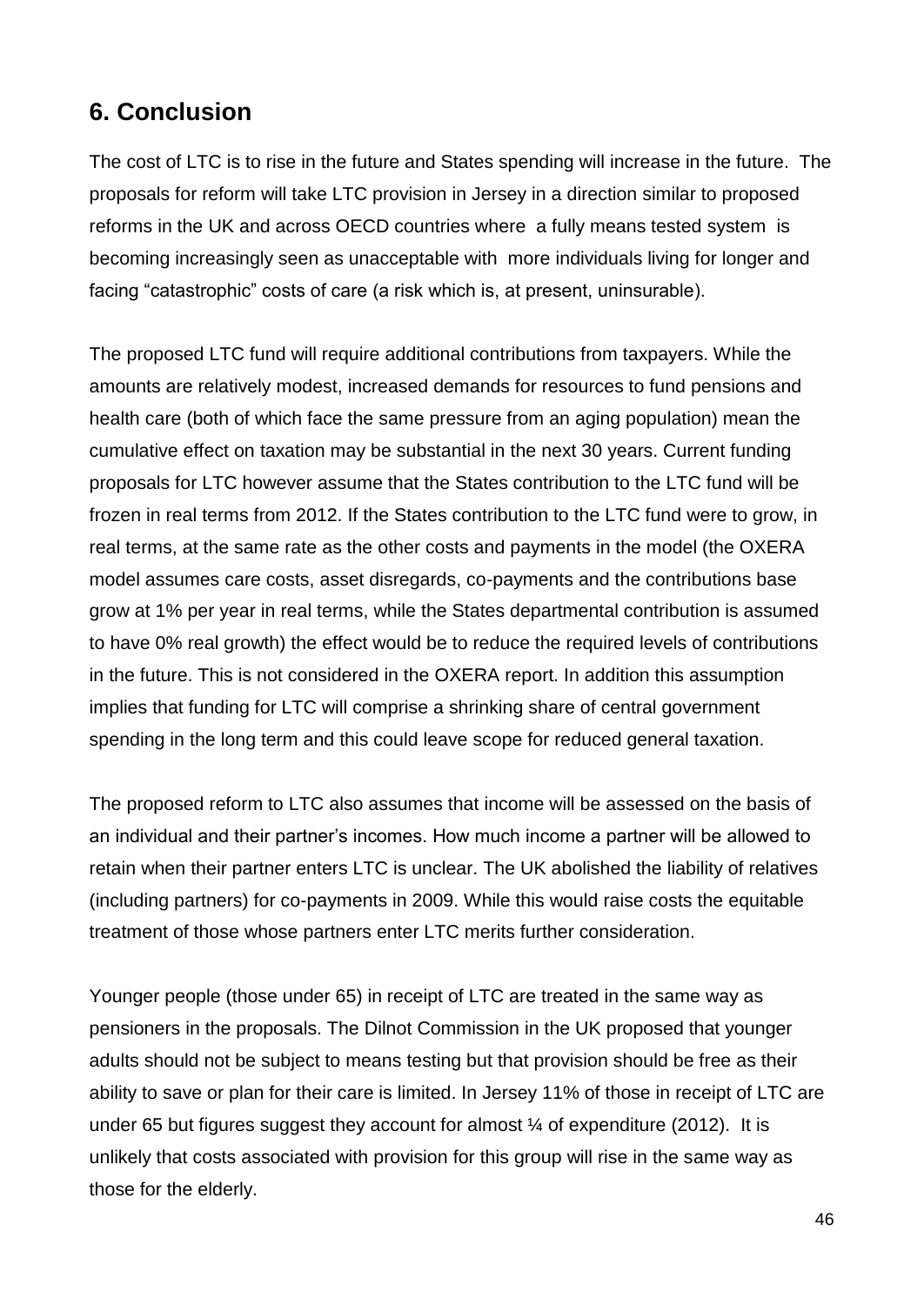### <span id="page-48-0"></span>**Appendix two: Boyle Report, appendix one**

### **Appendix 1: Organisation and financing of primary care**

This appendix considers the organisation and financing of primary care in other relevant jurisdictions and the role of community health services. In particular we look at the role and extent of co-payments for primary care services in these systems.

### *1 Introduction*

We understand that there is some concern that the White Paper will establish community health services (CHS) as yet another layer of healthcare. It is not uncommon in other healthcare systems for CHS to be run separately although often it is co-located within GP practices.

### **2 Co-payments in the health system**

The spread of co-payments in healthcare systems throughout the world is well-documented (see for example Tambor *et al.* 2010). Over half of the systems in the expanded EU (EU27) have some form of co-payment; for many countries these co-payments have been introduced since 2000. The purpose of such payments varies from a desire to contain public health costs by shifting cost to the individual, to providing incentives for more efficient consumer behaviour and hence increasing allocative efficiency by for example encouraging appropriate use of healthcare facilities. It is the latter that would appear to drive the proposal in Jersey to introduce charges for inappropriate A&E attendances.

Most formal reviews of co-payments have concentrated on four aspects of healthcare delivery: GP appointments, specialist appointments, inpatient hospital care, and pharmaceuticals. While there is some information available on other aspects of the healthcare system eg physiotherapy sessions, diagnostics, community nursing care, co-payments in these sectors have not been the subject of any major systematic study of which we are aware. This may be a shortcoming when drawing conclusions as clearly there is interaction between most elements of the healthcare system and thus different payment mechanisms should be looked at in the round.

Nevertheless, in this appendix we consider co-payments mainly in the context of general practice. We also provide information on the organisation of primary and community health services, and where available additional information relating to co-payments in other sectors.

We have surveyed a range of countries (including the ones suggested by the Panel). It is less easy to get a view of what is happening in some of the smaller jurisdictions as these are not wellreported. On the other hand size is unlikely to be a key consideration when assessing copayments.

### **2.1 Reviewing co-payments in a selection of countries**

In this section we review the organisation and system of payment for general practice in the following countries: Switzerland, Sweden, Norway, Finland, Denmark, the United Kingdom, New Zealand, France, Germany, Ireland, and Luxembourg. Much of what we report is based on Thomson *et al.* (2011). Also we draw on the results of a recent review of payment mechanisms in the EU (Tambor *et al.* 2010).

Payments by Individuals in addition to what is provided through public funding (often referred to as cost-sharing) may take three forms: co-payments where the individual is expected to pay a fixed amount for accessing the service; co-insurance where the individual is expected to pay a proportion of the cost of the service, and usually this can be offset against voluntary health insurance (VHI); and, extra fees where the provider charges some form of extra in addition to what is paid from public funds, often for some additional aspect of service or increased quality.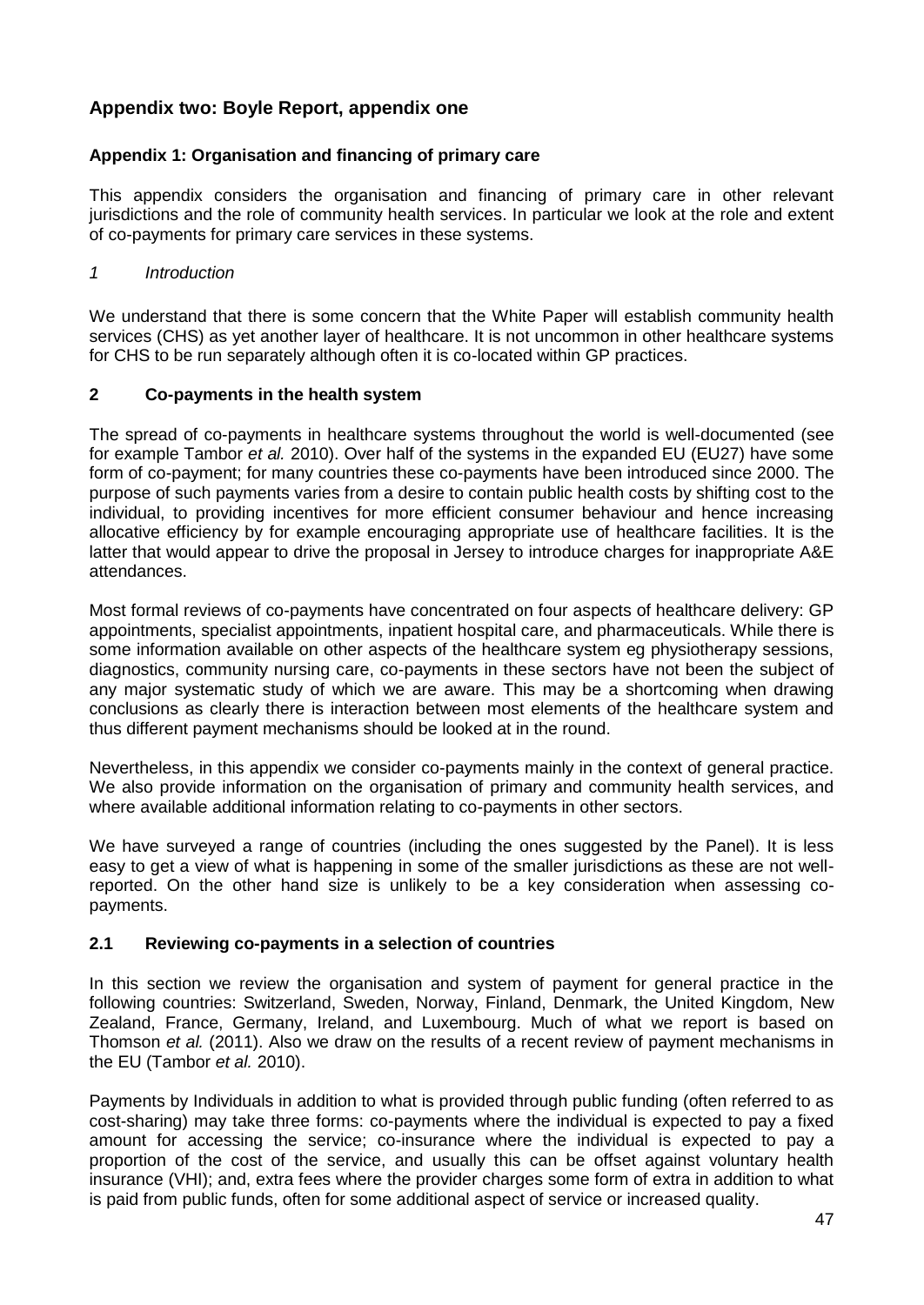Table 1 provides a summary of the primary care systems in the selected countries. There is a mix of ownership, payment systems, population registration requirements and gatekeeping.

| <b>Country</b>        | Ownership | <b>Primary care</b><br>payment                                | <b>Registration with</b><br><b>GP</b> required | Gatekeeping                       |
|-----------------------|-----------|---------------------------------------------------------------|------------------------------------------------|-----------------------------------|
| Switzerland           | Private   | Most FFS, but some<br>capitation                              | No                                             | In some insurance<br>programs     |
| Sweden                | Mixed     | Most salaried; private<br>- mix capitation/FFS                | Yes (not<br>Stockholm)                         | Some incentives                   |
| Norway                | Private   | Mix FFS/capitation                                            | Yes                                            | National incentives               |
| Finland               | Mixed     | Mix FFS/<br>capitation/salary                                 | Yes                                            | Yes                               |
| Denmark               | Private   | Mix FFS/capitation                                            | Yes (98%<br>population)                        | Yes (98%<br>population)           |
| <b>UK</b>             | Mixed     | Most mix capitation/<br>performance-related;<br>some salaried | Yes                                            | Yes                               |
| <b>New</b><br>Zealand | Private   | Mix capitation/FFS                                            | Yes (96%<br>population)                        | Yes                               |
| France                | Private   | <b>FFS</b>                                                    | No.                                            | <b>National incentives</b>        |
| Germany               | Private   | <b>FFS</b>                                                    | <b>No</b>                                      | In some sickness<br>fund programs |
| Ireland               | Private   | Mix capitation/FFS                                            | No                                             | Mixed                             |
| Luxembourg            | Private   | <b>FFS</b>                                                    | <b>No</b>                                      | No.                               |

**Table 1: Primary care organisation and payment in 11 selected countries**

*Based mainly on Table 4 of Thompson et al. (2011). Note: all descriptions are approximate. No health system accords with a single model; all are hybrids. FFS is fee-for-service.*

Table 2 shows the population in millions in 2011 for the 11 countries that we consider below and the proportion of people aged over 65 years in each. This proportion varies between 13.3% in New Zealand and 20.6% in Germany. Jersey currently lies in the middle of this range.

Table 2 also shows per capita spend on healthcare in each of the 11 countries and the proportion of this that is out of pocket. Again there is considerable variation: in out-of-pocket spend, from 7.3% in France to 30.9% in Switzerland, and in spend per head, from £2,018 in New Zealand to £5,036 in Luxembourg. However, looking at spend as a proportion of GDP, Luxembourg is at the bottom of the range at 7.9% with Germany and France at the top on 11.6%. Luxembourg has very high GDP per head.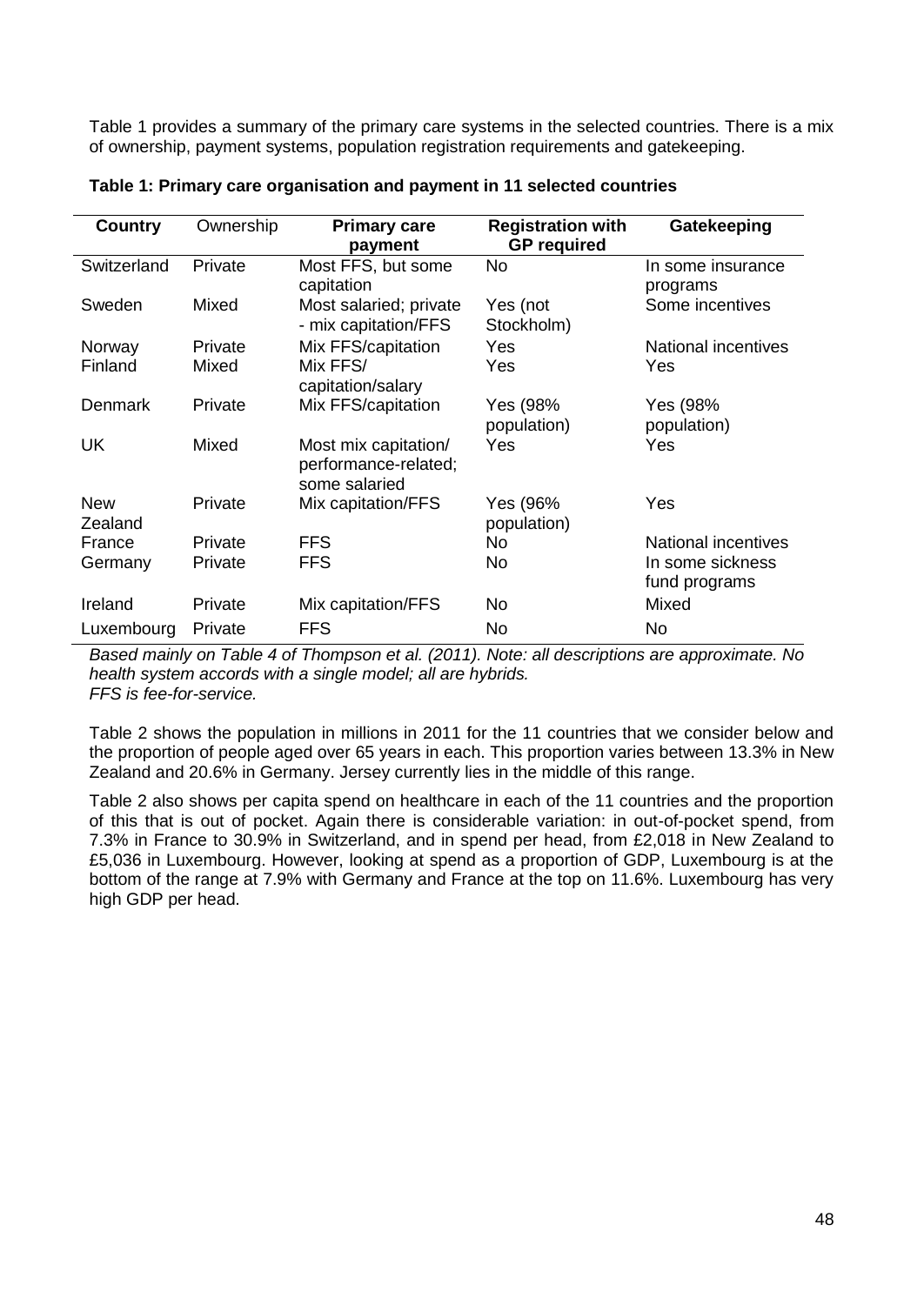|                | <b>Populatio Proportio</b> | 2011               |                           |                                             | 2010                                   | <b>Proportion</b>      |
|----------------|----------------------------|--------------------|---------------------------|---------------------------------------------|----------------------------------------|------------------------|
|                | n<br><b>Millions</b>       | n<br>> 65<br>years | <b>GDP</b><br>per<br>head | <b>Healthcare</b><br>spend: %<br><b>GDP</b> | <b>Healthcare</b><br>spend per<br>head | spend<br>out-of-pocket |
| Denmark        | 5.57                       | 16.9%              | £36,743                   | 11.1%                                       | £3,953                                 | 13.1%                  |
| Finland        | 5.39                       | 17.8%              | £30,406                   | 8.9%                                        | £2,453                                 | 18.8%                  |
| France         | 65.44                      | 17.1%              | £26,088                   | 11.6%                                       | £2,888                                 | 7.3%                   |
| Germany        | 81.73                      | 20.6%              | £26,896                   | 11.6%                                       | £2,874                                 | 13.0%                  |
| Ireland        | 4.49                       | 11.9%              | £29,810                   | 9.2%                                        | £2,611                                 | 15.2%                  |
| New Zealand    | 4.41                       | 13.3%              | £20,081                   | 10.1%                                       | £2,018                                 | 10.5%                  |
| Norway         | 4.95                       | 15.0%              | £60,394                   | 9.4%                                        | £4,981                                 | 15.3%                  |
| Sweden         | 9.45                       | 18.6%              | £35,045                   | 9.9%                                        | £2,900                                 | 17.0%                  |
| United Kingdom | 62.64                      | 16.8%              | £23,897                   | 9.6%                                        | £2,156                                 | 10.0%                  |
| Switzerland    | 7.91                       | 17.0%              | £49,490                   | 11.4%                                       | £4,809                                 | 30.9%                  |
| Luxembourg     | 0.52                       | 13.9%              | £70,820                   | 7.9%                                        | £5,036                                 | 11.4%                  |

**Table 2: Some population and healthcare expenditure figures for selected countries**

*Based on World Bank 2012, and this appendix.*

Table 3 shows a selection of data on co-payments in the 11 countries. We find that 8 of the 11 have systems of co-payment for GP consultations. Unfortunately these data are for a range of years making comparison difficult. However we do find some considerable variation: Ireland stands out with the highest levels of payment for GP consultations. KPMG reported an average copayment for GP consultations in Jersey in 2009 of £32 at the surgery and £55 for a home visit (KPMG 2011, p108). We also note that 5 of the 11 countries have payments for visits to emergency rooms although some of these are more akin to visits to what we would term walk-in centres in the UK.

|                |           |        | Range of co-payments | <b>Annual Limit</b><br>on | <b>GP visits per</b><br>head |
|----------------|-----------|--------|----------------------|---------------------------|------------------------------|
|                | <b>GP</b> |        | <b>Emergency</b>     | co-payments               | per year                     |
| Denmark        | None      |        | None                 |                           | 4.6                          |
| Finland        | £8.80     | £17.70 | £12.10               | £26.50                    | 1.7                          |
| France         | £0.80     | £18.50 | £32.10               | £40.20                    | 6.9                          |
| Germany        | £8.00     |        | None                 |                           | 8.2                          |
| Ireland        | £40.20    | £64.20 | £48.20               |                           |                              |
| New Zealand    | £5.10     | £30.60 | None                 |                           | 4.3                          |
| Norway         | £19.40    | £31.20 | £23.50<br>£18.70-    | £202                      |                              |
| Sweden         | £9.40     | £18.70 | £28.10               | £84.30                    | 2.9                          |
| United Kingdom | None      |        | None                 |                           | 5.0                          |
| Switzerland    | None      |        | None                 | £464                      | 4.0                          |
| Luxembourg     | £16.00    | £27.60 | None                 |                           |                              |

### **Table 3: Co-payments and GP utilisation, selected countries, various years**

*Based on World Bank 2012, and this appendix.*

Annual limits are often placed on co-payments as a way of alleviating excess costs for individual payers, and we see that these can vary substantially. Finally we provide some evidence of the variation in the annual use of GP services between the 11 countries, from 1.7 visits per head in Finland to 8.2 in Germany. However we urge caution when considering these figures as, although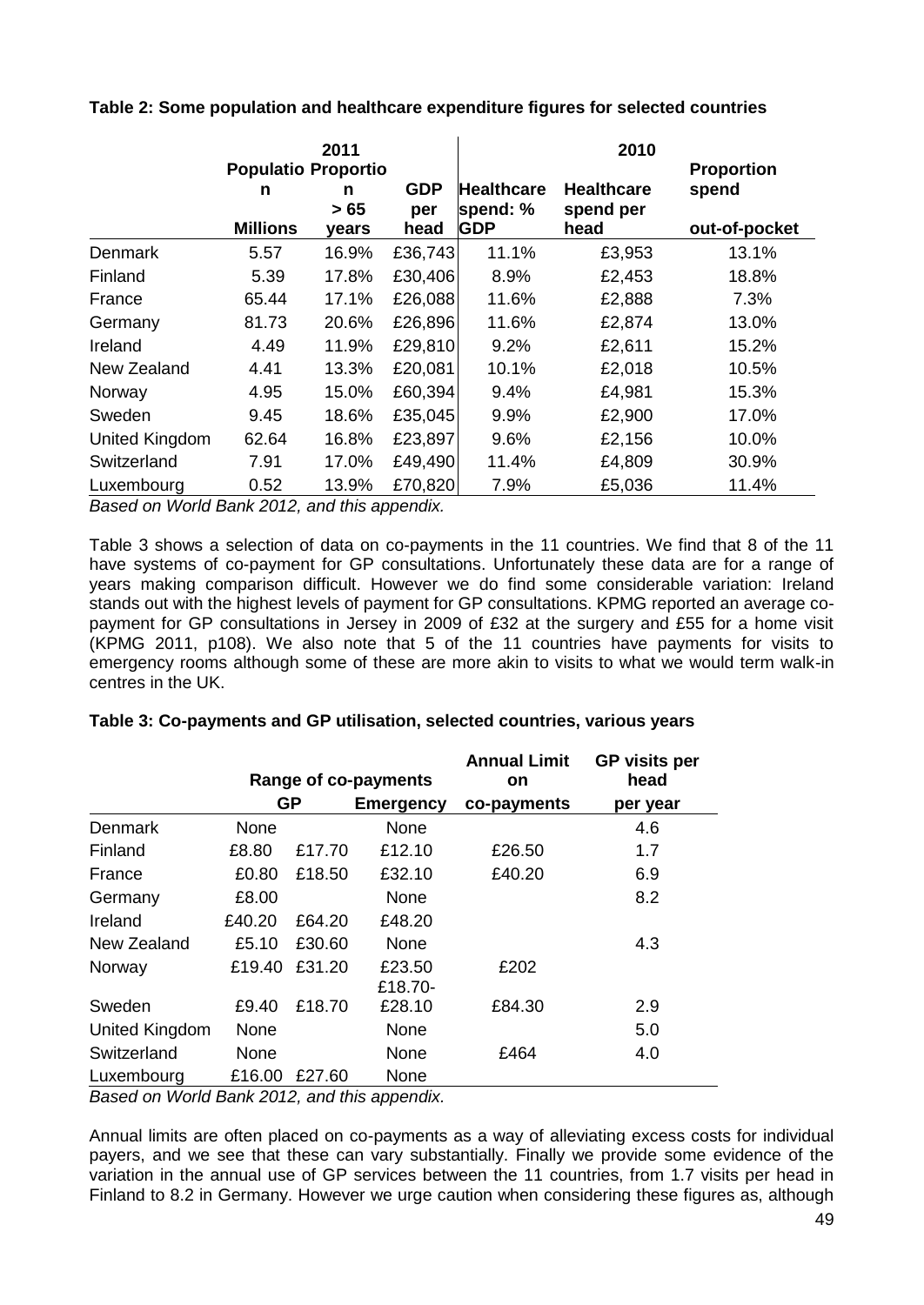based on OECD and World Bank published comparators, these sources do not always manage to compare like with like.

We go on now to provide some more detail on the systems in each of these 11 countries.

### **Switzerland**

Each individual must buy statutory health insurance (SHI). The government provides subsidies based on income to individuals or households to help cover premiums; the process varies by local area (canton). The maximum income level for a single adult household to be eligible for subsidies varies by canton from around £16,570<sup>32</sup> to £26,700 (CHF 25,000 to CHF 40,300). Approximately 30% of all residents receive individual premium subsidies. Local government covers health insurance expenses for individuals on social assistance or supplementary old age and disability benefits. In addition individuals may buy voluntary health insurance (VHI) and also pay out of pocket.

Insurers must offer a minimum annual deductible of £167 (CHF 300), though individuals can choose a higher deductible and hence a lower premium. There is a 10% co-insurance for almost all services including those provided by GPs. There is only a co-payment for inpatient care, and this is relatively small. Maternity services and a few preventive services are exempt from deductibles but not from co-payments. Individuals < 19 years are exempt from all deductibles and from co-payments for inpatient care. There is an annual maximum limit on co-payments of £464 (CHF 700).

SHI covers most GP services, physiotherapy (if referred by a doctor), and some preventive measures. Individuals have free choice of GPs and access without a referral to specialists in private practice (unless the individual is enrolled with a gatekeeping managed care plan). Most private medical practices have just one doctor. Apart from some managed care plans, where groups of doctors are paid on a capitation basis, ambulatory doctors are paid on a national fee-forservice, negotiated between insurers and providers or their organisations. The cantons are responsible for out-of-hours care, and arrange provision through a range of public and private organisations. There is an agreed additional payment for out-of-hours care.

### *Long-term care*

 $\overline{a}$ 

Two-thirds of the costs of long-term inpatient care (nursing homes and institutions for disabled and chronically ill people) are funded by contributions from private households (out-of-pocket and cost sharing). The remainder is funded by SHI (15% for nursing care) or state subsidies and disability insurance. SHI also covers the cost of home nursing care – the nursing component of community long-term care; however, support and household services are paid for by individuals or through state subsidies.

SHI only covers 'medically necessary' services for long-term care. Since January 2011, SHI pays a fixed contribution to cover long-term care; the individual pays at most 20% of the non-covered costs, and the remainder is financed by local government. The total cost of long-term inpatient care is £6.63 billion (CHF 10 billion) or 17.1% of all healthcare costs, two-thirds of which (66%) is paid for by private households, 15.4% by SHI, and the rest by government subsidies and disability insurance.

Out-of-pocket expenditure accounts for 30.5% of total health expenditure, 5.7% of which consisted of co-payments in 2009. Public spending accounted for 60% of all healthcare spending in 2009, which was 11.4% of GDP. Healthcare expenditure per capita in 2009 was £5,190 (CHF 7,833). This account is mainly based on Thomson *et al.* (2011).

 $32$  Sums up to £1000 are rounded to the nearest £1, over £1,000, rounded to the nearest £10. Throughout this appendix, all figures in £ sterling are based on the exchange rate at 18 September 2012.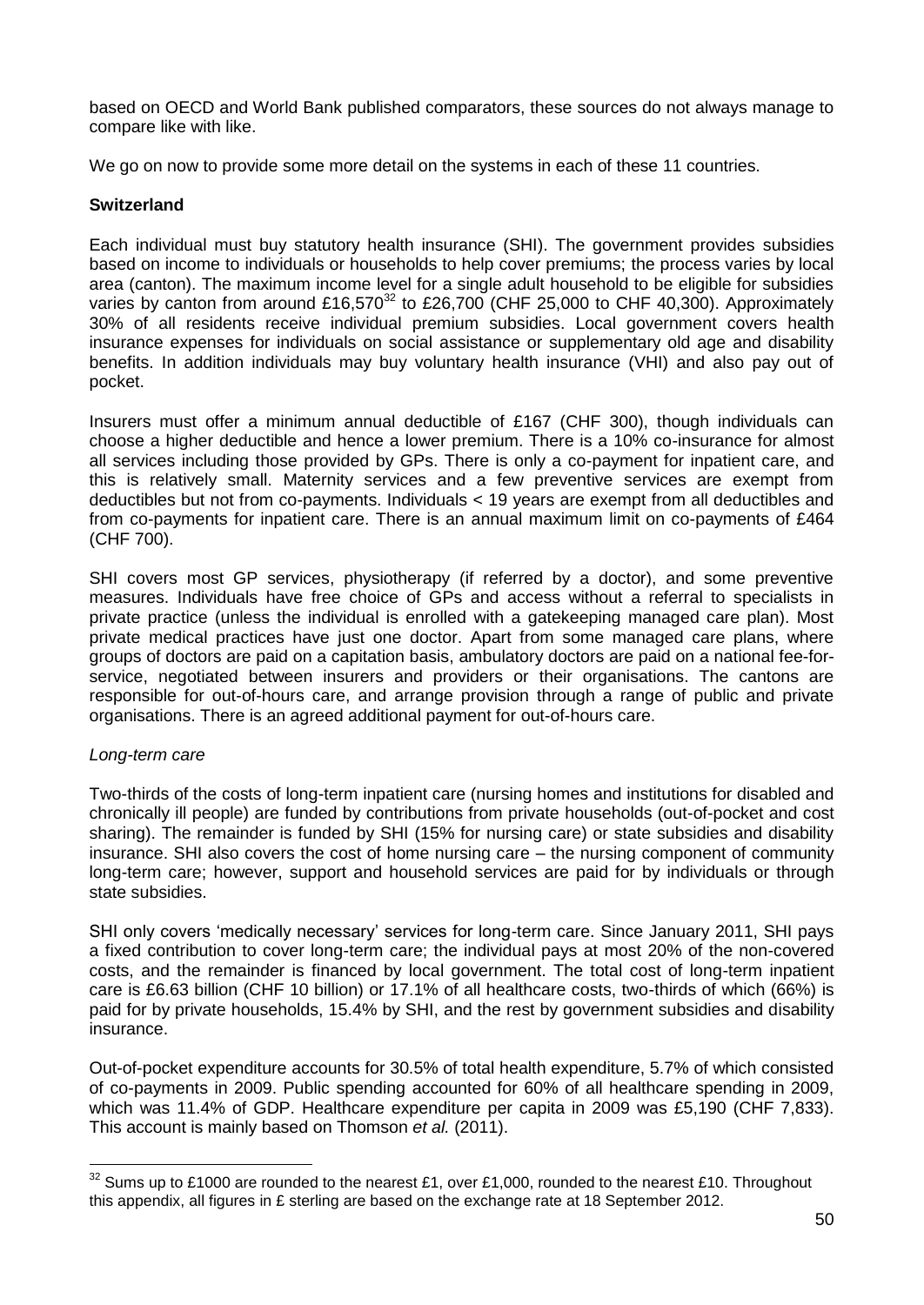### **Sweden**

All residents are entitled to healthcare funded by the state. There are co-payments for most publicly-financed services. Patients pay £9.40 to £18.70 (SEK 100–200) per visit to a primary care doctor, and £18.70 $33$  to £28.10 (SEK 200–300) to access emergency care. There is a limit on the amount to be paid out of pocket for publicly-financed care in a 12-month period of £84.30 (SEK 900).

In January 2010, the population was given greater choice of GP; also, the privatisation of primary care providers was introduced (Anell 2011). Registration with a primary care provider is required in all local areas (county councils) except Stockholm, where it is optional. Payments to providers are based on risk-adjusted capitation which varies by council, but is usually not less than 80% of total payment. In addition, GPs receive fee-for-service, and pay-for-performance schemes, the latter accounting for 2-3% of total payment. The pay-for-performance schemes are mainly financial incentives for preventive care and to promote rational use of prescription drugs.

GPs generally work in groups of three to six doctors; there are hardly any single-handed GPs. They do not have a formal gatekeeping role. However, although patients can access hospital outpatient departments or specialists directly, they are encouraged to get a referral from their GP by having higher co-payments for visits to hospitals and specialists without such a referral. Primary care providers must provide out-of-hours care within the general payment framework. They collaborate on a voluntary basis to fulfil this responsibility.

In addition there are health centres, mostly owned and operated by county councils with GPs and other staff as salaried employees, although the number of private providers is increasing. Roughly one-third of all providers are private, and in some areas more than 50% are private. About half of private providers are self-employed and the rest are local, regional, or national chains.

### *Community health services*

There are nurse-led clinics for chronic diseases e.g. diabetes, asthma, COPD organised within larger health centres and not as separate entities. The Government encourages a coordinated approach to care with multi-disciplinary teams comprising GPs, district and specialist nurses, physiotherapists, and psychologists, as well as coordination between primary care, hospital care, and nursing home care.

Total household out-of-pocket payments accounted for 16.7% of total health expenditure in 2009, most of which was private household out-of-pocket expenditure for pharmaceuticals and dental services, although there were some user charges for other services. This account is mainly based on Thomson *et al.* (2011).

### **Norway**

 $\overline{a}$ 

All residents are entitled to healthcare funded by the state. In 2011 there was a co-payment of £19.40 (NOK 180) per visit for GP consultations. There were also co-payments for physiotherapy visits (which vary), and radiology and laboratory tests  $-$  £23.50 (NOK 218) and £5.10 (NOK 47) respectively. There is a maximum limit on total co-payments per year which was £202 (1,880 NOK) in 2010. However, this limit does not include payments for long-term care.

Some groups are exempt from co-payments: children < 16 years receive free treatment, children < 18 years receive free psychological care and dental care, pregnant woman receive free medical examinations during and after pregnancy, and residents eligible for minimum retirement pension or disability pensions receive free essential drugs and nursing care.

 $33$  These are rounded to the nearest £0.10.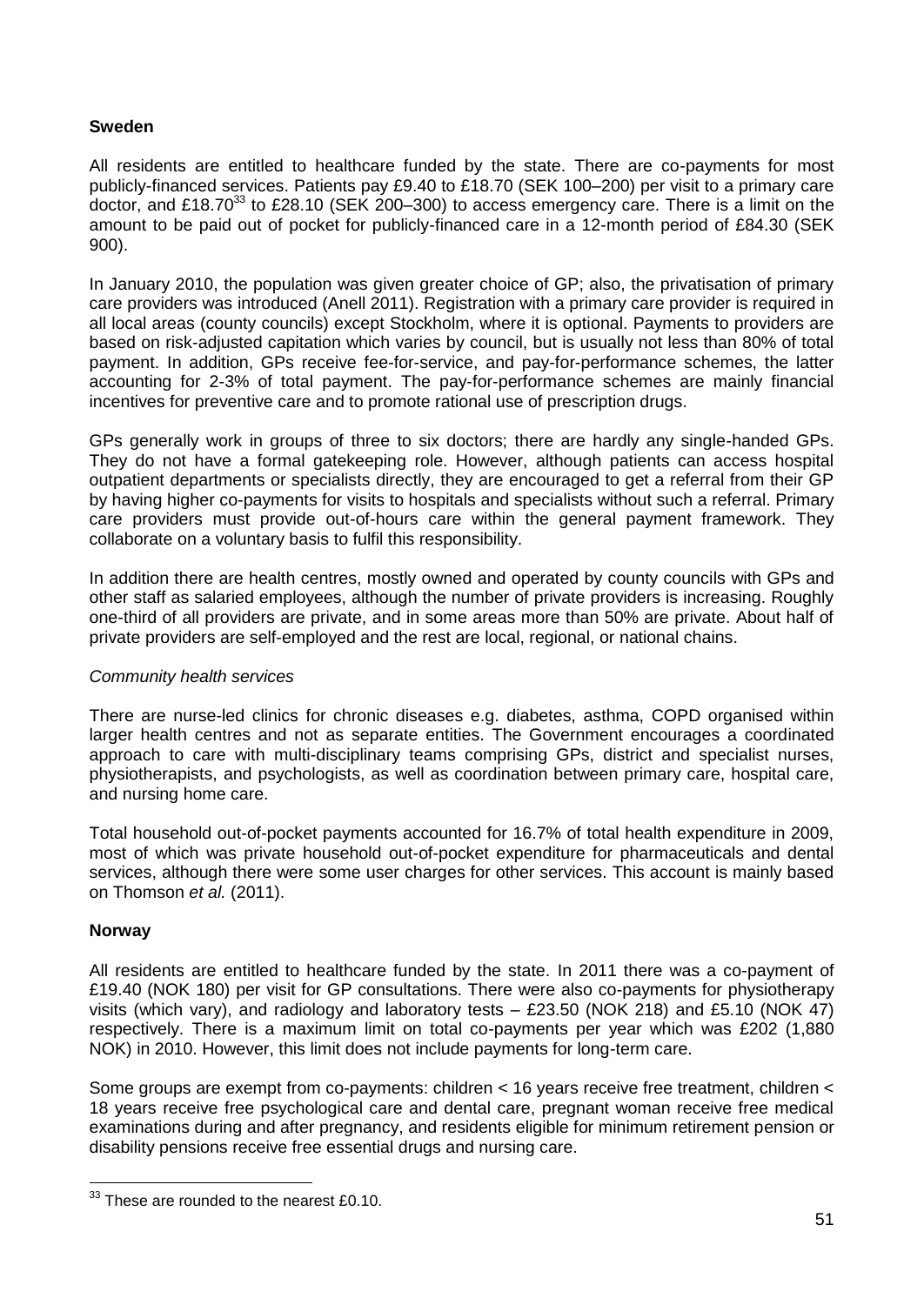Almost all residents are registered with a GP; those not registered pay higher co-payments – an additional £11.80 (110 NOK) for GP consultations.

Local areas (municipalities) contract with private GPs, who receive a combination of capitation, fee-for-service, and out-of-pocket payments from patients. Most GPs are self-employed although there are some salaried employees. GP practices are typically comprised of two to six doctors, nurses, laboratory technicians and secretaries, depending on the size and interest of the practice.

#### *Long-term care*

There are co-payments for home-based and long-term institutional care for older or disabled people with levels of payment income-tested. The municipalities are responsible for providing longterm care in nursing homes, long-term psychiatric homes, and homes for severely disabled children and youth. Home nursing is also provided. A few of the nursing homes are privately run, but services are provided mainly through contracts with the municipalities. Very few patients pay individually for full-time nursing home care. Out-of-pocket payment for institutionalised care can be up to 85% of the patient's income.

In 2009, out-of-pocket payments were 15% of total healthcare expenditure. However, for GP services, patient co-payments accounted for 37% of total costs. This account is mainly based on Thomson *et al.* (2011).

### **Finland**

All residents are entitled to healthcare funded by the state. Local areas (municipalities) must provide primary care and public health services to their residents in provider organisations known as 'health centres'. In Finland this is not necessarily a single building or location; it can be several locations. Health centres are not-for-profit, and are publicly owned and run. They can offer a wide range of services including outpatient and inpatient care, and employ a range of health professionals: GPs, nurses, public health nurses, midwives, social workers, dentists, physiotherapists, psychologists and administrative personnel.

Some services are free of charge eg attendance at a maternity or child health clinic, appointments with a public nurse, and laboratory and radiological examinations at a health centre. A health centre may charge a single or annual payment to see a doctor. Thus, there is a co-payment of £8.80 (€11) per GP consultation. There is a maximum limit on total co-payments per year of £26.50 (€33). Alternatively a patient can choose to pay an annual fee of £17.70 (€22). The fee for a visit to the health centre emergency clinic (out-of-hours care) is £12.10 (€15). Individuals aged ≥ 15 years may have to pay a penalty charge of £21.70 (€27) for unattended appointments. A maximum of £8.80 ( $\epsilon$ 11) per home visit is charged for occasional treatment by a doctor; £5.60 ( $\epsilon$ 7) is charged for a visit by other types of healthcare professional. There is a monthly fee for continual treatment which depends on the quality and extent of the service.

The GP payment system varies between municipalities. The traditional payment method, which applies to 45% to 50% of health centre doctors, is a monthly salary with some extra fee-for-service payments. In health centres where the 'personal doctor system' has been introduced, doctors are paid a combination of a basic salary, capitation payment and fee-for-service payment for visits. Around half of doctors work in health centres that are in a 'personal doctor system'. In this system, a person is assigned to a specific health centre doctor usually based on place of residence. Doctors organise their practice so that patients on their list are able to see them within three days. They determine their own working hours, but not that of other personnel, and they are public employees. In some areas the size of the population covered is so small that the principle of a personal doctor system already exists without a specific system.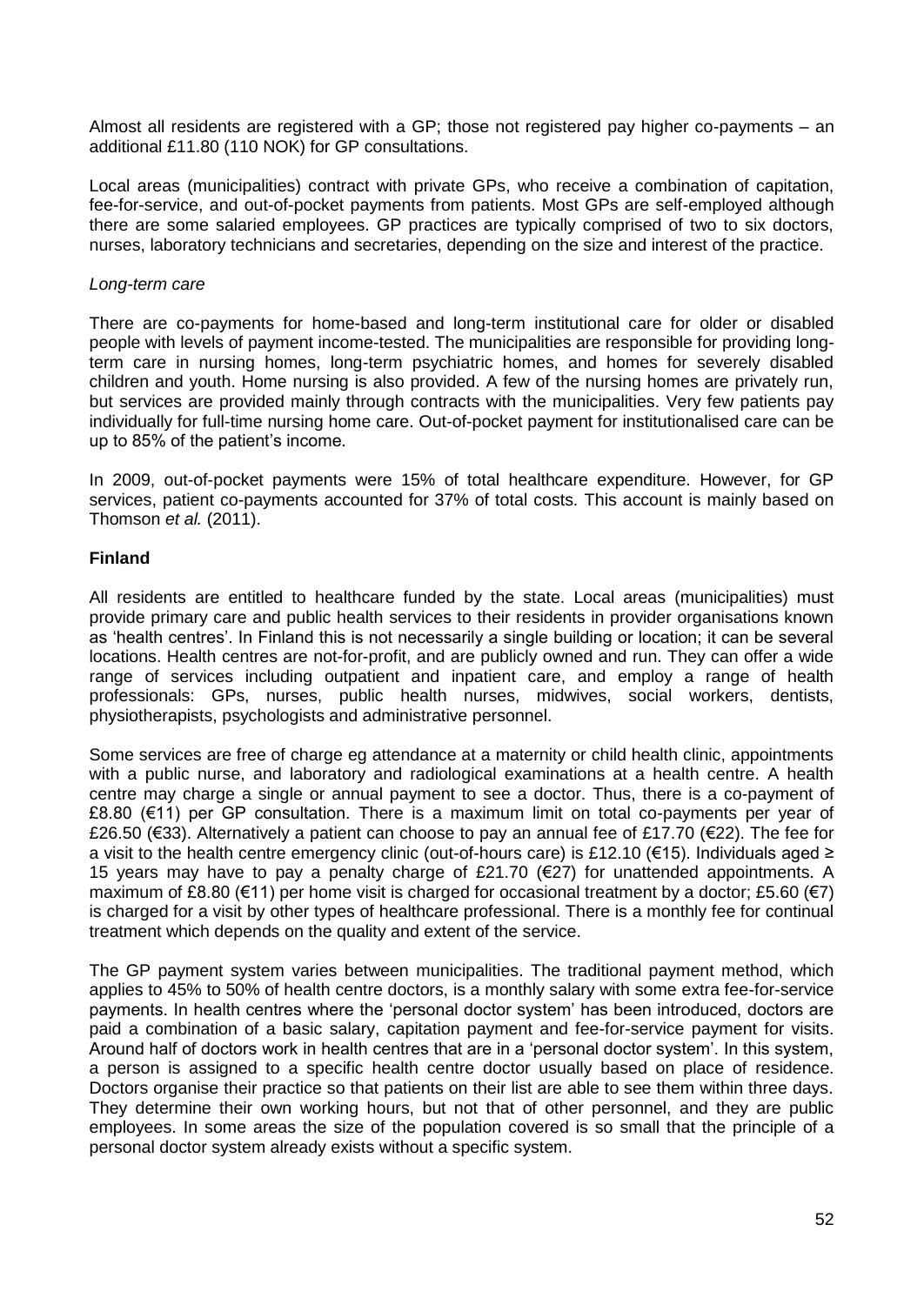There are also firms, mainly owned by doctors, that provide doctors to public-sector primary care. Doctors are employees of the firm with salary negotiated with the firm. Municipalities use these services mainly when it is difficult to recruit doctors, especially for out-of-hour duties, although also for in-hour care. These firms often offer better salaries and more flexible working conditions than municipalities. In 2004 about 5% of Finnish doctors worked in such firms.

Physiotherapy and rehabilitation services are also available in health centres. Physiotherapists mainly see patients who are referred by a health centre doctor. Health centres also often employ social workers to deal with various problems related to illness, such as helping patients to apply for benefits or arranging home help and other services needed by patients discharged from inpatient care.

Health centres were intended to cover a population of at least 20,000 people. A health centre doctor is responsible for 1,500 to 2,000 people. In 2005 there were 1.7 patient contacts to health centre doctors and 3.0 contacts to other health centre personnel per person. Home visits by GPs are not very common; more often nurses visit people in their homes. Nurses, in addition to assisting GPs, have their own consulting hours for giving injections, removing sutures and measuring blood pressure. The role of nurses is currently also expanding in acute care and in assessing new patients. Nurses do not act as formal gatekeepers to the doctors, but in practice, seeing the nurse first has become a common route to a doctor appointment.

#### *Long-term care*

A maximum of 80% of a patient's monthly income can be charged for long-term hospital or institutional care. Fees for care provided at home depend on whether the care is occasional or continual.

Out-of-pocket payments were 18% of total expenditure on healthcare in 2005. This account is based on Vuorenkoski (2008).

#### **Denmark**

All residents are entitled to healthcare funded by the state and mainly free at the point of use. There is almost no cost-sharing for hospital and primary care services.

GPs are self-employed and are paid through a combination of capitation (30%) and fee-forservice. They act as gatekeepers to secondary care. The structure is gradually shifting from singlehanded to group practices. The number of practices with specialised nurses performing for example diagnostic tests is increasing. Everyone who chooses the Group 1 public service option (98% of the total population) is required to register with a GP primary care doctor. The alternative is Group 2 coverage, which provides direct access to practising specialists and free choice of GP but requires a co-payment (this is the only element of co-payment and in a sense it is by choice).

Out-of-hours care is organised by larger local areas (regions) and is mainly provided by GPs at clinics co-located with hospital emergency departments. GPs are paid higher fees for out-of-hours and their participation is voluntary. GPs are supposed to act as coordinators of care, and to develop a comprehensive view of individual patient needs, in terms of both prevention and care.

#### *Long-term care*

Long-term care is organised and funded by smaller local areas (municipalities). There are no copayments. There is a market for home care services that includes private and public providers but around 90% of care homes are in the public sector.

The proportion of total expenditure on healthcare that was private was 14.9% in 2008, and most of this was out-of-pocket payments. This account is based on Thomson *et al.* (2011).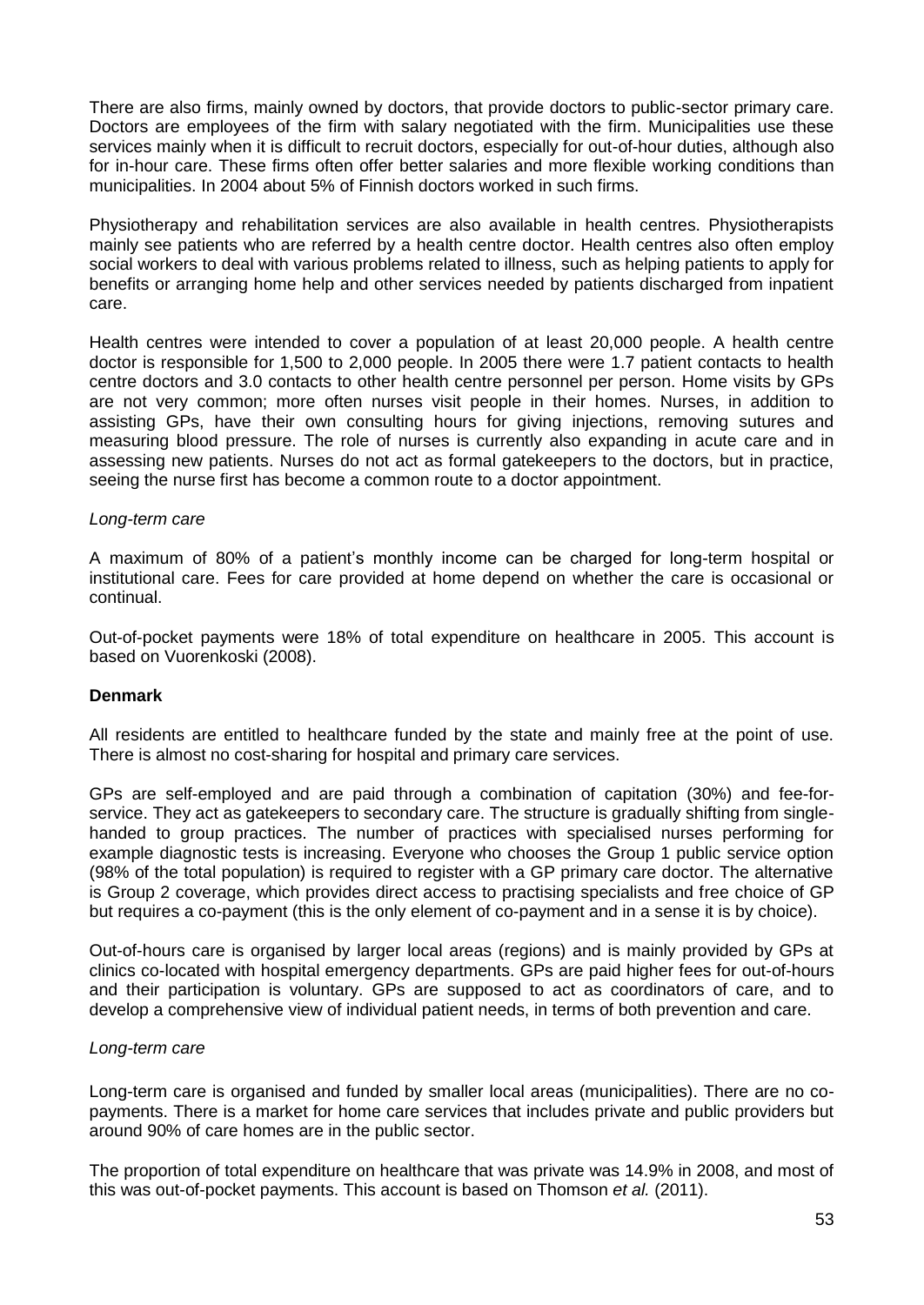### **United Kingdom**

All residents of the United Kingdom are entitled to healthcare free at the point of use. There is no cost-sharing for primary care services. Primary care is delivered by GPs, who have lists of registered patients, and are normally the first point of contact for patients. Walk-in centres also offer primary care services; no registration is required. Most GPs are private contractors, operating under a national contract and paid through a combination of capitation, and fee-for-service. There are also financial incentives for achievement of clinical and other performance targets.

GPs increasingly work in multi-partner practices employing nurses and other clinical staff with consulting rooms for visiting specialists. Around 20% of GPs are employed in practices as locums or on a salaried basis. Some private providers of GP services set their own fee-for-service rates. Out-of-hours care is the responsibility of the local NHS which commissions a range of providers, including GP cooperatives and private companies, to provide urgent primary care outside office hours.

### *Long-term care*

There are co-payments for home-based and long-term institutional care for older or disabled people with levels of payment means-tested based on assets and income. A distinction is made between nursing care needs and social care needs with nursing care being paid for by the NHS. Local areas (councils) are responsible for ensuring the provision of long-term care in nursing and residential homes, although most of this is provided in private-sector homes. In addition individuals can organise their own institutional care.

England spends about 10% of GDP on healthcare of which about 84% is public expenditure. Private expenditure, mainly on over-the-counter drugs, dentistry, and hospital care, accounts for the remainder. Out-of-pocket spending amounted to 10% of total health expenditure in 2009. This account is mainly based on Boyle (2011).

### **New Zealand**

All residents are entitled to publicly-financed healthcare. There are co-payments for GP and general practice nurse primary healthcare services, prescription drugs, private hospital or specialist care, and adult dental care. Subsidies are available for people (96% of the population) who belong to Primary Health Organisations (PHOs). Thus, with these subsidies, co-payments for GP and nurse primary care services vary between £5.10 and £30.60 (NZ\$8 and NZ\$60) depending on the income and health needs of individuals.

GPs are usually self-employed providers who manage their own practice, and are paid through a mixture of fee-for-service, co-payments and PHO capitation payments. They receive additional payments from PHOs for health promotion, care coordination, and chronic disease management. GPs act as gatekeepers. Patients are not required to register with a GP but there is a financial incentive through subsidies for co-payments.

In cities GPs provide out-of-hours care often in purpose-built, privately owned clinics that they partly own. PHO subsidies are provided for out-of-hours care but patient charges are high and well above the government subsidy. In rural areas and small towns, GPs work on call.

### **Long-term care**

Subsidies for long-term care for older people are means-tested based on income and assets. Most care homes are in the private sector.

Out-of-pocket payments, including co-payments and private expenditure on healthcare, accounted for 14% of total national healthcare expenditure in 2007. Private health insurance accounted for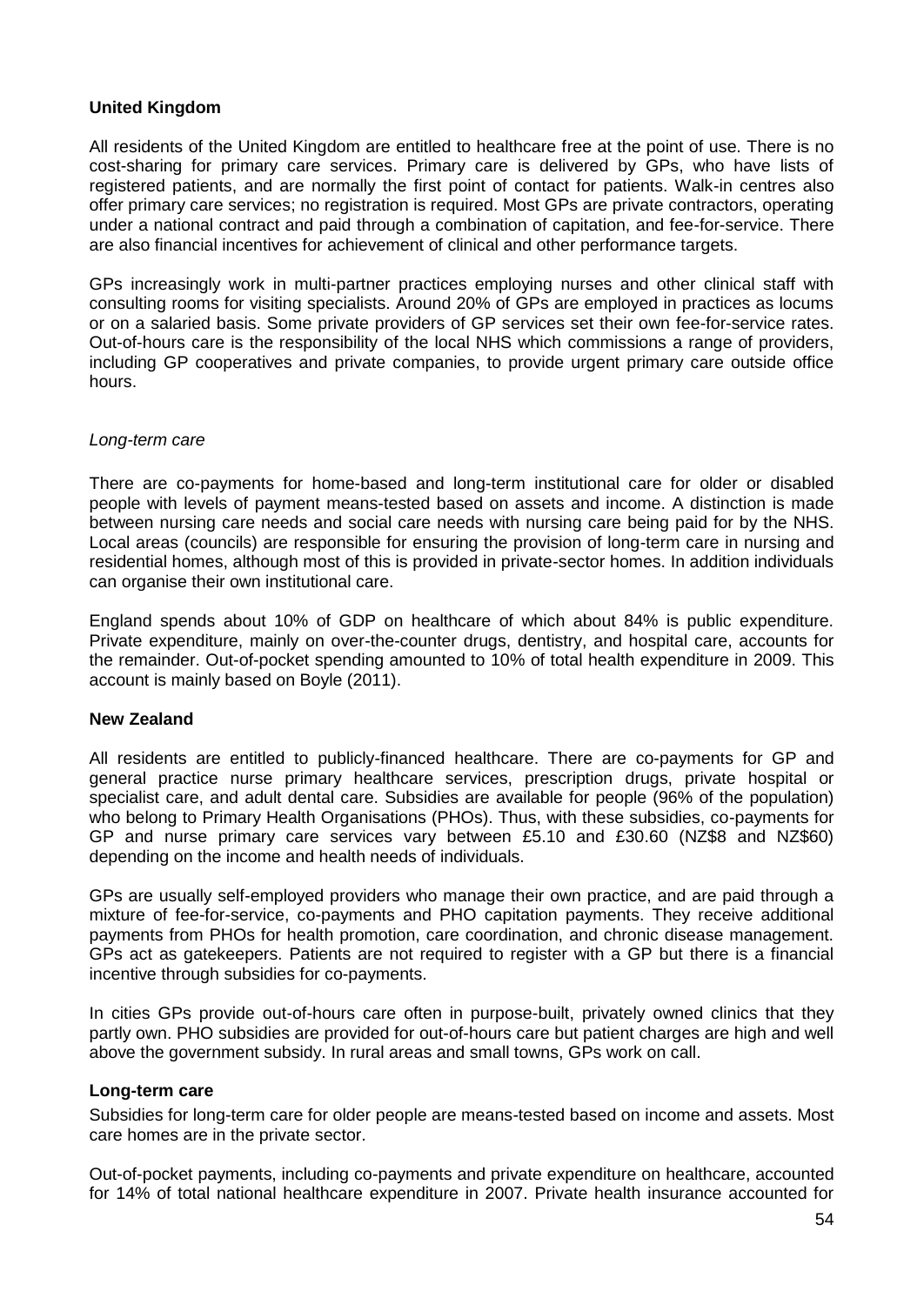around 5% of total expenditure on healthcare. This account is mainly based on Thomson *et al.* (2011).

### **France**

All residents are entitled to publicly-financed healthcare through a system of statutory health insurance (SHI). Different forms of cost-sharing operate in the French healthcare system: coinsurance, co-payments, and extra billing.

Co-insurance payments can be reimbursed by voluntary health insurance (VHI) schemes. A coinsurance rate of 30% is applied for GP consultations if the patient is part of a voluntary gatekeeping system (médecin traitant), and attends the gatekeeping GP. But visits to other GPs are subject to a co-insurance rate of up to 50%, and the difference between the two rates cannot be reimbursed by VHI. Registration with a GP is not a legal requirement but this voluntary gatekeeping system for people aged ≥16 years (*médecin traitant*) provides financial incentives encouraging patients to have coordinated care. There are higher co-payments for visits and prescriptions without a referral from the gatekeeper. More than 85% of the population is registered in this way with a GP.

In addition to cost-sharing through co-insurance, which can be fully reimbursed by VHI, a nonreimbursable co-payment of £0.80 (€1) per doctor visit is applied. There is a maximum limit per year of £40.20 (€50) that covers all forms of co-payment.

Some people are exempt from co-insurance: individuals with any of 32 chronic illnesses (8.6 million people); individuals who benefit from either universal medical coverage (CMU, 2 million people) or means-tested vouchers for VHI (CMU-C, 4 million people); and individuals receiving invalidity and work-injury benefits. Also children and people with low incomes are exempt from paying co-payments. VHI covers statutory cost-sharing (the share of healthcare costs not reimbursed by SHI), and applies only to health services and prescription drugs listed in the publicly financed benefit package. Most people obtain VHI through their employer. People with low incomes are entitled to free or subsidised VHI (CMU-C) and free eye and dental care, and cannot be billed extra by doctors.

GPs tend to be self-employed and paid on a fee-for-service basis. In 2011, the payment to the doctor per visit of £18.50 (€23) was the same for specialists and GPs, based on negotiation between the government, the public insurance scheme, and the medical unions. Doctors can charge above this level depending on the duration of their medical training. There is no limit to what may be charged but medical associations recommend restrained fee levels. In addition to fees, doctors are paid for providing coordination of care for chronic patients (£32.10 (€40) per patient) and, as of 2009, may opt for additional payment through a pay-for-performance system. Doctors are office-based or based in private, for-profit clinics (or both). Office-based doctors are self-employed. Around 68% of GPs are self-employed. The majority of GPs are single-handed. Single-handed GPs do not employ nurses.

GPs in group practices usually do not share a common patient list but aim to ensure continuity of care. About 40% of self-employed doctors are involved in such practices. Self-employed nurses provide care to patients at home. As a rule, nurses do not work in doctors' practices but are selfemployed and paid by fee for service.

#### *Long-term care*

In 2004, a pool of funding of over £12 billion (€15 billion) per year was created to provide services for older people, both community care at home and care in nursing homes. In addition local government provides over £1.6 billion (€2 billion) per year for home-based support for older people. Nevertheless out-of-pocket payments for care in nursing homes are around £14,500 (€18,000) per person per year.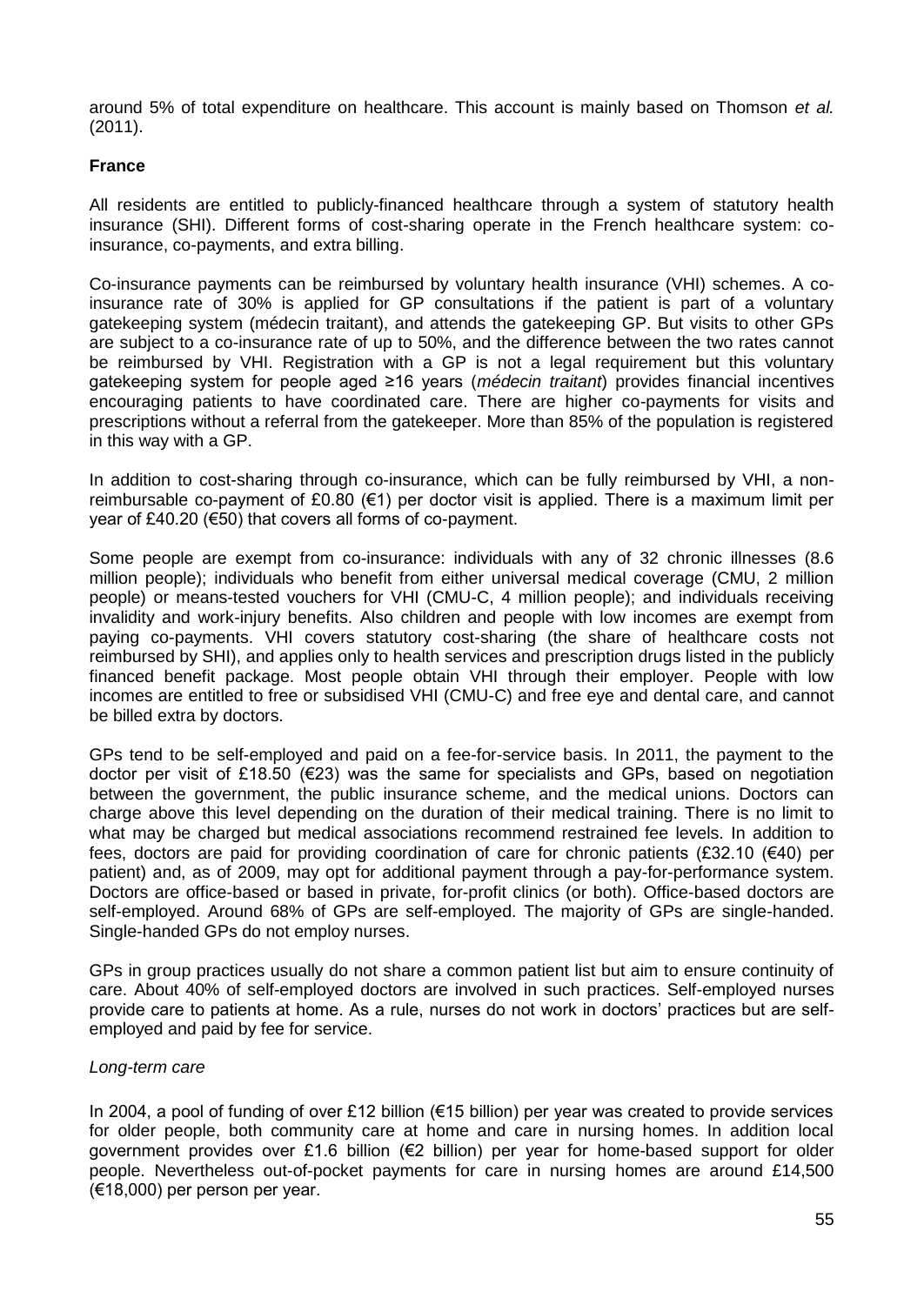In 2009, out-of-pocket spending was 7% of total health expenditure. This account is mainly based on Thomson *et al.* (2011).

### **Germany**

Each individual must have health insurance, either in a statutory health insurance (SHI) scheme or in a private health insurance scheme. All employed citizens earning less than £39,750 (€49,500) per year (in 2011) must be part of the SHI scheme, and their dependents (non-earning spouses and children) are covered free of charge. If an individual earns more than this, there is a choice between the publicly financed scheme (SHI) on a voluntary basis (75% of people do this) or private health insurance.

SHI covers a wide range of services including GP care, preventive services, and rehabilitation. There are co-payments for office visits for ambulatory care (GPs, specialists, and dentists) for adults aged ≥ 18 years of £8 (€10) for the first visit per quarter or subsequent visits without referral, and £8 per inpatient day for hospital and rehabilitation stays (up to 28 days per year). This amounted to 2.85% of total SHI revenue (£141 billion or €175.6 billion) in 2010, mostly for drugs  $(E1.4$  billion or €1.7 billion) and ambulatory physician care  $(E1.2$  billion or €1.5 billion). Individuals may also receive a proportion of their annual contribution payment back if they have not used services in that year. Co-payments are limited to 2% of household income; for chronically ill patients, the limit is 1% of income.

Ambulatory general practice and specialist care is delivered by doctors who by law are members of regional associations which negotiate contracts with sickness funds: these funds are responsible for organising care and acting as financial intermediaries. GPs and specialists work in their own practices — around 60% single-handed and 25% with one other. Most doctors employ doctors' assistants. In addition other professionals such as physiotherapists have their own premises.

Registration with a GP is not required; individuals have free choice of GP. GPs have no formal gatekeeping role. However, sickness funds must offer their members the option to be part of a 'family physician care model' which often offers a bonus for complying with gatekeeping rules. In January 2007 about 4.6 million people subscribed to such schemes.

Doctors in ambulatory care, both GPs and medical specialists, are usually reimbursed on a fee-forservice basis with the fee schedule negotiated between sickness funds and doctors. However, payments are limited to pre-defined maximum numbers of patients per practice and reimbursement points per patient. Sickness funds annually negotiate aggregate payments with the regional associations of physicians.

Out-of-hours care is organised by the regional associations. GPs must provide out-of-hours care although regulations vary across local areas. In a few places eg Berlin, out-of-hours care is provided by hospitals.

#### *Long-term care*

Long-term care is covered by a separate insurance scheme that is mandatory for the whole population. But benefits are limited to a maximum amount depending on the level of care, and are not usually sufficient to cover institutional care completely; hence individuals often buy supplementary private long-term care insurance. The contribution rate for the mandatory scheme is 1.95% of gross salary shared between employers and employees. People without children pay an additional 0.25%. Everybody with a physical or mental illness or disability who needs help (and who has contributed for at least two years) can apply for benefits. Home care and institutional care are provided almost exclusively by private providers.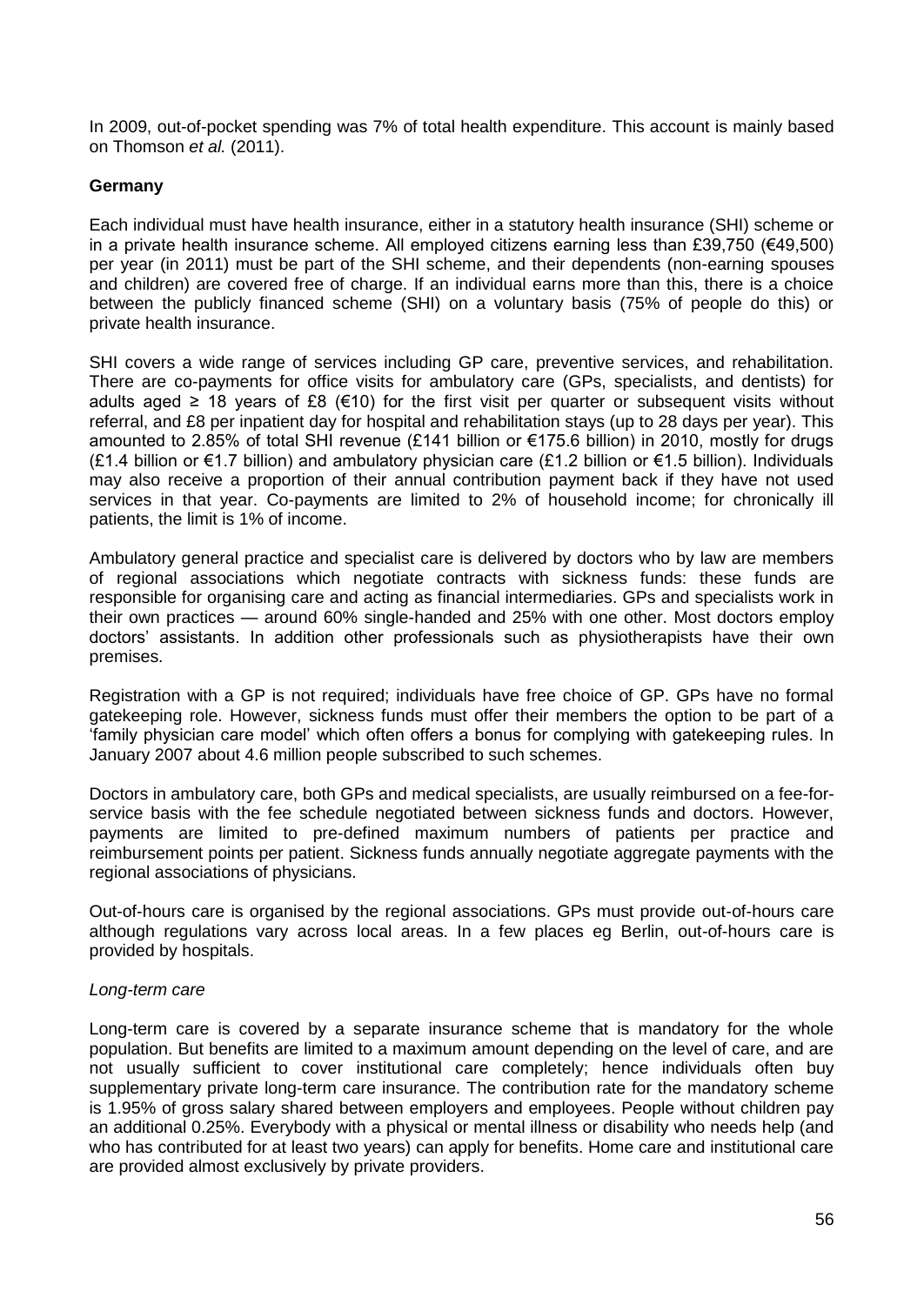In 2009, SHI accounted for 57.8% of total health expenditure. All public funds combined (including the long-term care scheme and taxes) accounted for 77% in 2009. In 2009, private health insurance accounted for 9.3% of total health expenditure, and out-of-pocket expenditure was 13.5% of the total amounting to £30.1 billion (€37.5 billion) or around £370 (€460) per capita. Major items of out-of-pocket spending are pharmaceuticals (around £5.2 billion or €6.5 billion), nursing homes (around £4.8 billion or €6 billion), and medical aids (around £4.6 billion or €5.7 billion), while expenditure in doctors' offices was only around £2.8 billion (€3.5 billion). This account is mainly based on Thomson *et al.* (2011).

#### **Ireland**

There are two levels of entitlement to healthcare, depending on income and other eligibility criteria. People in Category I qualify for the 'Primary Care Reimbursement Scheme' and receive 'Medical Cards', which means that all services other than long-term care ie GP care, dental and ophthalmic services, pharmaceuticals, and hospital care are free at the point of use. The rest of the population is in Category II: these people have free access to publicly-funded secondary care services subject to some charges, but they pay the full cost of GP consultations out of pocket and there are also contributions to the cost of most other primary and community-based services. Dependants are usually assigned the same category status as their guardians; hence only those children whose parents qualify for Medical Cards also have access to care that is free at the point of use. In December 2007, just over 30% of the population were Medical Card holders ie had Category I coverage. In addition, there are people who qualify for a 'GP Visit Card' allowing free GP visits but the income guidelines to qualify for this are 50% higher than those for Medical Cards.

All Medical Card patients can choose a private GP so long as that GP has entered into a Primary Care Reimbursement Scheme contract with the central government body known as the Health Services Executive (HSE). Most of the rest of the population (Category II) have to pay out of pocket for GP and other primary care services (unless they qualify for the GP Visit Card, in which case GP consultations are paid for by the HSE). Expectant mothers are entitled to a number of free GP examinations during pregnancy, and after birth. Mothers are also entitled to free inpatient and outpatient care in respect of the pregnancy and birth. Around 50% of the population also subscribe to VHI schemes; these are mainly supplemental schemes providing more rapid access to services or a greater degree of privacy for patients seen within public and voluntary hospitals.

GPs are self-employed, working in single practice or joint practice. In 2001 approximately 51% of GPs were single-handed, 26% in partnerships with one other, and 23% in partnerships with three or more partners. Most GPs treat both private patients and public-sector patients. Medical Card and GP Visit Card holders must register with a specific GP; most of the remaining population do not need to register and can use any GP subject to payment of a fee. The majority of GP practices have at least one practice nurse.

GPs that provide public-sector services contract with the HSE; fees are based primarily on weighted capitation plus additional fees for services such as out-of-hours care and home visits. In 2006, capitation fees ranged from £39.50 ( $€49.13$ ) for a male between the ages of 5 and 15 years living within three miles of the practice to £192.60 (€239.84) for a woman aged 70 years living over 10 miles from the practice. GPs are paid on a fee-for-service basis for private patients. VHI provides only limited coverage for primary care services. There are no set charges for GP services and fees vary between £40.20 and £64.20 (€50 and €80) per visit. Private health insurance typically only offers a payment of between £16.10 and £24.10 (€20 and €30) for each GP visit (often up to an annual limit); the patient pays the difference out of pocket.

GPs are usually the first point of contact for healthcare. Informally they act as gatekeepers to hospital care. It is possible to access specialist care directly, but, for example, a standard fee -£48.20 (€60) – is charged for a non-emergency visit to an A&E department in acute public hospitals. Consultations are free if the individual has a letter of referral from their GP or is a Medical Card holder.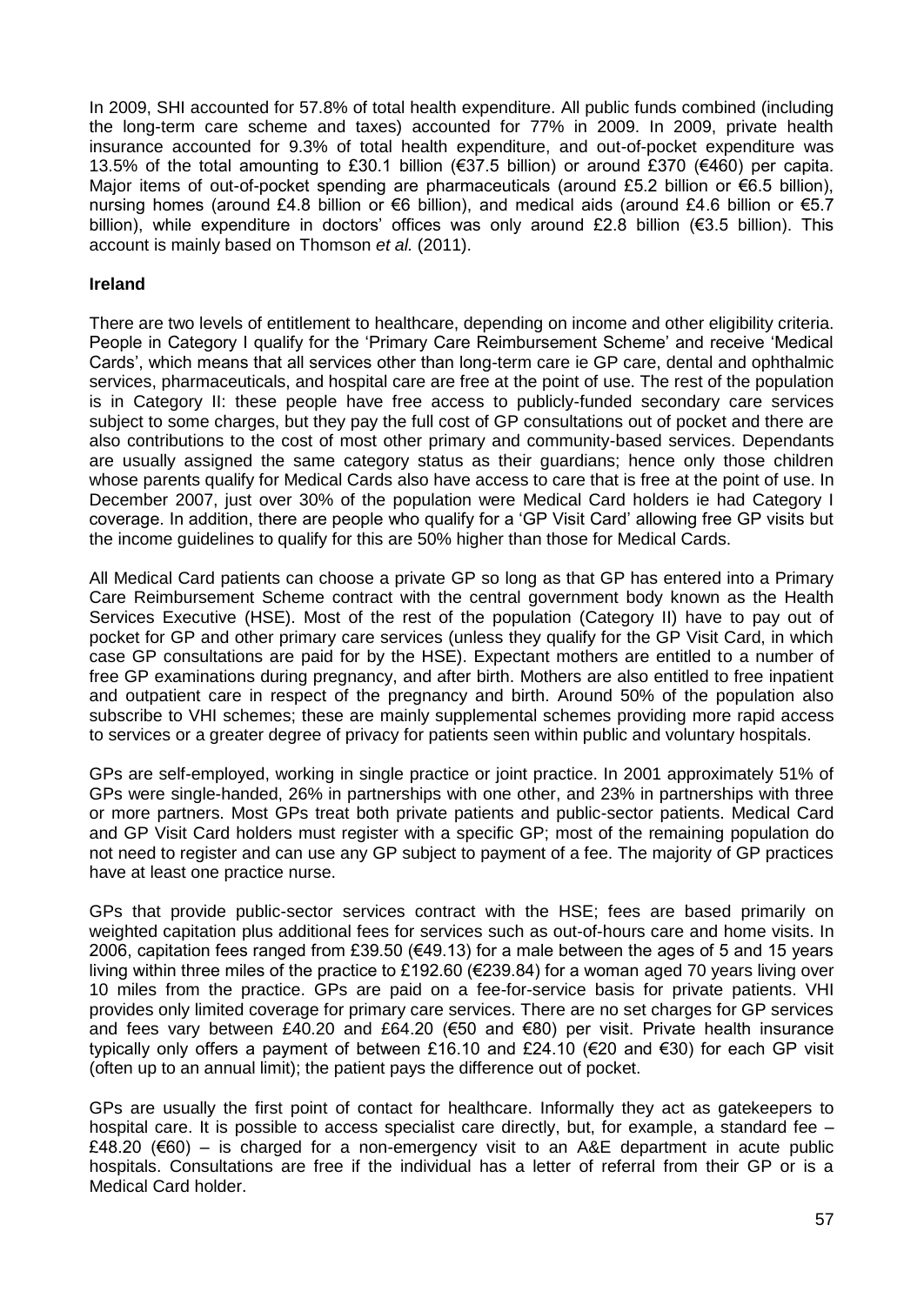### *Long-term care*

Social care is not automatically covered. There are charges for long-term care for older people. These charges depend on the level of nursing care. Where nursing care is provided on a 24-hour basis, the maximum weekly charge for care is £102.30 ( $€120$ ), or the person's weekly income minus £29.80 (€35), whichever amount is lower. Where nursing care is not provided on a 24-hour basis, the maximum weekly charge is £76.70 (€90), or the person's weekly income minus £46.90 (€55), or 60% of the person's weekly income, whichever of the three calculations is the lowest.

There is only a limited supply of HSE-owned long-term care facilities which means that many people use long-term care provided by the private sector, with a small number of private care homes also being contracted by the public sector. The government contributes to the cost of care in private nursing homes – the maximum weekly contribution is £256 ( $\epsilon$ 300) – but this does not usually cover the full cost and it is subject to means-testing. Access to community care is also means-tested, and individuals may have to contribute towards the costs of services, such as home helps. The HSE provides community nursing services including home helps and healthcare assistants providing assistance and care for people within their own homes.

In 2006, 78.3% of total health expenditure (both public and private) was raised from taxation and pay-related social insurance. The remaining components of total expenditure on healthcare were private, in particular out-of-pocket household expenditure on GP visits, pharmaceuticals and hospital stays, as well as payments to VHI providers. Gross expenditure on healthcare in 2010 was around £11.7 billion (€14.6 billion). In 2007 just over 30% of the population held Medical Cards entitling them to most services free of charge. The rest of the population makes some outof-pocket payments for both hospital and primary care services. Out-of-pocket spending was 15% in 2010. This account is mainly based on McDaid *et al.* (2009).

### **Luxembourg**

Healthcare is provided through a statutory health insurance system that includes all residents. Primary healthcare is provided mainly by self-employed GPs who mostly work in single-handed practices. However, GPs have no gatekeeping role; they are in competition with specialists to whom patients can go directly even for primary care. Thus patients have free choice of all healthcare providers including primary care. Primary care providers charge the fees negotiated between their professional representatives and the Union of Sickness Funds. Patients pay GPs directly, on a fee-for-service basis, and are later reimbursed by their compulsory (or voluntary, where applicable) sickness fund. However, most medical consultations are subject to a nonreimbursable co-insurance payment by patients.

The patient is reimbursed 80% of the fee for a home visit by a GP ie there is a 20% co-insurance for the first visit in any 28-day period. This co-insurance decreases with subsequent visits which are reimbursed at 95%. Visits to the doctor's surgery by the patient, or to any specialist, are also reimbursed at a rate of 95%. Pre- and post-natal care is reimbursed at a rate of 100%. When doctors are called out by emergency services the cost is 100% reimbursed. There are limitations on the number of GP visits within certain time periods. In 1999, the fee for a GP consultation was £16 (805 LUF), and for a GP home visit was £27.60 (1,385 LUF).

In 1999, the fee for a nurse to take a blood sample was £1.40 (70 LUF), and for a nurse to install a drip £6.90 (349 LUF). Most treatments by nurses are reimbursed at 100% of the cost to the patient. The first eight physiotherapy sessions per year are reimbursed at 80%; sessions exceeding that number, and any session as part of inpatient hospital treatment, are reimbursed at 100%. Speech therapy is reimbursed at 100% as long as treatment is undertaken within the time limit specified; sessions exceeding eight per year require prior authorisation. The cost of laboratory analyses performed at Luxembourg's National Laboratory of Health, or in the laboratories attached to hospitals or in private laboratories, are 100% reimbursed by the sickness funds.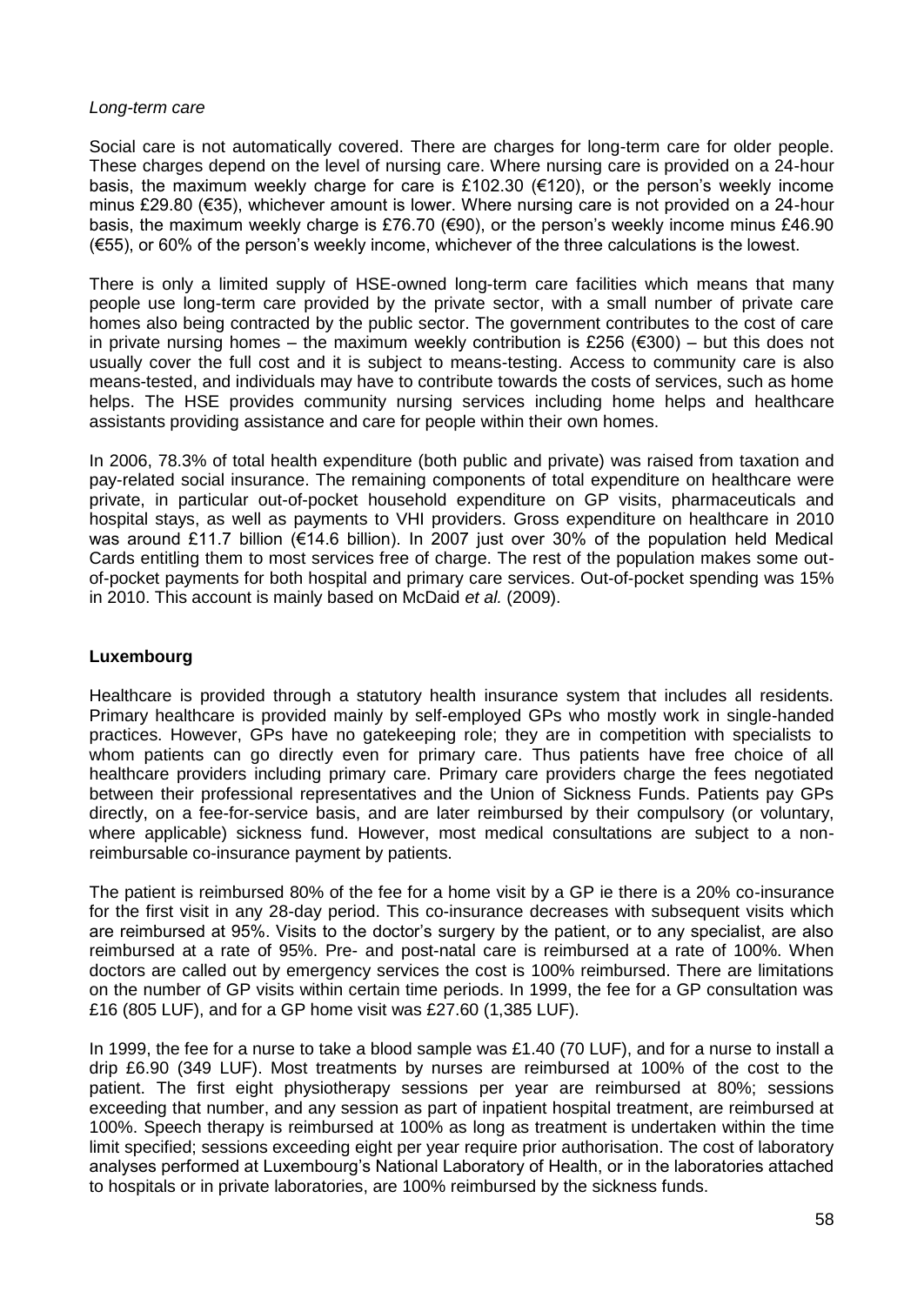Primary care nursing is mostly provided by 'medico-social centres' on contract to national and local authorities. These centres are administered jointly by the Luxembourg Red Cross and the Luxembourg League for Prevention and Medico-Social Action. Centres are spread throughout Luxembourg and provide child health clinics, school health services, assessment of handicapped children and health education and antenatal advice. 'Social nurses' from the centres combine the role of health visitors and social workers.

Out-of-pocket payments accounted for 11.4% of total healthcare expenditure in 2010 (World Bank 2012). This account is mainly based on Kerr (1999).